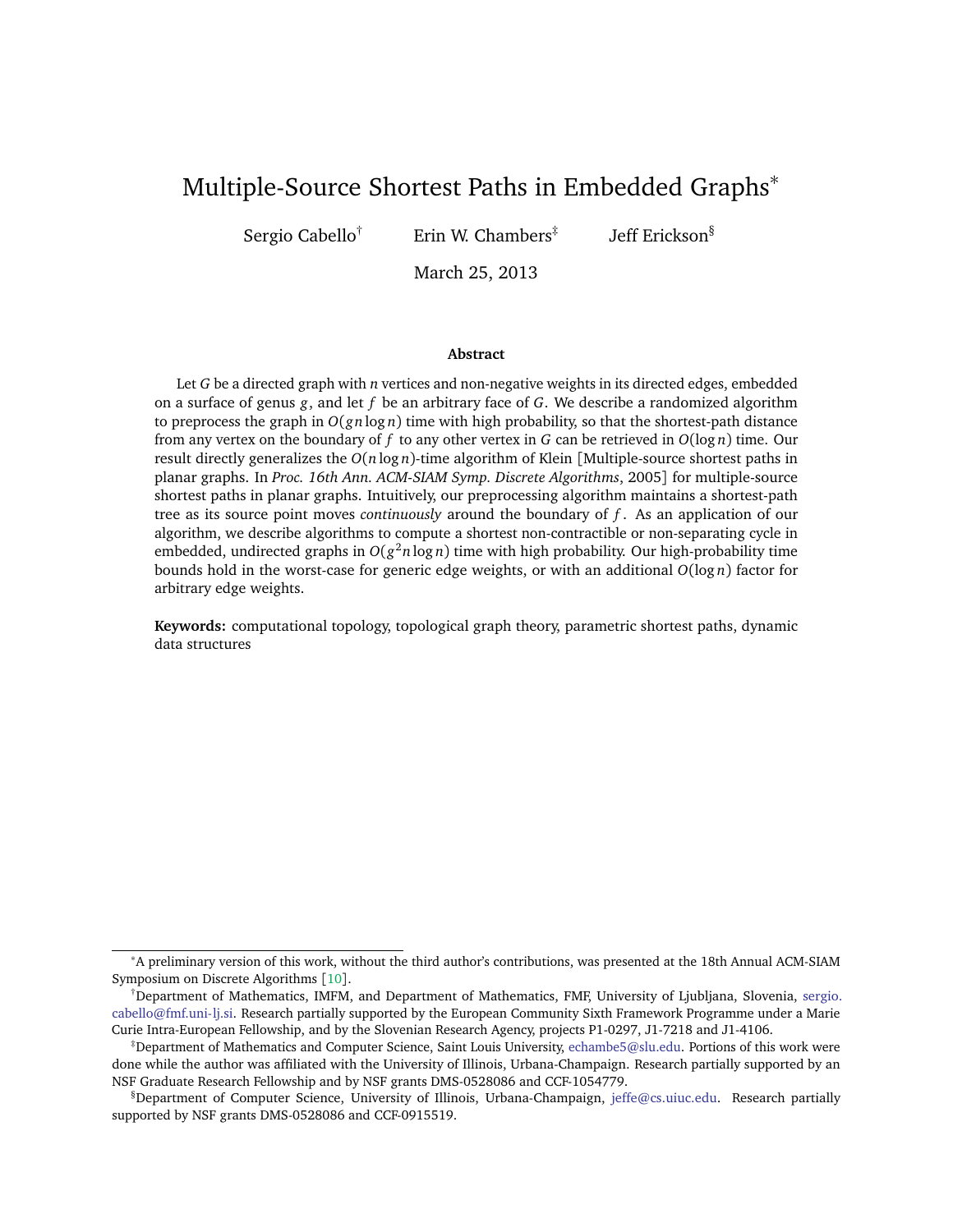### **1 Introduction**

Let *G* be a directed graph with *n* vertices and non-negative weights in the directed edges, embedded on a surface of genus *g*, and let *f* be an arbitrary face of *G*. In this paper, we describe an algorithm to preprocess the graph in  $O(gn \log n)$  time and space, so that later the shortest-path distance from any vertex on the boundary of *f* to any other vertex in *G* can be retrieved in *O*(log *n*) time. Our preprocessing algorithm constructs an implicit representation of all shortest-path trees rooted at vertices of *f* . Storing all these shortest-path trees explicitly would require  $\Theta(n^2)$  space in the worst case.

Euler's formula implies that any graph with *n* vertices embedded in a surface of genus *g* has  $O(g + n)$ edges. Our problem can be solved by solving the all-pairs shortest-path problem in *G* in  $O(gn + n^2 \log n)$ time using Dijkstra's algorithm [[19](#page-28-0)] with Fibonacci heaps [[34](#page-28-1)]. When  $g = O(1)$ , the running time can be reduced to *O*(*n* 2 ) using the faster shortest-path algorithm of Henzinger *et al.* [[42](#page-29-0)]; see also [[60](#page-30-0)]. Our algorithm improves both of these running times if and only if  $g = o(n)$ . Thus, for the rest of the paper, we assume  $g = o(n)$ , which implies that *G* has  $O(n)$  directed edges.

Our results generalize (and were inspired by) an algorithm of Klein [[48](#page-29-1)] that solves the corresponding multiple-source shortest-path problem in *planar* graphs in *O*(*n* log *n*) time. Other noteworthy results on multiple-source shortest paths for planar graphs include Frederickson's all-pairs shortest-path representation [[33](#page-28-2)], Lipton and Tarjan's planar separator theorem [[50](#page-29-2)], and Schmidt's *O*(*n* log *n*) algorithm that supports distance queries for specific subsets of vertices on a grid [[53](#page-30-1)].

Let  $v_0, v_1, \ldots, v_k$  be the sequence of vertices around the specified face  $f$  . Klein's algorithm begins with a shortest-path tree *T* rooted at  $v_0$  and then proceeds in *k* phases; at the end of the *i*th phase, *T* is the shortest-path tree rooted at *v<sup>i</sup>* . At the beginning of the *i*th phase, the algorithm deletes the directed edge in  $T$  leading into  $v_i$ , adds the directed edge from  $v_i$  to  $v_{i-1}$ , and declares  $v_i$  to be the new root. The algorithm then transforms *T* back into a shortest-path tree through a series of *pivot* operations; each pivot changes the predecessor of some vertex, replacing its previous incoming edge with a new directed edge, just as in the classical shortest-path algorithms of Dijkstra [[19](#page-28-0)] and Bellman and Ford [[31](#page-28-3)]. Specifically, at each iteration, Klein's algorithm pivots the *leafmost unrelaxed directed edge* into *T*. This characterization exploits the classical observation, originally by von Staudt [[63](#page-30-2)], that for any spanning tree *T* of any planar graph *G*, the edges not in *T* comprise a spanning tree of the dual graph *G* ∗ . Klein describes how to find the leafmost unrelaxed directed edge and pivot it into *T* in *O*(log *n*) time, using a dynamic tree data structure [[55,](#page-30-3) [59](#page-30-4)]. He also proves that each directed edge pivots into *T* at most a constant number of times; the *O*(*n* log *n*) running time follows immediately. To allow for future shortest-path queries, Klein maintains *T* in a *persistent* data structure [[20](#page-28-4)].

The main obstacle to extend Klein's algorithm to higher-genus graphs is that the complement of a spanning tree is no longer a dual spanning tree, so there is no 'leafmost' unrelaxed directed edge. Our algorithm follows Klein's basic approach, but uses a different strategy for choosing which directed edges to pivot. Conceptually, we move the root of *T continuously* around the boundary of *f* and maintain the correct shortest-path tree at all times. Even though the source vertex moves continuously, the combinatorial structure of the shortest-path tree changes only at certain critical events, when one or more directed edges pivot into the tree. Our approach can be seen both as an example of the *kinetic data structure* paradigm proposed by Basch, Guibas, and Hershberger [[2,](#page-27-1) [38](#page-29-3)] and as a special case of the *parametric shortest-path* problem introduced by Karp and Orlin [[44,](#page-29-4) [65](#page-30-5)].

A key property shown in our analysis is that if we move the source vertex along a single edge of *G*, any directed edge of *G* pivots into the shortest-path tree at most once; thus, the number of pivots is equal to the symmetric difference between the initial and final shortest-path trees. Moreover, as the source vertex moves around the boundary of f, each directed edge pivots into T at most  $O(g)$  times, assuming unique shortest paths. Our algorithm finds and executes each pivot in *O*(*g* log *n*) time, using a complex data structure composed of  $O(g)$  dynamic trees [[55,](#page-30-3) [59](#page-30-4)]. These two bounds immediately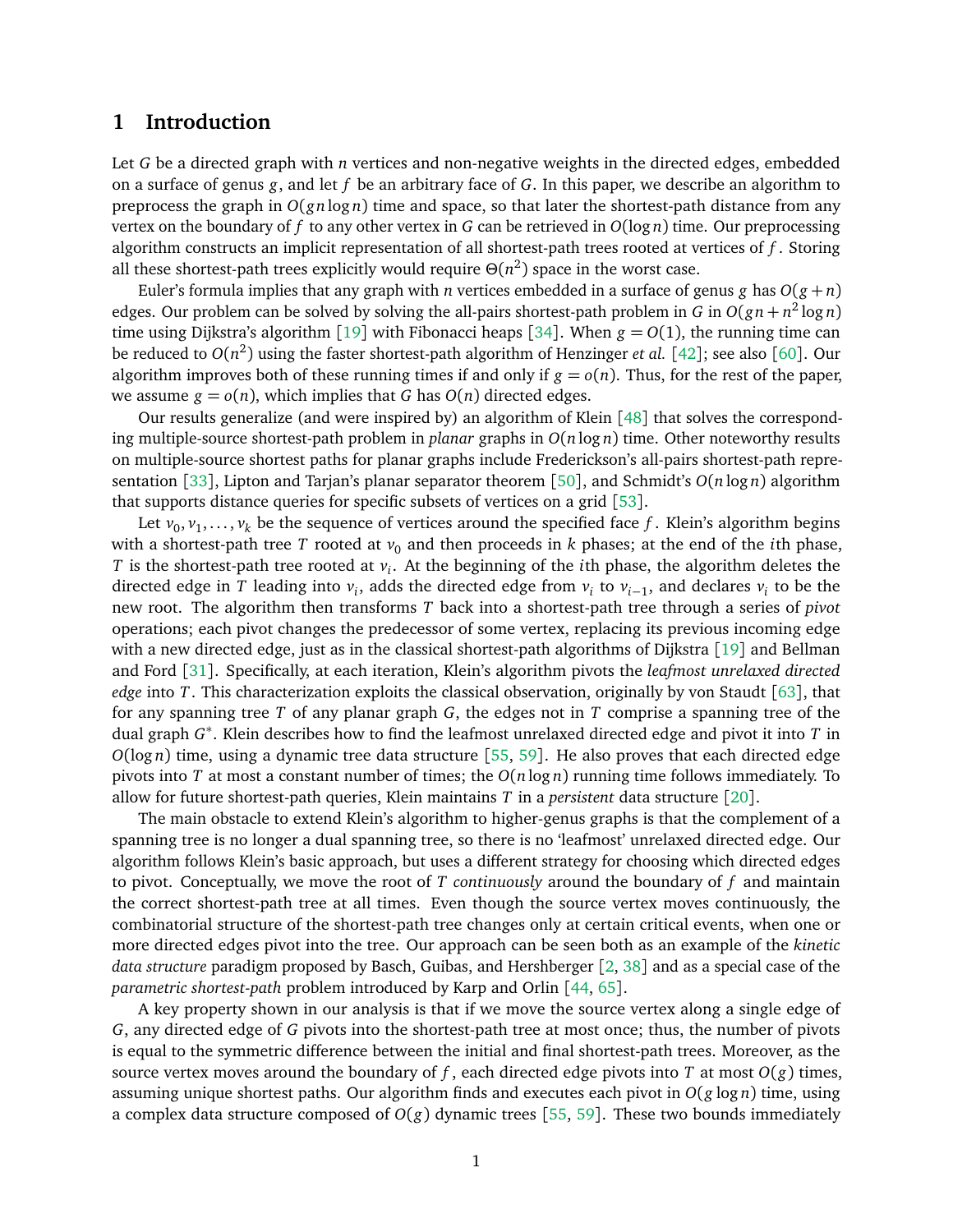imply that we can move the source completely around  $f$  in  $O(g^2 n \log n)$  time; a more refined approach improves this time bound to *O*(*gn* log *n*). We describe our algorithm in the simpler setting of planar graphs in Section [3](#page-8-0) and in full generality in Section [4.](#page-12-0)

In Section [5,](#page-18-0) as applications of our shortest-path algorithm, we describe algorithms to compute a shortest non-contractible cycle and a shortest non-separating cycle in a combinatorial surface in *O*(*g* <sup>2</sup>*n* log *n*) time. Thomassen developed the first algorithm to compute shortest non-contractible or non-separating cycles, by exploiting the so-called *3-path condition* in  $O(n^3)$  time [[62](#page-30-6)]; see also Mohar and Thomassen [[51,](#page-29-5) Sect. 4.3]. Erickson and Har-Peled described a faster algorithm that runs in  $O(n^2 \log n)$  time [[27](#page-28-5)]. Cabello and Mohar [[12](#page-27-2)] gave an algorithm which runs in time  $g^{O(g)}n^{3/2} \log n$ , the first algorithm for this problem to have a running time which was bounded by a function of the genus. Cabello [[9](#page-27-3)] later improved the running time using separators to *g <sup>O</sup>*(*g*)*n* 4*/*3 . Finally, for *orientable* surfaces Kutz [[49](#page-29-6)] developed an algorithm with a running time of  $g^{O(g)}n\log n$  which computed a finite portion of the universal cover and then did standard shortest-path computations in the resulting planar graph. Our algorithm has a better dependence on the genus and, for nonorientable surfaces of bounded genus, it is the first one to achieve a running time of *O*(*n* log *n*).

The initial analysis of our algorithms assumes that edge weights are *generic*. Specifically, we assume that there is always a unique shortest path from the source to each vertex, except at critical events, where exactly one vertex has exactly two shortest paths from the source. In Section [6,](#page-21-0) we describe two different perturbation schemes that remove this genericity assumption. The first is a simple randomized scheme based on the Isolation Lemma of Mulmuley *et al.* [[52](#page-30-7)] that increases the running times of our algorithm at most a constant factor with high probability. The second is an efficient implementation of lexicographic perturbation [[14,](#page-27-4) [40](#page-29-7)] that increases the worst-case running times of our algorithms by a factor of *O*(log *n*). Klein's planar multiple-source shortest-path algorithm [[21,](#page-28-6) [48](#page-29-1)] avoids degeneracy issues by maintaining a *rightmost* shortest-path tree; however, it is not clear how to extend his strategy to graphs on higher-genus surfaces.

Since the preliminary version [[10](#page-27-0)] of this work appeared, our algorithms have been applied by several authors [[3,](#page-27-5) [5,](#page-27-6) [26,](#page-28-7) [29,](#page-28-8) [30,](#page-28-9) [32,](#page-28-10) [43,](#page-29-8) [45](#page-29-9)], and our parametric shortest-path techniques have been applied to maximum flows in planar graphs [[25](#page-28-11)] and replacement paths in surface graphs [[28](#page-28-12)]. Most recently, Eisenstat and Klein have used our methods to develop *O*(*n*)-time algorithms for maximum flows and multiple-source shortest paths in unweighted planar graphs [[21](#page-28-6)].

# **2 Background**

#### **2.1 Surfaces, Embeddings, and Duality**

**Surfaces.** A *surface* (alternatively, a *topological 2-manifold with boundary*) is a Hausdorff topological space in which every point has an open neighborhood homeomorphic to either the plane  $\mathbb{R}^2$  or the closed upper half-plane. The points that do not have neighborhoods homeomorphic to  $\mathbb{R}^2$  constitute the *boundary* of the surface. A *cycle* in a surface Σ is (the image of) a continuous map *γ*: *S* <sup>1</sup> → Σ; a cycle is *simple* if this map is injective. The *genus* of a surface Σ is the maximum number of simple disjoint *c*ycles *γ*<sub>1</sub>, *γ*<sub>2</sub>, . . . , *γ*<sub>*g*</sub> such that the subspace Σ \ (*γ*<sub>1</sub> ∪ · · · ∪ *γ*<sub>*g*</sub>) is connected. A surface is *orientable* if it contains no subspace homeomorphic to the Möbius band. We consider only compact, connected surfaces in this paper; up to homeomorphism, such surfaces are uniquely determined by genus, orientability, and the number of boundaries. When dealing with an orientable surface (which will be the majority of the time), we also fix an orientation on the surface, so that terms like 'left', 'right', 'clockwise', and 'counterclockwise' are well-defined.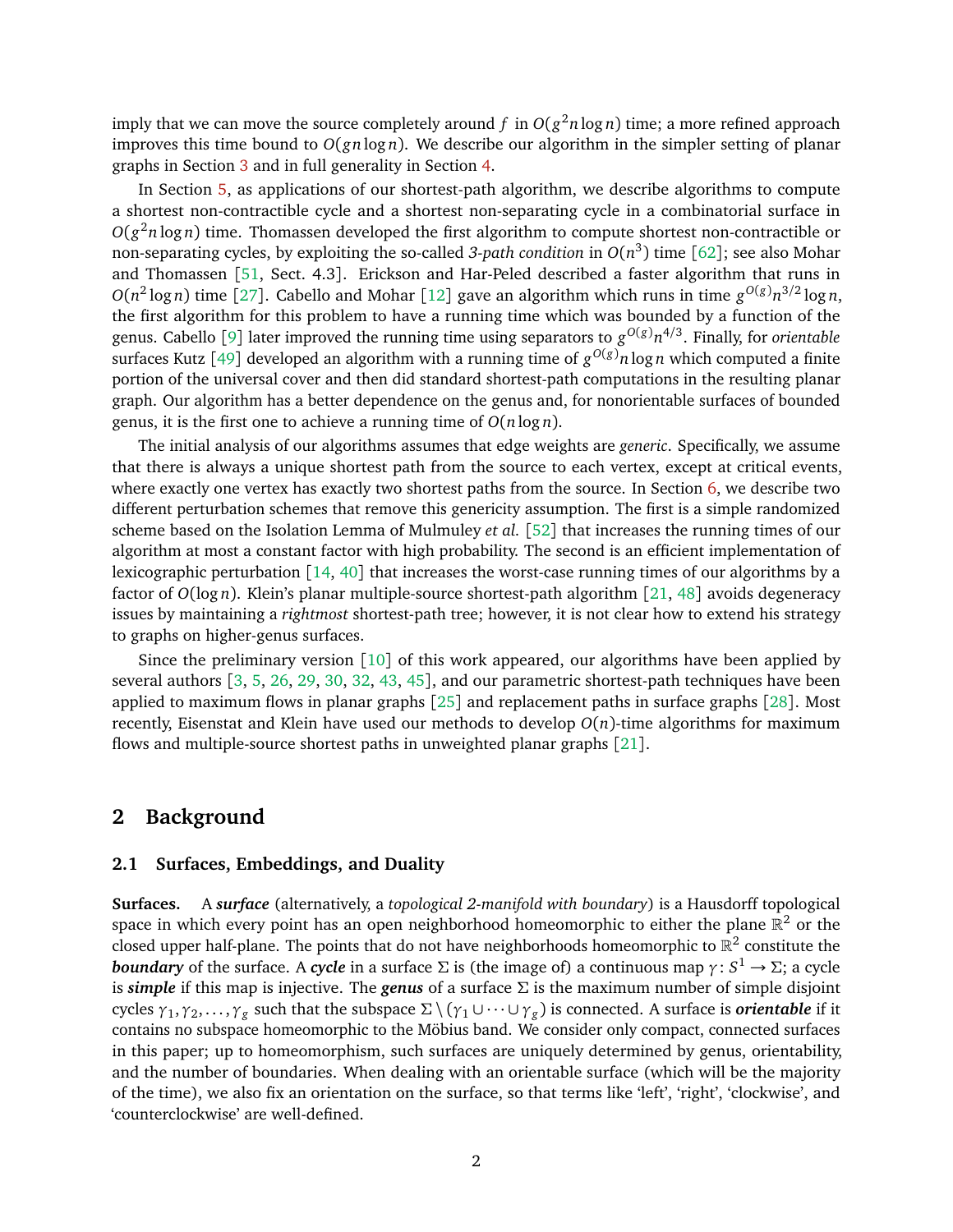**Curves and Homotopy.** A *path* is (the image of) a continuous map  $p: [0,1] \rightarrow \Sigma$ ; it is *simple* if this map is injective. The *endpoints* of a path *p* are the points  $p(0)$  and  $p(1)$ . A *loop* is a path *p* with *p*(0) = *p*(1). An *arc* is a path whose endpoints are on the boundary of Σ. The term *curve* refers to a cycle, path, or arc. If two paths *p* and *q* satisfy  $p(1) = q(0)$ , their *concatenation*  $p \cdot q$  is the path defined by (*p* · *q*)(*t*) = *p*(2*t*), if *t* ≤ 1*/*2, and (*p* · *q*)(*t*) = *q*(2*t* − 1), if *t >* 1*/*2.

A *homotopy* between two paths *p* and *q* is a continuous map  $H : [0,1] \times [0,1] \rightarrow \Sigma$  such that  $H(0,\cdot) = p$ ,  $H(1,\cdot) = q$ ,  $H(\cdot,0) = p(0) = q(0)$ , and  $H(\cdot,1) = p(1) = q(1)$ . A homotopy between two arcs *α* and *β* is a continuous map *H* :  $[0,1] \times [0,1]$  → Σ such that  $H(0,\cdot) = α$ ,  $H(1,\cdot) = β$ ,  $H(\cdot,0)$ is always in the same boundary component, and  $H(\cdot,1)$  is always in the same boundary component. A homotopy between two cycles  $\gamma$  and  $\beta$  is a continuous map  $H:[0,1]\times S^1$  such that  $H(0,\cdot)=\gamma$ and  $H(1,\cdot) = \beta$ . Two curves  $\beta, \gamma$  are *homotopic* when there is some homotopy between them, and we denote it by *β* **∼** *γ*. Being homotopic is an equivalence relation. Up to homotopy, each boundary component of  $\Sigma$  admits two parametrizations as simple cycles, one being the reverse of the other. We say that a cycle is homotopic to a boundary component of  $\Sigma$  when it is homotopic to either of these parametrizations. If *γ* is a simple cycle homotopic to a boundary *δ* of Σ, and *γ* and *δ* are disjoint, then Σ \ *γ* has two connected components, one of them a topological annulus with *γ* and *δ* as boundaries.

A curve is *contractible* if it is homotopic to a constant map. In particular, a contractible arc must have its endpoints in the same boundary component *δ* and, after contracting *δ* to a point, the obtained loop must be contractible. A simple curve is *separating* if Σ \ *γ* has two connected components. (This concept is related to that of  $\mathbb{Z}_2$ -homology, but we will not use homology in this paper.) A simple cycle *γ* is contractible if and only if it bounds a disk, that is,  $\Sigma \setminus \gamma$  has two connected components, one of them being a topological disk.

**Darts and Embeddings.** Let  $G = (V, \vec{E})$  be a directed graph. Following Borradaile and Klein [[4,](#page-27-7) [6](#page-27-8)], we refer to the directed edges in  $\vec{E}$  as the *darts* of *G*. (The term *arc* has been used for something else above.) Each dart connects two vertices, called its *tail* and its *head*; we will write  $u \rightarrow v$  to denote a dart with tail *u* and head *v*. Each dart  $u \rightarrow v$  has a unique *reversal*, defined by swapping its endpoints; thus, the reversal of  $u \rightarrow v$  is  $v \rightarrow u$ . We will assume that whenever *G* contains a dart  $u \rightarrow v$ , then it also contains its reversal  $u \rightarrow v$ . This can be enforced adding any missing darts with a large enough weight, like for example twice the sum of the weights of all original darts. (In our presentation we need the weights to be finite.)

Each dart  $u \rightarrow v$  defines an associated (undirected) edge  $uv$ , which does not carry any orientation. An edge *uv* represents the pair of darts  $\{u \rightarrow v, v \rightarrow u\}$ . For any directed graph  $G = (V, \vec{E})$ , we define its associated undirected graph  $G_{un} = (V, E)$  by replacing each dart with the associated edge. In most cases, there is no need to distinguish between *G* and *G*un and we will use *G* to denote either graph.

Informally, an *embedding* of a directed graph *G* on a surface  $\Sigma$  is an embedding of its associated undirected graph: vertices are mapped to distinct points and edges are mapped to simple paths on  $\Sigma$ that connect the corresponding vertices. The darts  $u \rightarrow v$  and  $v \rightarrow u$  are embedded using the path of  $uv$ , but with different orientation. A *face* of an embedding is a maximal connected subset of Σ that does not intersect the image of any edge or vertex. An embedding is *cellular* (or *2-cell* [[51](#page-29-5)]) if every face is an open topological disk; in particular, if the surface has boundary, every boundary cycle must be covered by edges of the graph. Any cellular embedding can be represented combinatorially by a rotation system and a signature. A *rotation system* is a permutation  $\pi$  of the darts of *G*, where  $\pi(\vec{e})$  is the dart that appears immediately after  $\vec{e}$  in the circular ordering of darts leaving *tail*( $\vec{e}$ ). A *signature* is a mapping  $i: E(G_{un}) \rightarrow \{0, 1\}$  assigning a bit to each edge that indicates whether the cyclic ordering at its endpoints are in the same direction or the opposite direction.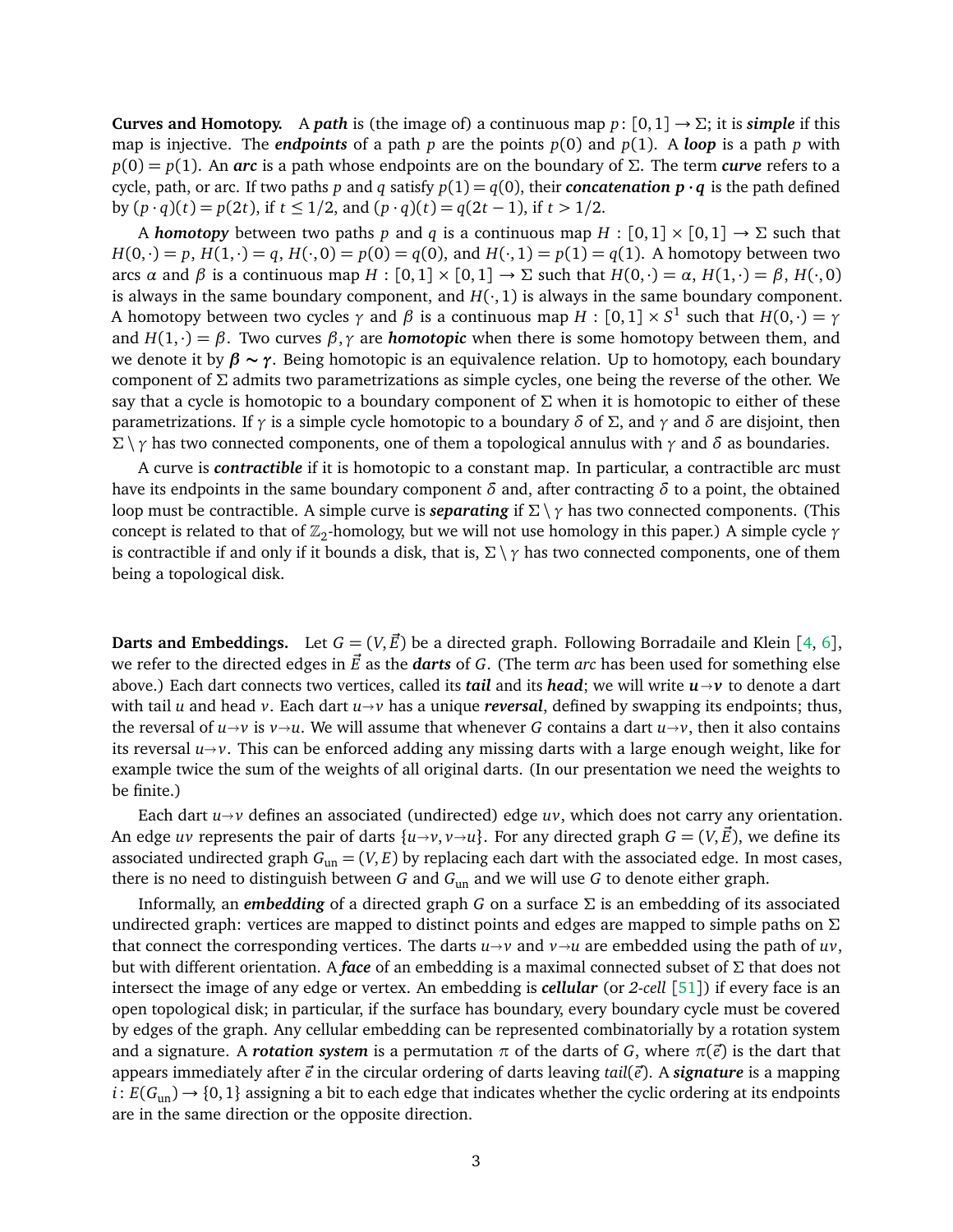When the surface is orientable, the signature is not needed, and we can assume that the rotation system gives a counterclockwise ordering of the darts emanating from each vertex. Every dart in an embedded graph *G* separates two (possibly equal) faces. For orientable surfaces we may talk of the *left shore* and *right shore*, respectively denoted *left***(***~e***)** and *right***(***~e***)**. Reversing any dart swaps its shores:  $left(v \rightarrow u\right) = right(u \rightarrow v)$  and  $right(v \rightarrow u) = left(u \rightarrow v)$ .

If *G* is embedded on an orientable surface of genus *g*, Euler's formula |*V*| −|*E*|+|*F*| = 2−2*g* implies that *G* has at most 3*n* − 6 + 6*g* edges and at most 2*n* − 4 + 4*g* faces, with equality if every face of the embedding is a triangle. If the surface is non-orientable, then Euler's formula  $|V| - |E| + |F| = 2 - g$ implies that *G* has at most 3*n* − 6 + 3*g* edges and at most 2*n* − 4 + 2*g* faces. We consider only graphs and surfaces with  $g = o(n)$ , so in either case the overall complexity of any embedding is  $O(n)$ .

Our algorithms require an explicit cellular embedding as part of the input. If no embedding is provided, it is easy to construct an embedding of any given graph on *some* surface, but the genus of this surface may be  $\Omega(n)$  even when the minimum possible genus is constant [[15](#page-27-9)]. Determining whether a given graph *G* can be embedded on an surface of genus *g* is NP-complete [[61](#page-30-8)], although there is an embedding algorithm that runs in  $g^{O(g)}n\log n$  time [[46](#page-29-10)]. Moreover, for *any* fixed  $\varepsilon > 0$ , approximating the genus of an *n*-vertex graph within an additive error of  $O(n^{1-\epsilon})$  is NP-hard [[15](#page-27-9)].

**Combinatorial Surfaces.** A *combinatorial surface M* is a surface Σ together with an *undirected* multigraph *G* with non-negative edge weights embedded cellularly on  $\Sigma$ . This concept, which we will use in Section [5,](#page-18-0) was introduced by Colin de Verdière [[16](#page-27-10)] and it is equivalent to cellular embeddings of graphs. The combinatorial surface model is dual to the cross-metric surface model; see  $\lceil 17 \rceil$  $\lceil 17 \rceil$  $\lceil 17 \rceil$  for more discussion on this. The *complexity* of a combinatorial surface is the size of the multigraph that describes it.

In combinatorial surfaces, all curves are restricted to lie on *G*, possibly with repeated edges or vertices. Thus, a curve is a walk in *G*. We say a curve is *simple* if it can be infinitesimally perturbed off of *G* to be simple in  $\Sigma$ ; note that this allows a simple curve to follow the same edge multiple times. Similarly, two curves in a combinatorial surface have *k crossings* if they can be infinitesimally perturbed to generic position with *k* crossing, and any infinitesimal perturbation of the curves to generic position has at least *k* crossings. In all cases, an infinitesimal perturbation of an arc should keep being an arc; the endpoints cannot go away from the boundary of the surface. The *multiplicity* of a curve is the maximum number of times that the same edge appears in the curve. The *length* of a curve *γ*, denoted by **|***γ***|**, is the sum of the edge weights of its edges, where each edge weight is counted as many times as the corresponding edge appears in the curve.

**Duality.** The *dual* of a surface-embedded graph *G* is another graph *G***<sup>∗</sup>** embedded on the same surface, whose vertices correspond to faces of *G* and vice versa. Two vertices in *G*<sup>\*</sup> are joined by an edge if and only if the corresponding faces of *G* are separated by an edge of *G*; thus, every edge *e* in *G* has a corresponding dual edge  $e^*$  in  $G^*$ . Similarly, every vertex *v* of *G* corresponds to a face  $v^*$  of  $G^*$ , and every face *f* of *G* corresponds to a vertex  $f^*$  of  $G^*$ . Each dual edge  $e^*$  is embedded so that it crosses the corresponding primal edge *e* exactly once and intersects no other primal edge. Duality is an involution—the dual of  $G^*$  is isomorphic to the original graph *G*. We will use duality only in orientable surfaces. In this case we will use a duality for darts defined by  $\vec{e}^* := (right(\vec{e}))^* \rightarrow (left(\vec{e})^*)^*$ . (For darts this is not an involution because  $((u, w)^*)^* = u(w)$ this is not an involution because  $((u \rightarrow v)^*)^* = v \rightarrow u$ .)

For any subgraph *H* of *G*, let *H***<sup>∗</sup>** denote the corresponding subgraph of *G* ∗ .

To simplify notation, we will consistently use the letters  $s, u, v, w, x, y, z$  to denote vertices in the primal graph *G*, and the letters *a*, *b*,*c*, *d* to denote vertices in the dual graph *G* ∗ . Thus, *a* <sup>∗</sup> will always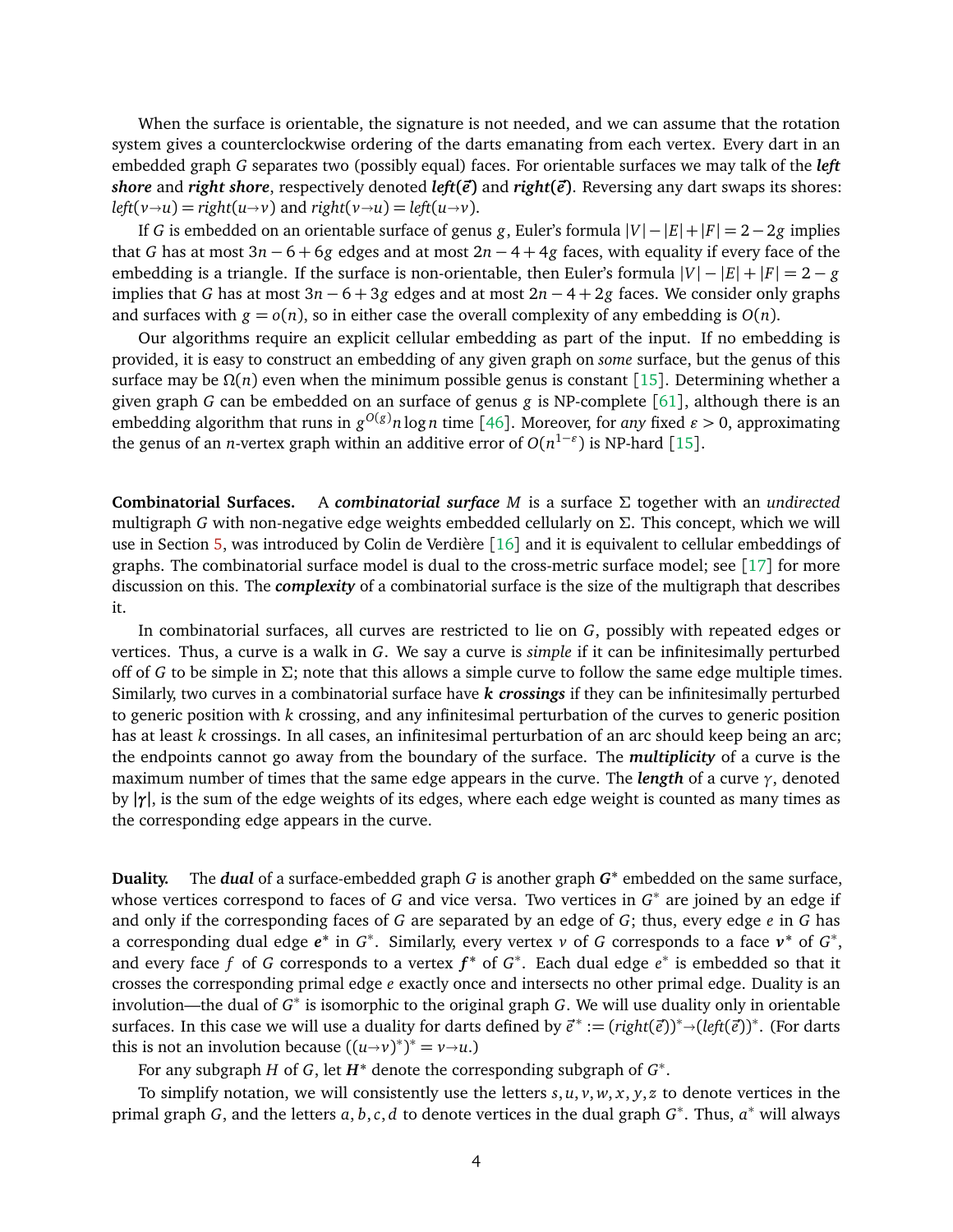denote a face of *G*. (However, *e* is always an edge of *G*, *f* is always a face of *G*, and *g* is always the genus of the underlying surface.)

**Tree and Cotrees.** Let *G* be an undirected graph embedded on a surface of genus *g* without boundary. A *spanning tree* of *G* is just a tree formed by some subset of the edges of *G* that includes every vertex of *G*. If *C* ∗ is a tree contained in the dual graph *G* ∗ , we call the corresponding primal subgraph *C* a *cotree* of *G*; if moreover *C* ∗ is a spanning tree of *G* ∗ , we call *C* a *spanning cotree*. A *tree-cotree decomposition* of *G* is a partition of *G* into three edge-disjoint subgraphs: a spanning tree *T*, a spanning cotree *C*, and the leftover edges  $L = G \setminus (T \cup C)$  [[23](#page-28-14)]. For *any* spanning tree *T*, we can complete a tree-cotree decomposition by choosing any spanning tree  $C^*$  of the dual subgraph  $(G \setminus T)^*$ . Euler's formula implies that  $|L| = 2g$ ; in particular, when the underlying surface is the sphere, *L* is empty.

#### **2.2 Shortest-Path Trees**

**Definitions.** Let  $G = (V, \vec{E})$  be a directed graph, and let  $w : \vec{E} \to \mathbb{R}_{\geq 0}$  be a non-negative weight function on the edges. To shorten some expressions we define for every edge *uv* the weight

$$
\widehat{w}(uv) := w(u\rightarrow v) + w(v\rightarrow u).
$$

A *shortest-path tree* is a spanning tree of *G* that contains shortest paths from a *source* vertex *s* to every other vertex of *G*. Shortest-path trees are typically represented by storing two values at every vertex: *dist*(*v*) is the shortest-path distance from *s* to *v*, and *pred*(*v*) is the predecessor of *v* in the shortest path from *s* to *v*, or equivalently, the parent of *v* if we regard the tree as rooted at *s*. In particular,  $dist(s) = 0$ and  $pred(s) = NULL.$ 

Consider an arbitrary function  $dist: V \to \mathbb{R}_{\geq 0}$ , not necessarily the distance from *s*. We define the *slack* of any dart  $u \rightarrow v$  as follows:

$$
slack(u\rightarrow v) := dist(u) + w(u\rightarrow v) - dist(v).
$$

So for any edge *uv*, we have

$$
slack(v \rightarrow u) + slack(v \rightarrow u) = w(u \rightarrow v) + w(v \rightarrow u) = \widehat{w}(uv).
$$

A dart is *tense* if its slack is negative, and an undirected edge is tense if either of its darts is tense. A classical result of Ford [[31](#page-28-3)], exploited by almost all shortest-path algorithms, states that a collection of distances and predecessors describes a shortest-path tree if and only if there are no tense edges,  $dist(s) = 0$ , and  $slack(pred(v) \rightarrow v) = 0$  for every vertex  $v \neq s$ .

It is helpful to view the graph *G* as a continuous space, so that distances and shortest paths between points in the interior of edges are also well-defined. Specifically, each edge *uv* is homeomorphic to an interval [0,1]; each value  $\lambda \in [0,1]$  represents a point  $s_\lambda$  on *uv* such that the distance from  $s_\lambda$  to *u* is *λw*(*v* $\rightarrow$ *u*), the distance from *u* to *s*<sub>λ</sub> is *λw*(*u* $\rightarrow$ *v*), the distance from *s*<sub>λ</sub> to *v* is (1 − *λ*)*w*(*u* $\rightarrow$ *v*), and the distance from *v* to  $s_{\lambda}$  is  $(1 - \lambda)w(v \rightarrow u)$ . In particular,  $s_0 = u$  and  $s_1 = v$ .

For simplicity of analysis, we initially assume that all vertex-to-vertex shortest paths are unique, and thus that the union of all shortest paths from a common source vertex define a unique shortest-path tree. This assumption can be enforced with high probability by adding random infinitesimal weights to each edge  $[52]$  $[52]$  $[52]$ ; we explain this randomized perturbation in detail in Section [6,](#page-21-0) where we also describe a slightly slower deterministic perturbation scheme.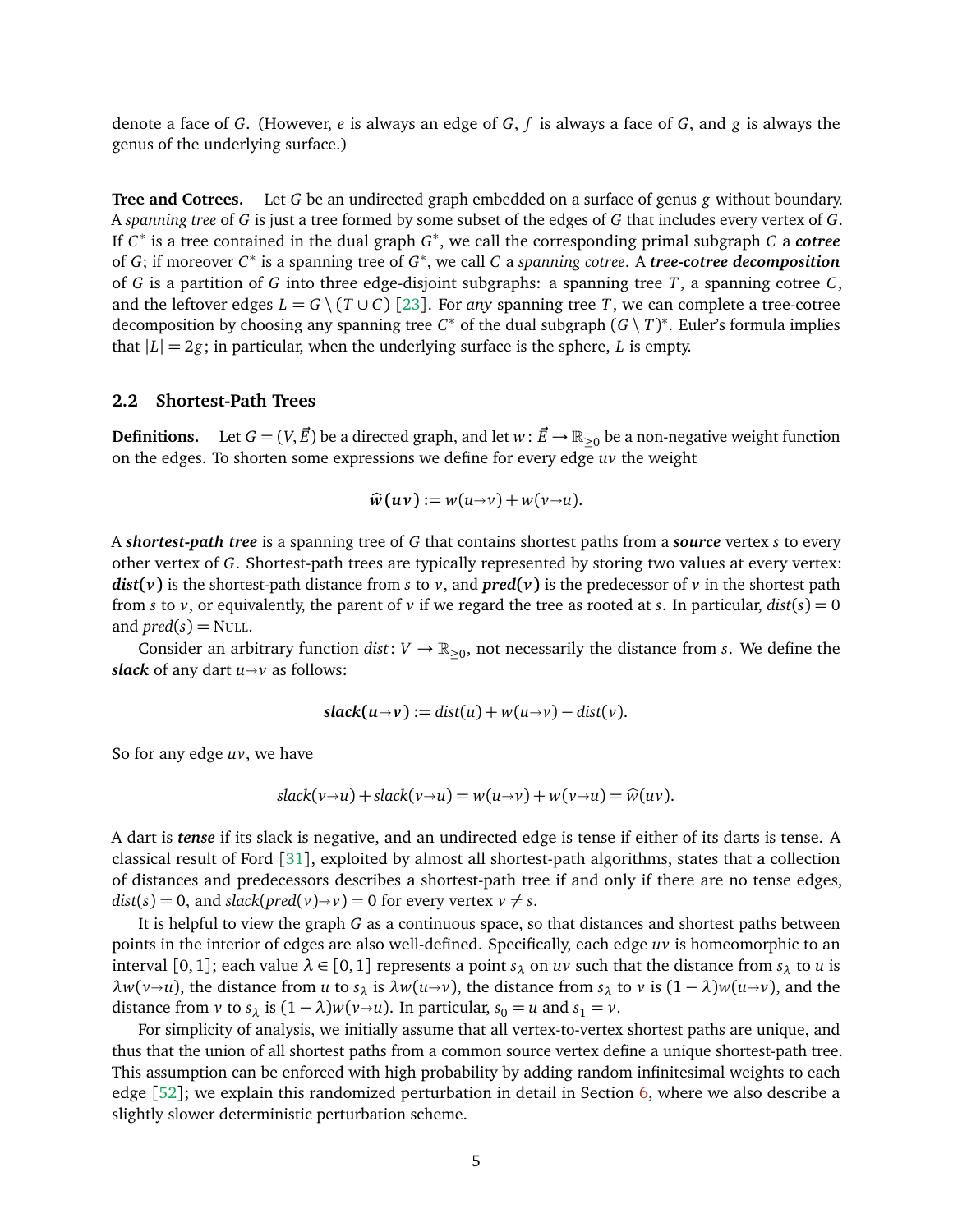**Parametric Shortest Paths.** Our algorithm can be viewed as a special case of the *parametric shortestpath* problem introduced by Karp and Orlin [[44](#page-29-4)]; see also [[24,](#page-28-15) [25,](#page-28-11) [37,](#page-29-11) [65](#page-30-5)]. Suppose we are given a graph whose dart weights are linear functions of a parameter  $\lambda$ ; specifically, let  $w_\lambda(\vec{e}) = w(\vec{e}) + \lambda \cdot w'(\vec{e})$ , for given functions  $w, w' : \vec{E} \to \mathbb{R}_{\geq 0}$ . (In Karp and Orlin's original formulation,  $w'(\vec{e}) \in \{0, 1\}$  for every dart  $\vec{e}$ .) Let  $T_{\lambda}$  denote the shortest-path tree rooted at some fixed source vertex *s* with respect to the weights  $w_{\lambda}$ . The parametric shortest-path problem asks us to compute  $T_{\lambda}$  for all  $\lambda$  in a certain range.

To solve this problem, Karp and Orlin [[44](#page-29-4)] propose maintaining *T<sup>λ</sup>* while *continuously* increasing the parameter *λ*. Although the shortest-path distances vary continuously as a function of *λ*, the combinatorial structure of  $T_\lambda$  changes only at certain *critical values* of  $\lambda$ . A critical value occurs when the slack of some non-tree dart *y* $\rightarrow$ *z* decreases to zero; thus, *y* $\rightarrow$ *z* is just about to become tense. At this critical value, the dart *y* $\rightarrow$ *z pivots* into the shortest-path tree, replacing some other dart *x* $\rightarrow$ *z*; in other words, *y* becomes the new predecessor of *z*. [1](#page-6-0)

The running time of any parametric shortest-path algorithm clearly depends on two factors: (1) the amortized time required to identify the next tense dart and pivot it into the tree and (2) the number of pivots. Our initial analysis assumes that exactly one dart becomes tense at each critical value. Again, this assumption can be enforced with high probability by random infinitesimal perturbation [[52](#page-30-7)], or at the cost of a *O*(log *n*) factor in the worst-case running time; see Section [6.](#page-21-0)

Karp and Orlin's parametric shortest-path algorithm is an early prototypical example of the *kinetic data structure* paradigm of Basch, Guibas, and Hershberger [[2,](#page-27-1) [38](#page-29-3)]. Their algorithms (and ours) can also be interpreted as a special case of the parametric objective simplex algorithm of Gass and Saaty [[35,](#page-29-12) [47](#page-29-13)]; similar approaches have been applied to several other classical parametric optimization problems [[1,](#page-27-11) [22,](#page-28-16) [39](#page-29-14)].

#### <span id="page-6-1"></span>**2.3 Dynamic Forest Data Structures**

Our algorithms require dynamic forest data structures that implicitly maintain dart or vertex values under edge insertions, edge deletions, and updates to the values in certain substructures. We require two different data structures, which we call the *primal tree structure* and the *dual forest structure*, for reasons that will become clear later.

**Primal tree structure.** Our first data structure maintains a dynamic rooted forest with real values associated with the vertices; in our application, these values are shortest-path distances. The data structure supports the following operations:

- **CREATE(***val***)***:* Return a new tree containing a single vertex with value *val*.
- **CUT(***e***)***:* Remove the edge *e* from the tree *T* that contains it. The subtree that contains the root of *T* keeps that node as its root; the other subtree takes as root the endpoint of *e* that it contains.
- LINK $(u, v)$ : Add the edge  $uv$  to the forest; the root of the subtree containing  $u$  becomes the root of the new larger tree. This operation assumes that *u* and *v* are initially in different trees.
- **GETNODEVALUE(***v***)***:* Return the value associated with vertex *v*.
- **ADDSUBTREE(∆,** *v***)***:* Add the real value ∆ to the value of every vertex in the subtree rooted at *v*.

<span id="page-6-0"></span><sup>&</sup>lt;sup>1</sup>If *z* is an ancestor of *y*, this pivot introduces a cycle into  $T_\lambda$ ; for all larger values of  $\lambda$ , the total weight of this cycle is negative, and the shortest-path tree *T<sup>λ</sup>* is not well-defined. In our algorithm, darts will *always* have non-negative weight, so this condition never arises.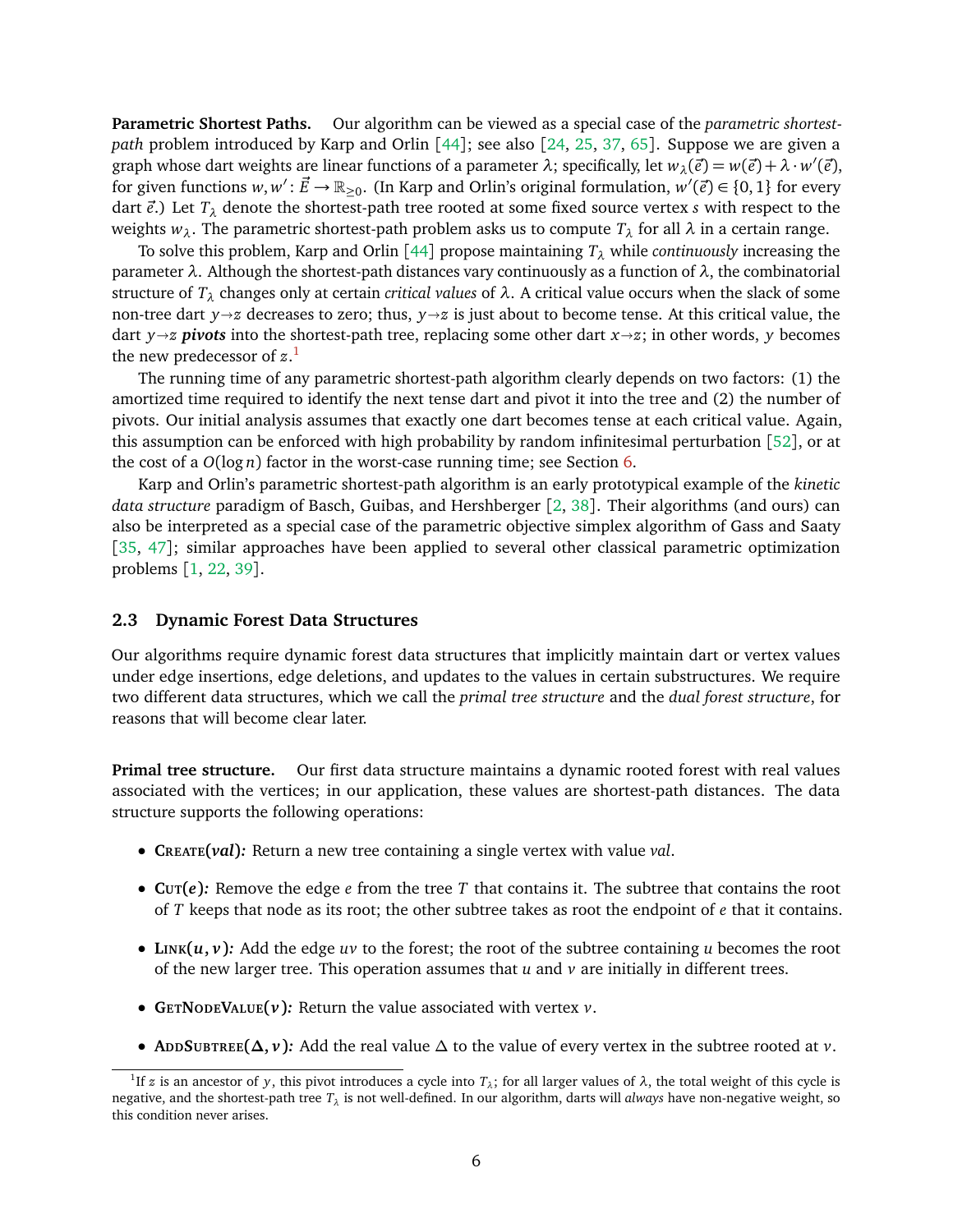We emphasize that the operations  $\text{LINK}(u, v)$  and  $\text{LINK}(v, u)$  give rise to the same undirected tree, but with different roots. Several dynamic forest data structures, including Euler-tour trees [[41,](#page-29-15) [58](#page-30-9)] and self-adjusting top trees [[59](#page-30-4)], support each of these operations in  $O(\log n)$  amortized time, where *n* is the number of vertices in the forest.

**Dual forest structure.** Our second data structure maintains a dynamic undirected, unrooted forest, with two values  $val(u\rightarrow v)$  and  $val(v\rightarrow u)$  associated with every edge uv; that is, we associate separate values with each *dart* of the forest. In our application, we will have an orientable surface, each tree in the dynamic forest is a subgraph of the dual graph *G* ∗ , and the value associated with any dart in the forest is equal to the slack of the corresponding primal dart. The data structure supports the following operations:

- **CREATE( )***:* Return a new one-vertex tree.
- **CUT(***u v***)***:* Remove the edge *uv* from the forest.
- LINK( $u \rightarrow v, \alpha, \beta$ ): Add the edge uv to the forest and set val( $u \rightarrow v$ ) =  $\alpha$  and val( $v \rightarrow u$ ) =  $\beta$ . This operation assumes that *u* and *v* are initially in different trees. The operations LINK(*u*, *v*,*α*,*β*) and LINK( $v, u, \beta, \alpha$ ) yield identical results.
- **GETDARTVALUE**( $u \rightarrow v$ ): Returns the value *val*( $u \rightarrow v$ ). This operation assumes that  $uv$  is an edge in the forest.
- **A**<sub>D</sub>**P**ATH( $\Delta$ , *u*, *v*): For each dart *x* $\rightarrow$ *y* on the (unique) directed path from *u* to *v*, add  $\Delta$  to *val*( $x \rightarrow y$ ) and subtract  $\Delta$  from *val*( $y \rightarrow x$ ). This operation assumes that *u* and *v* lie in the same tree.
- **MINPATH** $(u, v)$ : Return a dart  $x \rightarrow y$  on the (unique) directed path from *u* to *v*, such that *val*( $x \rightarrow y$ ) is minimized. This operation assumes that *u* and *v* lie in the same tree.
- **JUNCTION** $(t, u, v)$ : Return the unique node that lies on the paths from *t* to *u*, from *u* to *v*, and from  $\nu$  to *t* in the forest. This operation assumes that the nodes *t*, *u*, and  $\nu$  lie in the same component of the forest.

Several dynamic forest data structures, including link-cut trees [[55](#page-30-3)] and self-adjusting top trees [[59](#page-30-4)], can be adapted to support each of these operations in  $O(log n)$  amortized time. In their original formulations, these data structures maintain only a single value at each undirected edge. However, Goldberg, Grigoriadis, and Tarjan [[36,](#page-29-16) [57](#page-30-10)] describe the necessary modifications to link-cut trees [[55](#page-30-3)] to support values on directed edges, specifically for use in network-simplex algorithms, of which our algorithm is an example. Similar modifications can be applied to any other dynamic tree structure.

The only operation we require that is not part of the standard dynamic-tree literature is JUNCTION. Here we describe how to implement this operation using link-cut trees; similar methods can be used with more recent dynamic tree data structures. Internally, link-cut trees actually represent each component of the forest as a *rooted* tree. Link-cut trees support two additional operations:

- **EVERT(** $\nu$ **):** Make vertex  $\nu$  the root of the tree that contains it.
- LCA $(u, v)$ : Return the least common ancestor of vertices  $u$  and  $v$ . This operation assumes  $u$  and  $v$ lie in the same tree  $[55, p. 387]$  $[55, p. 387]$  $[55, p. 387]$ .

We can implement JUNCTION( $t, u, v$ ) simply by calling EVERT( $t$ ) and then returning LCA( $u, v$ ).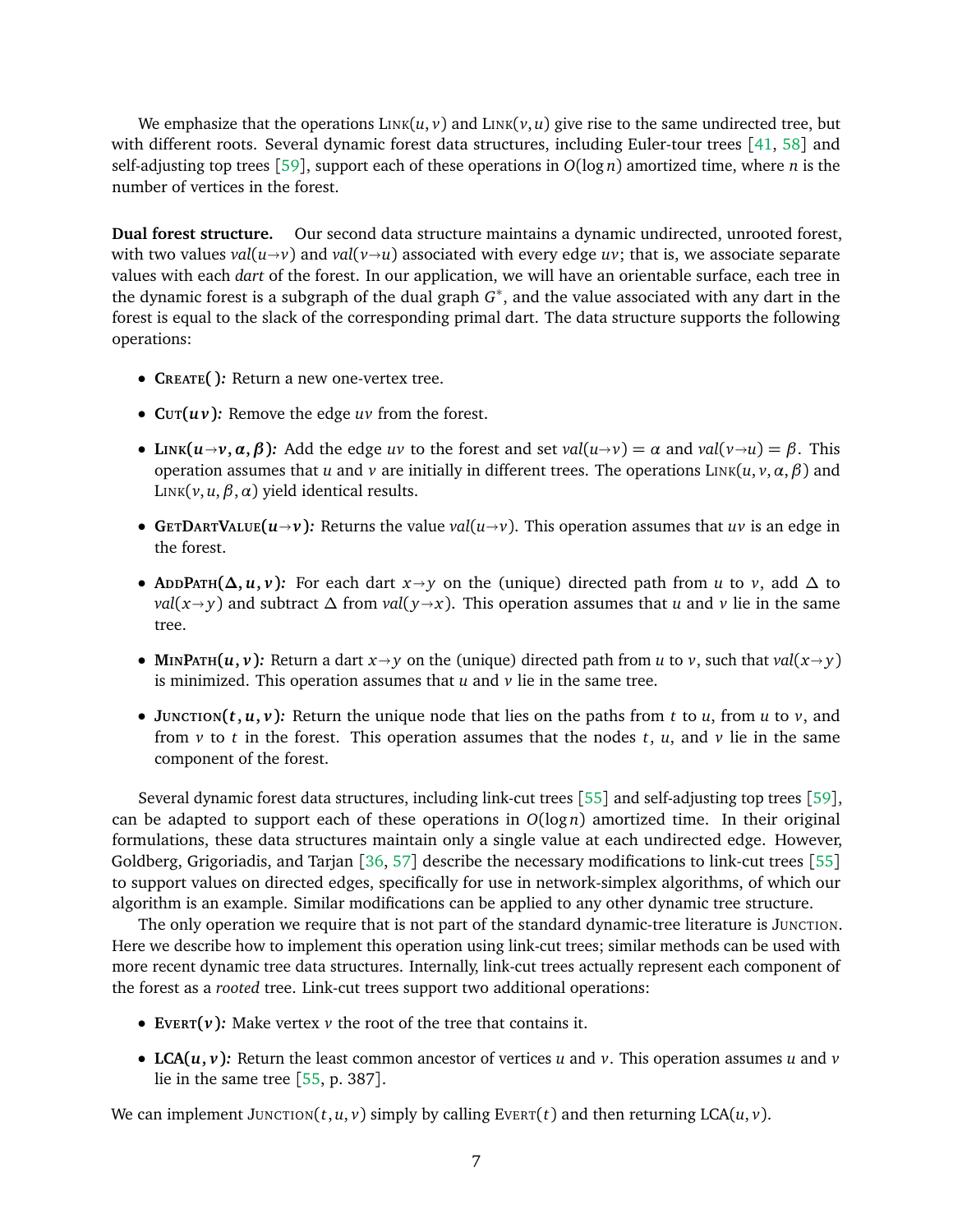# <span id="page-8-0"></span>**3 Algorithm for Planar Graphs**

Before describing our algorithm in full generality, we first consider the special case  $g = 0$ . Given a planar graph *G* and one of its faces *f* , our algorithm computes an implicit representation of the shortest-path tree rooted at every vertex on the boundary of *f* .

Our high-level approach is similar to Klein's algorithm [[48](#page-29-1)]. We begin by computing a shortest-path tree *T* rooted at an arbitrary vertex on the boundary of *f* . We maintain *T* and the complementary dual spanning tree  $C^* = (G \setminus T)^*$  in appropriate dynamic forest data structures. Then, for each edge *uv* in order around the boundary of *f* , we modify the shortest-path tree rooted at *u* until it becomes the shortest-path tree rooted at *v*. However, our algorithm uses a different pivoting strategy to update the tree. Klein's algorithm moves the source directly from *u* to *v* and then performs a sequence of pivots to repair the tree; our algorithm maintains a parametric shortest-path tree as the source point moves *continuously* from *u* to *v*.

#### <span id="page-8-3"></span>**3.1 Moving Along an Edge**

Consider a single edge *uv* in *G*. Suppose we have already computed the shortest-path tree *T<sup>u</sup>* rooted at *u*. We transform  $T_u$  into the shortest-path tree  $T_v$  rooted at  $v$  using a parametric shortest-path algorithm as follows. First, we insert a new vertex *s* in the interior of *uv*, bisecting it into two edges *su* and *sv* with the parametric weights

$$
w_{\lambda}(u\rightarrow s) := \lambda w(u\rightarrow v), \qquad w_{\lambda}(s\rightarrow v) := (1-\lambda)w(u\rightarrow v).
$$
  

$$
w_{\lambda}(s\rightarrow u) := \lambda w(v\rightarrow u), \qquad w_{\lambda}(v\rightarrow s) := (1-\lambda)w(v\rightarrow u).
$$

Every other dart  $x \rightarrow y$  has constant parametric weight  $w_{\lambda}(x \rightarrow y) := w(x \rightarrow y)$ . We then maintain the shortest-path tree  $T_{\lambda}$  rooted at *s*, with respect to the weight function  $w_{\lambda}$ , as the parameter  $\lambda$  increases continuously from 0 to 1. The initial shortest-path tree  $T_0$  is equal to  $T_u$ , and the final tree  $T_1$  is equal to  $T_{\nu}$ .

For any vertex *x* and any parameter value  $\lambda \in [0,1]$ , let  $dist_{\lambda}(x)$  denote the distance from *s* to *x* with respect to the weight function  $w_{\lambda}$ . We color each vertex *x* red if  $dist_{\lambda}(x)$  is an increasing function of *λ*, or *blue* if *distλ*(*x*) is a decreasing function of *λ*. [2](#page-8-1) The color of a vertex depends on the parameter *λ*. Every vertex except *s* is either red or blue, for generic values of *λ*. If *su* is an edge in *Tλ*, then every vertex in the subtree rooted at *u* is red; symmetrically, if *sv* is an edge in  $T_{\lambda}$ , then every vertex in the subtree rooted at *v* is blue.  $T_0$  may contain only red vertices, and  $T_1$  may contain only blue vertices, but there is always an interval of values of *λ* such that *T<sup>λ</sup>* contains vertices of both colors. For example it holds  $w_{\lambda}(s\rightarrow u) = w_{\lambda}(s\rightarrow v)$  when  $\lambda = w(u\rightarrow v)/\hat{w}(uv)$ . We color an edge of *G* green if it has one red endpoint and one blue endpoint.

Similarly, let *slack*<sub>*λ*</sub> $(x \rightarrow y)$  denote the slack of  $x \rightarrow y$  with respect to the weight function  $w_{\lambda}$ :

$$
slack_{\lambda}(x \to y) := dist_{\lambda}(x) + w_{\lambda}(x \to y) - dist_{\lambda}(y).
$$

We call a dart  $x \rightarrow y$  *active* if *slack*<sub> $\lambda$ </sub>( $x \rightarrow y$ ) is a decreasing function of  $\lambda$ ; only active darts can become tense.

The following lemma applies to *arbitrary* graphs, not just planar graphs or even graphs on surfaces.

<span id="page-8-2"></span>**Lemma 3.1.** The following claims hold for all real  $\lambda \in [0, 1]$ .

(a) If  $su \notin T_\lambda$ , there are no active darts.

<span id="page-8-1"></span><sup>&</sup>lt;sup>2</sup>Readers familiar with astronomy may recall that visible light from objects moving away from the earth is shifted toward red, and visible light from objects moving toward the earth is shifted toward blue.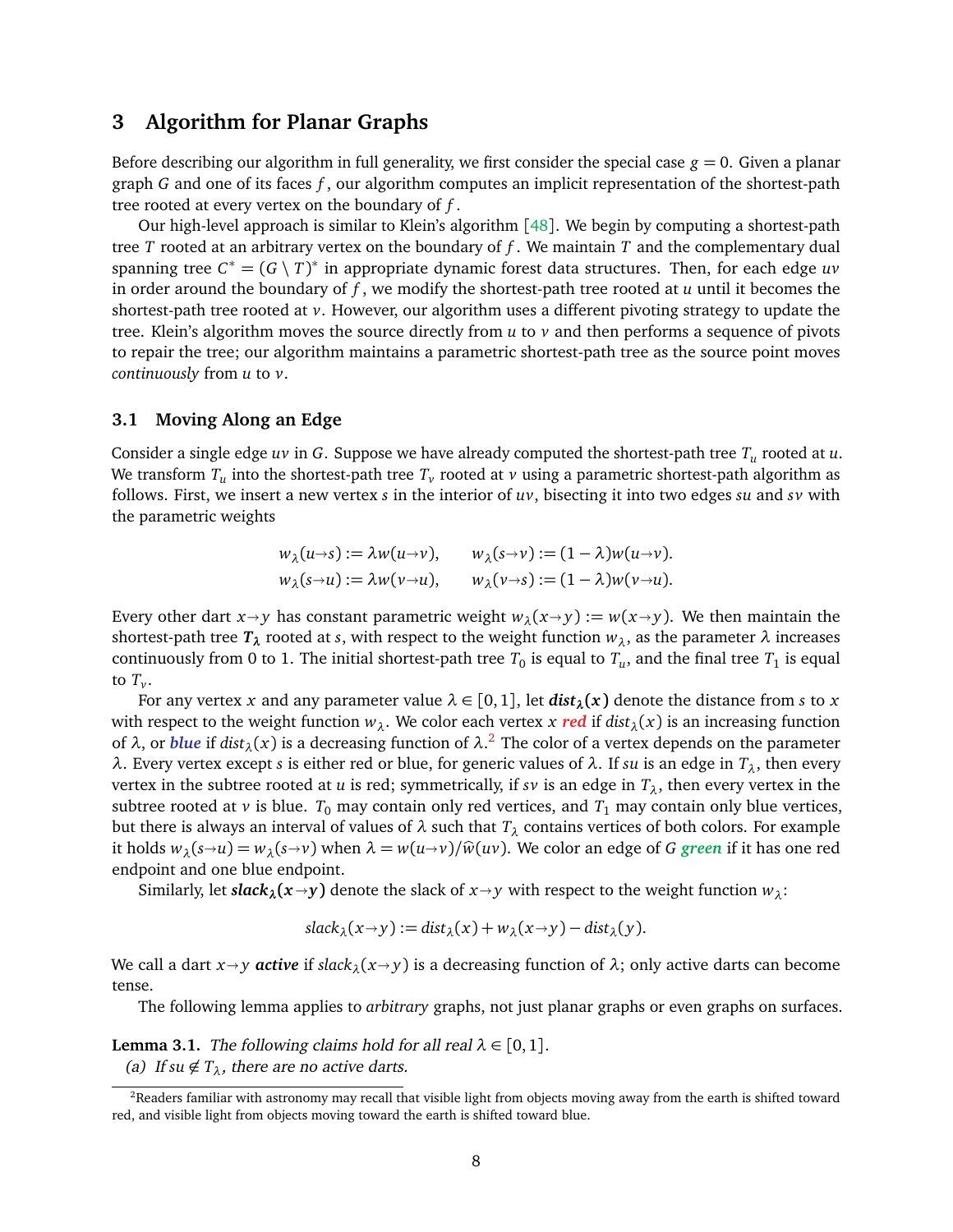- (b) If  $s \nu \notin T_{\lambda}$ , the only active dart is  $s \rightarrow \nu$ .
- (c) Otherwise,  $x \rightarrow y$  is active if and only if x is blue and y is red.

**Proof:** Consider an arbitrary dart  $x \rightarrow y$ . If *x* is blue and *y* is red then, for some constants  $\sigma_0$ ,  $\sigma_1$ ,  $\sigma_2 \ge 0$ ,

$$
\begin{aligned}\n\text{slack}_{\lambda}(x \to y) &= \text{dist}_{\lambda}(x) + w_{\lambda}(x \to y) - \text{dist}_{\lambda}(y) \\
&= w_{\lambda}(s \to v) + \sigma_1 + w(x \to y) - w_{\lambda}(s \to u) - \sigma_2 \\
&= (1 - \lambda)w(u \to v) + \sigma_1 + w(x \to y) - \lambda w(v \to u) - \sigma_2 \\
&= \sigma_0 - \lambda \widehat{w}(uv),\n\end{aligned}
$$

and therefore  $x \rightarrow y$  is active. Symmetrically, if *x* is red and *y* is blue, then *slack*<sub>*λ*</sub>( $x \rightarrow y$ ) is an increasing function of  $\lambda$ , and so  $x \rightarrow y$  is not active. Finally, if x and y are both red or both blue, then  $slack_{\lambda}(x \rightarrow y)$ is constant, so  $x \rightarrow y$  is not active.

If *su* is not an edge in  $T_{\lambda}$ , then  $s\nu \in T_{\lambda}$ , and thus every vertex except *s* is blue. In this case, *slack*<sub> $\lambda$ </sub>( $u \rightarrow s$ ) is constant and *slack*<sub> $\lambda$ </sub>( $s \rightarrow u$ ) is increasing with  $\lambda$ , so no dart is active.

Similarly, if *sv* is not an edge in  $T_\lambda$ , then  $su \in T_\lambda$ , and thus every vertex except *s* is red. In this case, *slack*<sub>*λ*</sub>(*v* $\rightarrow$ *s*) is constant and *slack*<sub>*λ*</sub>(*s* $\rightarrow$ *v*) is decreasing with  $\lambda$ , so *s* $\rightarrow$ *v* is the only active dart.

The proof of Lemma [3.1](#page-8-2) has two immediate corollaries, which also apply to arbitrary graphs:

<span id="page-9-0"></span>**Corollary 3.2.** Fix a real value  $\lambda$  such that  $T_{\lambda}$  contains both su and *sv*. As  $\lambda$  increases, the next dart to become tense (if any) is the active dart  $x \rightarrow y$  such that slack<sub> $\lambda$ </sub>( $x \rightarrow y$ ) is minimized.

**Proof:** If  $x \rightarrow y$  is active, then  $slack_{\lambda}(x \rightarrow y) = \sigma_0 - \lambda \hat{w}(uv)$  for some constant  $\sigma_0 \ge 0$ . Thus, the slack of every active dart decreases at exactly the same rate. every active dart decreases at exactly the same rate.

**Corollary 3.3.** As  $\lambda$  increases continuously from 0 to 1, the number of pivots in  $T_{\lambda}$  is equal to the number of edges in  $T_u \setminus T_v$ .

**Proof:** Just before any dart  $x \rightarrow y$  pivots into the shortest-path tree, *x* is blue and *y* is red; after the pivot, both *x* and *y* are blue. Thus, any dart that pivots into  $T_2$  never pivots out again. pivot, both *x* and *y* are blue. Thus, any dart that pivots into *T<sup>λ</sup>* never pivots out again.

#### **3.2 Pivoting Quickly**

To identify the next pivot quickly when *G* is planar, we maintain both the shortest-path tree *T<sup>λ</sup>* and its complementary spanning cotree  $C_{\lambda} = G \setminus T_{\lambda}$  in dynamic tree structures. Specifically, we store  $T_{\lambda}$ in a primal tree structure, where the value of any node *v* is  $dist_\lambda(v)$ , and we store  $C_\lambda^*$ *λ* in a dual forest structure, where the value associated with any dual dart is the slack of the corresponding primal dart:  $val((x \rightarrow y)^*) := slack_{\lambda}(x \rightarrow y).$ <br>
To simplify notation relate

To simplify notation related to the dart  $u \rightarrow v$ , let *a* be the face *tail*( $(u \rightarrow v)^*$ ) = *right*( $u \rightarrow v$ )<sup>\*</sup>, let *b* be the face head( $(u \rightarrow v)^*$ ) = *let*( $u \rightarrow v$ )<sup>\*</sup>, let *b* be the face *head*( $(u \rightarrow v)^*$ ) = *left*( $u \rightarrow v$ )<sup>\*</sup>, and let  $\pi_\lambda$  denote the unique directed path from *a* to *b* in the the dual spanning tree *C* ∗ *λ* . See Figure [1.](#page-10-0)

**Lemma 3.4.** If  $T_\lambda$  contains both su and *sv*, then the next dart to become tense (if any) is the dart with minimum slack whose dual lies in the directed path *πλ*.

**Proof:** Lemma [3.1](#page-8-2) and Corollary [3.2](#page-9-0) imply that the next dart to become tense is the active dart  $x \rightarrow y$ with minimum slack. Thus, it suffices to prove that a dart is active if and only if its dual lies in  $\pi_{\lambda}$ .

The coloring of the vertices of *G* extends by duality to a coloring of the faces of *G* ∗ . Because the red and blue vertices of *G* define subtrees of  $T_{\lambda}$ , the union of the red dual faces and the union of the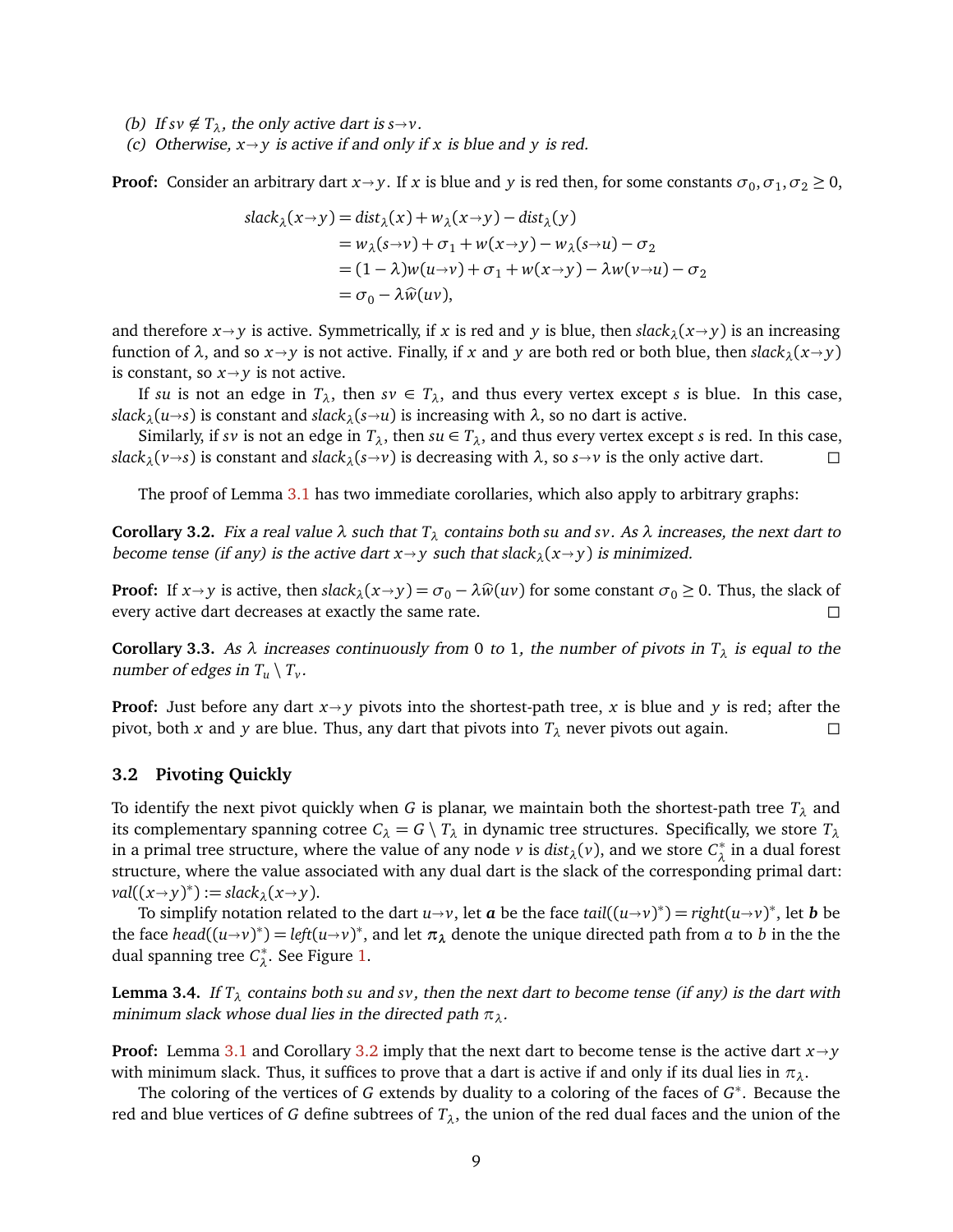

<span id="page-10-0"></span>**Figure 1.** A single pivot in a planar shortest-path tree. Thick (red and blue) lines indicate the shortest-path tree *T<sup>λ</sup>* ; the dotted (green) path is  $\pi_{\lambda}$ ; the hollow arrow indicates the pivoting dart  $x{\rightarrow}y$ .

blue dual faces are both connected. Thus, both of these unions are topological disks whose common boundary is a cycle in *G* ∗ , composed of the edge *ab* and the unique (undirected) path from *a* to *b* in *C* ∗ *λ* . Any active dart must cross this cycle in the opposite direction as the dart  $u \rightarrow v$ .

**Lemma 3.5.** We can perform the next pivot into  $T_{\lambda}$  in  $O(\log n)$  amortized time.

**Proof:** Our algorithms for finding the next dart to pivot and executing the pivot are shown in Figure [2.](#page-11-0) Each algorithm performs a constant number of dynamic forest operations, plus a constant amount of additional work.

Under most circumstances, calling MINPATH $(a, b)$  gives us (the dual of) the next dart  $x \rightarrow y$  to pivot into the tree, but there are several boundary cases. Two such cases are described by Lemma [3.1\(](#page-8-2)a) and (b); another arises when there is too much slack for  $x \rightarrow y$  to pivot before  $\lambda$  reaches 1. To detect this latter case, we compute the value  $\lambda'$  that would make the slack of  $x \rightarrow y$  zero and check whether it is below 1. All these cases are handled by our algorithm FINDNEXTPIVOT.

If FINDNEXTPIVOT returns a dart  $x \rightarrow y$ , we perform the necessary data structure updates by calling PIVOT( $x \rightarrow y$ ). If  $\Delta$  is the current slack of  $x \rightarrow y$ , the parameter  $\lambda$  must increase by  $\Delta/\hat{w}(uv)$  before  $x \rightarrow y$ actually pivots into  $T_\lambda$ . We increase the distances of the red vertices by  $\Delta_R = \Delta w(v \rightarrow u)/\hat{w}(uv)$  by calling ADDSUBTREE( $\Delta_R$ , *u*), decrease the distances at the blue vertices by  $\Delta_B = \Delta w (u\rightarrow v) / \hat{w}(uv)$  by calling  $\Delta_{R}$ . calling ADDSUBTREE(−∆*<sup>B</sup>* , *v*), and adjust the slacks of all the active darts and their reversals by calling ADDPATH(−∆, *a*, *b*). Finally, we fix the underlying tree-cotree decomposition using two CUT and two LINK operations.

When there are no edges left to pivot into the tree  $T_{\lambda}$ , the algorithm FINDNEXTPIVOT returns NULL. However, we still have to slide the source *s* by  $1 - \lambda$  to reach *v*. Thus, the distances in the primal tree have to be updated by calling ADDSUBTREE $(-(1 - \lambda)w(u \rightarrow v)/\hat{w}(uv), v)$  and, if  $pred(u) \neq s$ , also ADDSUBTREE $((1 - \lambda)w(v\rightarrow u)/\hat{w}(uv), u)$ . We have shown the following result, already proved by Klein [[48](#page-29-1)].

**Theorem 3.6.** Let *G* be a directed plane graph with *n* vertices, and let *s* be any vertex in *G*. After *O*(*n* log *n*) preprocessing time, we can maintain a representation of the shortest-path tree *T<sup>s</sup>* that supports the following operations:

- Given any vertex *v*, return the shortest-path distance from *s* to *v* in *O*(log *n*) time.
- Given any vertex *v*, return the last edge on the shortest-path from *s* to *v* in *O*(1) time.
- For any edge *sv*, change the source vertex from *s* to *v* in *O*(*k* log *n*) amortized time, where *k* is the number of edges in  $T_s \setminus T_v$ .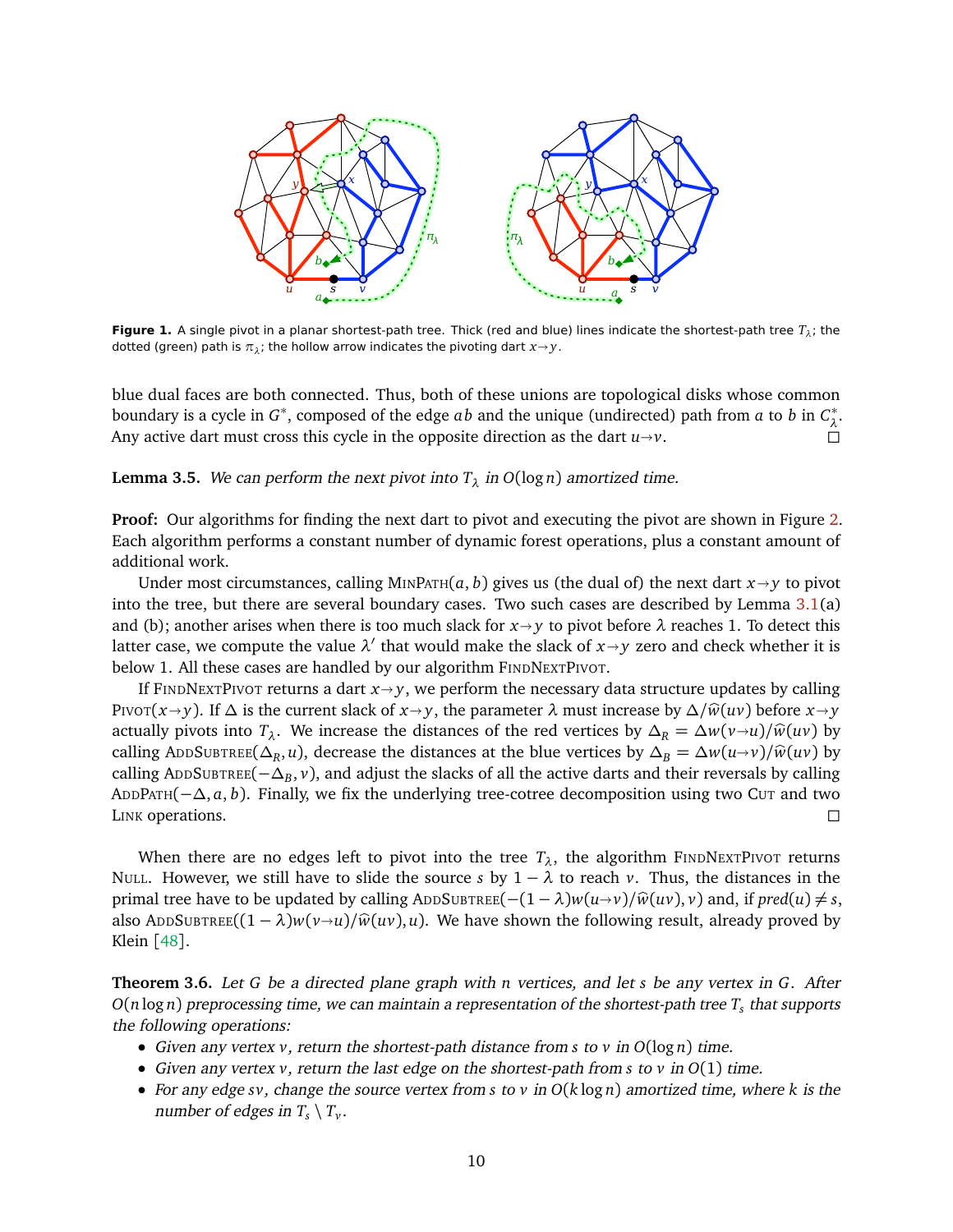| FINDNEXTPivot:                                        |                                                                 |
|-------------------------------------------------------|-----------------------------------------------------------------|
| if pred(v) $\neq s$ then return $s \rightarrow v$     | \n $\Delta \leftarrow \text{GETDARTVALUE}((x \rightarrow y)^*)$ |
| if pred(u) $\neq s$ then return NULL                  | \n $\lambda' \leftarrow \lambda + \Delta/\hat{w}(uv)$           |
| $(x \rightarrow y)^* \leftarrow \text{MINPATH}(a, b)$ | \n $\Delta_B \leftarrow \Delta w(u \rightarrow v)/\hat{w}(uv)$  |
| $\lambda' \leftarrow \lambda + \Delta/\hat{w}(uv)$    | \n $\Delta_B \leftarrow \Delta w(v \rightarrow u)/\hat{w}(uv)$  |
| $\lambda' \leftarrow \lambda + \Delta/\hat{w}(uv)$    | \n $\Delta_B \leftarrow \Delta w(v \rightarrow u)/\hat{w}(uv)$  |
| $\lambda' \leftarrow \lambda + \Delta/\hat{w}(uv)$    | \n $\Delta_B \leftarrow \Delta w(v \rightarrow u)/\hat{w}(uv)$  |
| if pred(u) = s then ADDSUBTREE}(\Delta_R, u)          |                                                                 |
| if pred(v) = s then ADDSUBTREE(-\Delta_B, v)          |                                                                 |
| if pred(v) = s then ADDSUBTREE(-\Delta_B, v)          |                                                                 |
| else                                                  | \n $\Delta_B \leftarrow \text{Part}(v) \leftarrow x$            |
| else                                                  | \n $\Delta_B \leftarrow \text{Part}(v) \leftarrow x$            |
| 0                                                     | \n $\Delta_B \leftarrow \text{Part}(v) \leftarrow y$            |
| 0                                                     | \n $\Delta_B \leftarrow \text{Part}(v) \leftarrow y$            |
| 0                                                     | \n $\Delta_B \leftarrow \text{Part}(v) \leftarrow y$            |
| 0                                                     | \n $\Delta_B \leftarrow \text{Part}(v) \leftarrow y$            |
| 0                                                     | \n $\$                                                          |

<span id="page-11-0"></span>**Figure 2.** Algorithms to find and execute the next pivot when *G* is planar.

A nearly identical algorithm updates the shortest-path tree after changing the weight of any single edge, or deleting an edge, or inserting an edge (provided the graph remains planar), in *O*(*k* log *n*) amortized time, where *k* is the number of edges added to or deleted from the shortest-path tree.

#### **3.3 Moving Around a Face**

Finally, we bound the running time of our algorithm as the source vertex moves all the way around the boundary of a given face *f* . Klein [[48](#page-29-1)] noted that if one maintains the so-called *leftmost shortest-path tree*, each edge enters and leaves the shortest-path tree at most a constant number of times. (For graphs with unique shortest-paths, the leftmost shortest-path tree is the unique shortest-path tree.) This property also holds for our algorithm when the edge weights are generic.

<span id="page-11-1"></span>**Lemma 3.7.** Assume that the edge weights are generic. As the source point *s* moves around the boundary of *f* , each dart of *G* pivots into (or out of) the shortest-path tree rooted at *s* at most once.

**Proof:** Without loss of generality, assume *f* is the outer face of *G*. Let *T* be any spanning tree *T* of *G*, let *e* be any edge of *T*, and let *S* be either component of *T* \ *e*. The Jordan curve theorem implies that the subtree *S* contains either no vertices of *f* , every vertex of *f* , or a contiguous interval of vertices of *f* .

Consider an arbitrary dart  $x \rightarrow y$ . Let *A* be the set of vertices of *f* whose shortest-path trees contain  $x \rightarrow y$ . Equivalently, *A* is the set of vertices of *f* that lie in the subtree rooted at *x* in the shortest-path tree rooted at *y*, if all edges of *G* are reversed. Thus, either *A* is empty, *A* is the complete set of vertices in *f*, or *A* is a contiguous interval of vertices along the facial walk defining *f*. In the first case,  $x \rightarrow y$  is never in the shortest-path tree; in the second case, *x* $\rightarrow$ *y* is always in the shortest-path tree; in the third case, *x* $\rightarrow$ *y* pivots in exactly once and pivots out exactly once. case,  $x \rightarrow y$  pivots in exactly once and pivots out exactly once.

Like Klein [[48](#page-29-1)], we can assume that the input graph *G* has bounded degree by replacing every vertex of degree *d* with a small tree of degree-3 vertices and diameter *O*(log *d*) This assumption allows us to maintain the primal dynamic tree structure and the predecessor pointers at every node in a persistent data structure [[20](#page-28-4)], so that we can access any version of the shortest-path tree in  $O(\log n)$  time. (It is not necessary to make the dual forest structure persistent.) The resulting persistent data structure requires *O*(log *n*) space per pivot, or *O*(*n* log *n*) space overall. When converting the input graph to a graph of bounded degree, any shortest-path with *k* edges becomes a shortest-path with  $O(k \log \Delta)$  edges, where ∆ is the maximum degree in *G*. We have shown the following result, already proved by Klein [[48](#page-29-1)] without the assumption on generic weights.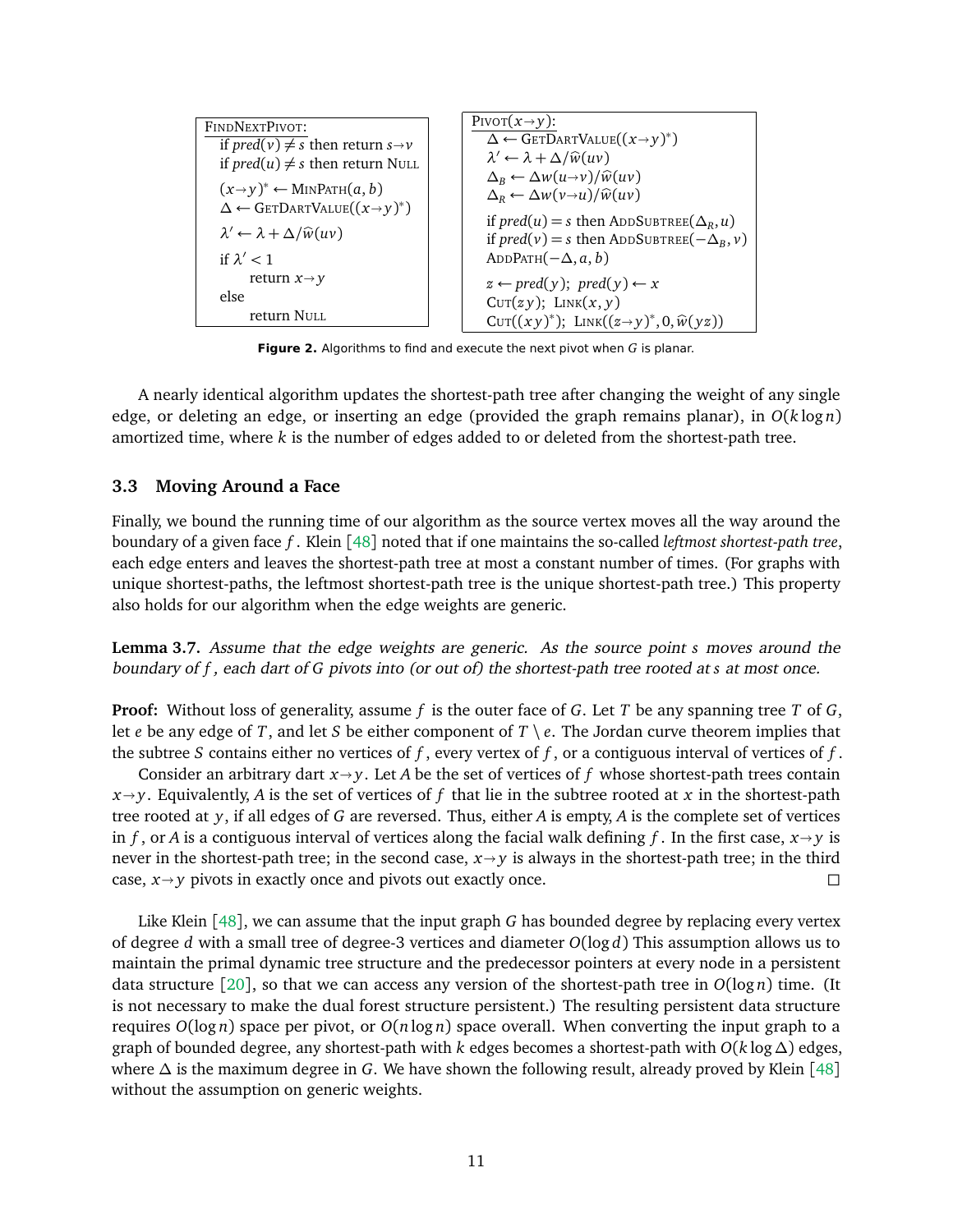

<span id="page-12-1"></span>**Figure 3.** On a higher-genus surface, the boundary between the red and blue dual faces may consist of multiple cycles.

**Theorem 3.8.** Let *G* be a directed plane graph with *n* vertices and generic edge weights, and let *f* be any face of *G*. In *O*(*n* log *n*) time and space, we can construct a data structure that supports the following operations:

- Given any vertex *u* on the boundary of *f* and any other vertex *v*, return the shortest-path distance from  $u$  to  $v$  in  $O(\log n)$  time.
- Given any vertex *u* on the boundary of *f* and any other vertex *v*, return the shortest-path from *u* to *v* in  $O(\log n + k \log \Delta)$  time, where k is the number of edges in the path and  $\Delta$  is the maximum degree of *G*.

# <span id="page-12-0"></span>**4 Algorithm for Higher-Genus Graphs**

Our algorithm for planar graphs does not immediately extend to graphs of higher genus, primarily because the complement of a spanning tree is no longer a cotree, and therefore the active darts can have much more complex structure than a single dual path. Even when the red and blue subtrees are separated by a single dual cycle at one value of  $\lambda$ , a single pivot can split the red-blue boundary into multiple dual cycles; see Figure [3.](#page-12-1) Also, the analysis of the planar algorithm (implicitly) relies on the Jordan Curve Theorem, which does not hold on surfaces of higher genus.

We first restrict our attention to *orientable* surfaces. In Section [4.4](#page-17-0) we show how to reduce the case of non-orientable surfaces to orientable ones.

#### **4.1 Maintaining a Grove**

Let *G* be a cellularly embedded graph on an orientable surface  $\Sigma$  of genus  $g > 0$ . Without loss of generality, we assume that *G* is a triangulation, so that every vertex of the dual graph *G* <sup>∗</sup> has degree 3. Let *F* be a spanning forest of *G* with *κ* components (that is, a spanning tree of *G* minus  $\kappa - 1$  edges) for some constant *κ*. (In our application, we always have  $1 \leq \kappa \leq 3$ .) Euler's formula implies that the complementary dual subgraph  $X = (G \setminus F)^*$  is a tree plus  $2g + \kappa - 1$  extra edges. Following Erickson and Har-Peled [[27](#page-28-5)], we refer to *X* as a *cut graph*; removing *X* cuts the underlying surface Σ into *κ* topological disks.

Our parametric shortest-path algorithm requires us to quickly identify active darts in this cut graph, and to maintain it as edges are inserted and deleted from *F*. To support these operations quickly, we decompose *X* into *O*(*g*) edge-disjoint subtrees as follows.

Let  $\overline{X}$  be the subgraph of *X* obtained by repeatedly removing vertices of degree 1 until no more remain;  $\overline{X}$  is sometimes called the 2-core of X. The subgraph of removed edges is a forest, which we denote *H* (for 'hair'). Equivalently, a dual edge *e* ∗ is in *X* if and only if the endpoints of the primal edge *e* lie in different trees in *F*, or if both endpoints are in the same tree, but adding *e* to that tree creates a non-contractible cycle.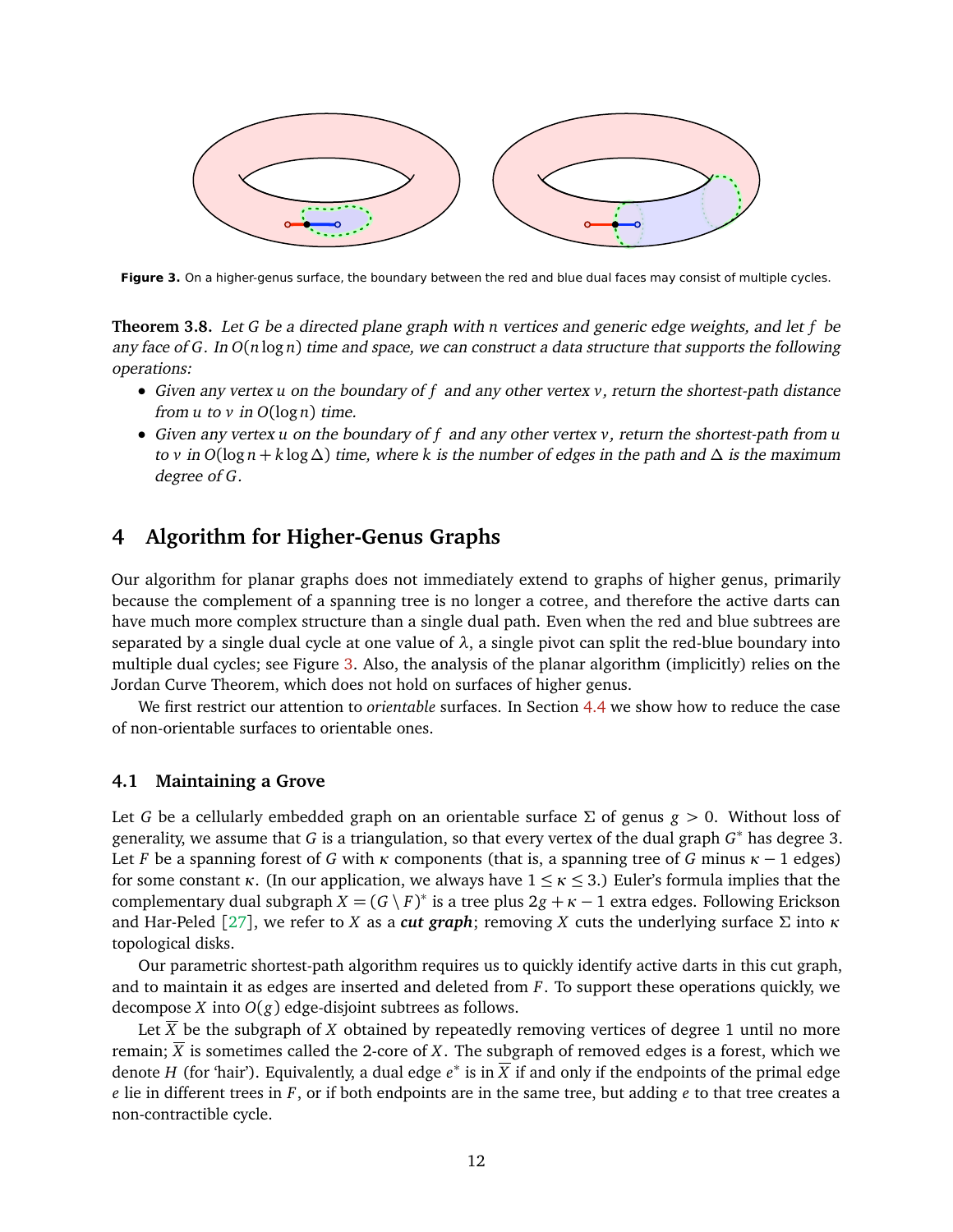

<span id="page-13-1"></span>**Figure 4.** Maintaining a grove. Left to right: Inserting an edge. Right to left: Deleting an edge.

Euler's formula implies that  $\overline{X}$  consists of 6 $g+3\kappa-3=O(g)$  paths  $\pi_1,\pi_2,\pi_3,\ldots,$  which meet at  $4g + 2k - 2 = O(g)$  vertices of degree 3 [[27,](#page-28-5) Lemma 4.2]. We refer to each path  $\pi_i$  as a *cut path*, and each degree-3 vertex a *branch point*. For each index *i*, let  $C_i$  denote the union of  $\pi_i$  with all trees in *H* that share a vertex with  $\pi_i$ . We call each cut path  $\pi_i$  the *anchor path* and its endpoints  $a_i$  and  $b_i$ the *anchor vertices* of the corresponding subtree  $C_i$ . We call the set of  $O(g)$  edge-disjoint subtrees  $\{C_1, C_2, C_3, \ldots\}$  $\{C_1, C_2, C_3, \ldots\}$  $\{C_1, C_2, C_3, \ldots\}$  a **grove**.<sup>3</sup>

We maintain the grove by storing the subtrees  $C_i$  in the dual forest data structure described in Section [2.3.](#page-6-1) We maintain three separate copies of each branch point in this data structure, one for each subtree *C<sup>i</sup>* that contains it. We also separately record (the correct copies of) the anchor vertices of each subtree *C<sup>i</sup>* . Our grove data structure supports two restructuring operations:

- GROVELINK $(u \rightarrow v, \alpha, \beta)$ : Add edge uv to the cut graph, and set val $(u \rightarrow v) = \alpha$  and val $(v \rightarrow u) = \beta$ . This operation assumes that  $u$  and  $v$  are not in the same subtree  $C_i$ .
- **GROVECUT(***u v***)***:* Remove edge *uv* from the cut graph.

To insert an edge  $uv$  into  $X$ , we first determine the subtrees  $C_i$  and  $C_j$  that contain  $u$  and  $v$ , respectively. We then find the vertices  $\hat{a} = J$ unction $(u, a_i, b_i)$  and  $\hat{b} = J$ unction $(v, a_j, b_j)$ . Next we insert the edge into the dynamic forest by calling  $\text{Link}(u \rightarrow v, \alpha, \beta)$ , which merges the two subtrees  $C_i$ and  $C_j$  into a single subtree  $\hat{C}$ . We split  $\hat{C}$  into five smaller subtrees by splitting  $\hat{a}$  and  $\hat{b}$  into three copies, each carrying one outgoing edge, using a constant number of CUT and LINK operations. Finally, we store the anchor vertices of each of the five new subtrees; in particular  $\hat{a}$  and  $\hat{b}$  are the anchor vertices for the subtree containing *uv*. See Figure [4.](#page-13-1) The entire procedure takes *O*(log *n*) amortized time.

To remove the edge *uv*, we follow the insertion procedure in reverse. We begin by determining which tree  $C_i$  contains  $uv$ . We then merge the three copies of the anchors  $a_i$  and  $b_i$  into single vertices, thereby merging five trees into a single tree  $\hat{C}$ . We remove the edge from the dynamic forest by calling CUT( $uv$ ), splitting  $\ddot{C}$  into two subtrees, one containing *u* and the other containing *v*. Finally, we update the anchor vertices of these two subtrees. Again, the entire procedure takes *O*(log *n*) amortized time.

<span id="page-13-0"></span><sup>3</sup>The Oxford English Dictionary defines *grove* as "A small wood; a group of trees affording shade or forming avenues or walks, occurring naturally or planted for a special purpose."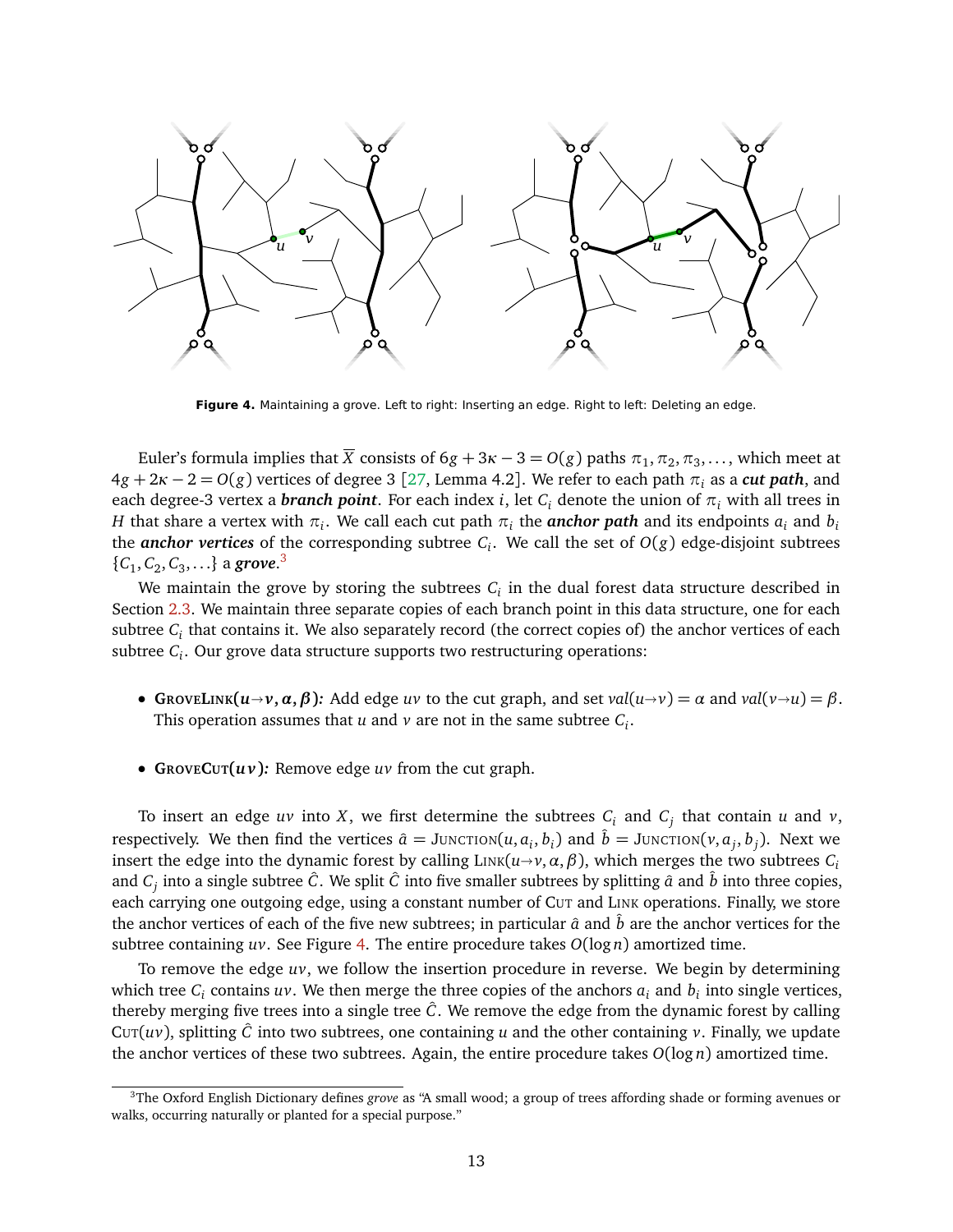| FINDNEXTPIVOT:                                                                                | PIVOT $(x \rightarrow y)$ :                                                                                                         |
|-----------------------------------------------------------------------------------------------|-------------------------------------------------------------------------------------------------------------------------------------|
| if $pred(v) \neq s$ then return $s \rightarrow v$                                             | $\Delta \leftarrow$ GETDARTVALUE $((x \rightarrow y)^*)$                                                                            |
| if $pred(u) \neq s$ then return NULL                                                          | $\lambda \leftarrow \lambda + \Delta / \hat{w}(uv)$                                                                                 |
| $minStep \leftarrow 1 - \lambda$<br>$nextPivot \leftarrow \text{NILL}$                        | $\Delta_R \leftarrow \Delta w(u\rightarrow v)/\widehat{w}(uv)$<br>$\Delta_R \leftarrow \Delta w(v \rightarrow u) / \widehat{w}(uv)$ |
| for each subtree $C_i$<br>if $C_i$ is green                                                   | if $pred(u) = s$ then ADDSUBTREE( $\Delta_R, u$ )<br>if $pred(v) = s$ then ADDSUBTREE( $-\Delta_B$ , v)                             |
| $(x_i \rightarrow y_i)^* \leftarrow \text{MINPATH}(a_i, b_i)$                                 | for each subtree $C_i$                                                                                                              |
| $\Delta \leftarrow$ GETDARTVALUE $((x_i \rightarrow y_i)^*)$                                  | if $C_i$ is green                                                                                                                   |
| if $\Delta/\widehat{w}(uv) < minStep$                                                         | ADDPATH $(-\Delta, a_i, b_i)$                                                                                                       |
| $nextPivot \leftarrow (x_i \rightarrow y_i)$<br>$minStep \leftarrow \Delta / \widehat{w}(uv)$ | $z \leftarrow pred(y); pred(y) \leftarrow x$<br>CUT(zy); GROVELINK $((z \rightarrow y)^*, 0, \hat{w}(yz))$                          |
| return <i>nextPivot</i>                                                                       | LINK $(x, y)$ ; GROVECUT $((xy)^*)$                                                                                                 |

<span id="page-14-0"></span>**Figure 5.** Naive algorithms to find and execute the next pivot when *G* has positive genus.

#### <span id="page-14-1"></span>**4.2 Pivoting Quickly**

Now we describe how to efficiently move the source of a shortest-path tree in *G* along a single edge *uv*, using the parametric shortest-path approach described in Section [3.1.](#page-8-3) We cannot apply the planar algorithm directly, because the set of active darts is no longer dual to a directed path in *G* ∗ . However, the grove structure we just described lets us quickly identify a superset of the active darts.

Suppose *su* and *sv* are both edges in the current shortest-path tree  $T_{\lambda}$ . Let *R* and *B* be the induced red and blue subtrees of  $T_\lambda$ , and let  $X = (G \setminus (R \cup B))^*$ . We maintain the cut graph *X* in a grove, as described above. For each *i*, all the primal edges dual to the edges on the anchor path *π<sup>i</sup>* have the same color: the paths  $\pi_1, \pi_2, ...$  cut the surface into two topological disks, one of them containing the blue vertices and the other containing the red vertices, and thus each path  $\pi_i$  is on the boundary between disks of different colors or disks of the same color. We can then associate a color to each subtree  $C_i$  in the grove according to the colors of primal edges that cross the anchor path  $\pi_i.$  If the crossing edges have two red endpoints, we color *C<sup>i</sup> red*; if the crossing edges have two blue endpoints, we color *C<sup>i</sup> blue*; if the crossing edges have one red endpoint and one blue endpoint, we color *C<sup>i</sup> green*. Observe that the green edges of *G* are precisely the edges that cross green anchor paths.

We direct the green anchor paths so that they contain the duals of active darts; that is, for any dart *x*<sup>*y*</sup> where *x* is blue and *y* is red, the dual dart  $(x \rightarrow y)^*$  lies on some directed green anchor path. For each directed green anchor path  $\pi_i$ , let  $a_i$  denote its start vertex and  $b_i$  its end vertex. The following lemma is now almost immediate.

### **Lemma 4.1.** We can perform the next pivot into  $T_{\lambda}$  in  $O(g \log n)$  amortized time.

**Proof:** The modified algorithms to find the next edge to become tense and pivot it into the shortest-path tree are shown in Figure [5.](#page-14-0) There are only a few differences from the planar algorithms. First, we must examine every directed green anchor path to find the next edge to pivot. Second, we must call ADDPATH on every green anchor path to update the slacks of the green edges. Finally, we must call GROVECUT and GROVELINK to repair the grove data structure. Since there are  $O(g)$  subtrees  $C_i$ , these algorithms perform *O*(*g*) dynamic forest operations, plus constant additional work, so their amortized running time is  $O(g \log n)$ .

With a little more effort, we can improve the running time slightly. In addition to our other data structures, we maintain a priority queue of the green subtrees in the grove, where the priority of any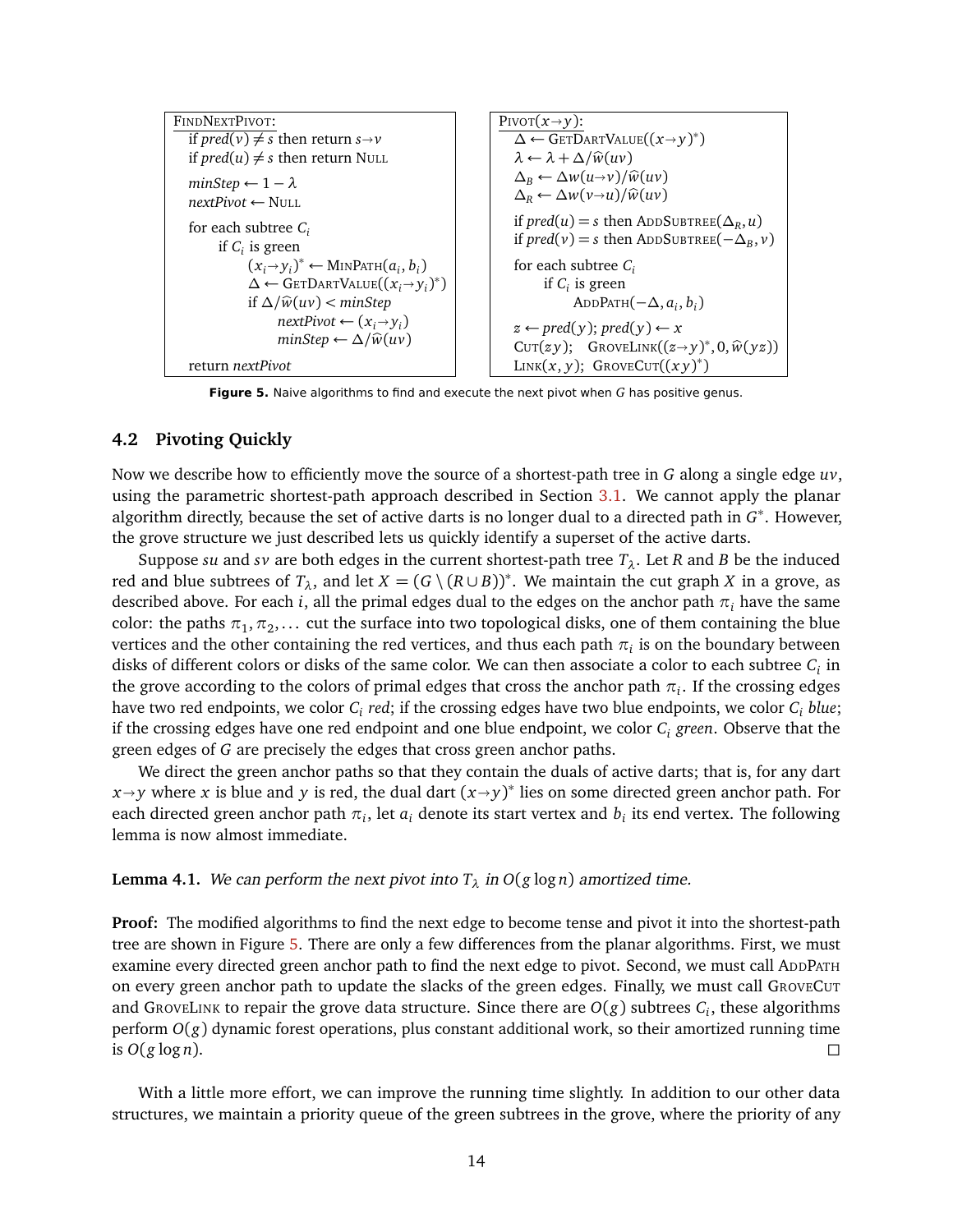subtree  $C_i$  is the minimum slack among all darts whose duals lie in  $\pi_i.$  Because the grove never contains more than  $O(g)$  subtrees, each priority queue operation takes  $O(\log g)$  time.

To find the next dart to pivot, instead of looping over every subtree in the grove, we simply extract the minimum element from the priority queue. Within each call to GROVECUT or GROVELINK, we perform a constant number of priority queue operations as subtrees are created and destroyed.

Finally, instead of calling ADDPATH once for each green subtree in PIVOT, we maintain a global offset for each green subtree in its priority queue record. This allows us to call ADDPATH just once on each green subtree, just before it is removed from the priority queue—when the subtree changes color, when the subtree is destroyed by GROVECUT or GROVELINK, or when the moving source point *s* reaches *v*. Thus, crudely, the number of calls to ADDPATH is less than the number of priority queue operations.

If we ignore priority queue operations and calls to ADDPATH, the remainder of FINDNEXTPIVOT and PIVOT requires *O*(log *n*) amortized time. Thus, to complete our analysis, we need only an upper bound on the number of priority queue operations.

A single pivot can change the colors of several subtrees in the grove. When a subtree changes from red to green, we must insert it into the priority queue; when it changes from red to blue or from green to blue, we must delete it. To detect these color changes quickly, we separately maintain a *reduced cut graph*  $\hat{X}$ , an abstract graph with a vertex for every branch point of  $X$  and an edge  $\tilde{e}_i$  for every cut<br>noth  $\sigma$ , with a sallular embadding an  $\Sigma$  consistent with the embadding of  $\overline{X}$ . Each face of t path *π<sup>i</sup>* , with a cellular embedding on Σ consistent with the embedding of *X*. Each face of the reduced cut graph corresponds to a component of the primal forest *F*. We can easily update the reduced cut graph in *O*(1) time within each call to GROVECUT or GROVELINK.

Just after removing the old edge  $z \rightarrow y$  from the shortest-path tree  $T_{\lambda}$  and adding its dual to the grove, color the subtree rooted at *y purple*. Now the reduced cut graph  $\tilde{X}$  has exactly three faces: one red, one blue, and one purple. Edges  $\widetilde{e}_i$  on the boundary of the purple face correspond to subtrees  $C_i$  that are<br>changing selem specifically: changing color; specifically:

- If  $\tilde{e}_i$  also bounds the red face, the corresponding subtree  $C_i$  is changing from red to green; we insert it into the priority guesse insert it into the priority queue.
- If  $\tilde{e}_i$  also bounds the blue face, the corresponding subtree  $C_i$  is changing from green to blue; we delete it from the priority quase. delete it from the priority queue.
- If  $\tilde{e}_i$  has the purple face on both sides, the corresponding subtree  $C_i$  is changing directly from red<br>to history is consistent to the purpose of englishing the protection of the priority quanto to blue; we ignore it. (However, for purposes of analysis, we pretend to execute two priority queue operations.)

During a single pivot, the time to update  $\widetilde{X}$  and traverse the purple face is less than the time spent maintaining the priority queue, so we can ignore it.

Now recall that the grove always contains  $O(g)$  subtrees. Let  $n_{\text{red}}$  and  $n_{\text{blue}}$  denote the number of red and blue subtrees, respectively. The number of priority queue operations for a single pivot is a constant (less than 20) plus the *decrease* in  $n_{\text{red}}$  plus the *increase* in  $n_{\text{blue}}$ . Over the entire parametric shortest-path algorithm, the total decrease in  $n_{\text{red}}$  and the total increase in  $n_{\text{red}}$  is at most  $O(g)$ .

Thus, if moving the source point across *uv* requires *k* pivots, the total number of priority queue operations is  $O(g+k)$ . Because we perform at most one call to ADDPATH for each priority queue operation, the number of calls to ADDPATH is also at most  $O(g + k)$ . We conclude:

<span id="page-15-0"></span>**Theorem 4.2.** Let *G* be a directed graph with *n* vertices, cellularly embedded on an orientable surface of genus *g*, and let *s* be any vertex in *G*. After *O*(*n* log *n*) preprocessing time, we can maintain a representation of the shortest-path tree *T<sup>s</sup>* that supports the following operations:

• Given any vertex *v*, return the shortest-path distance from *s* to *v* in *O*(log *n*) time.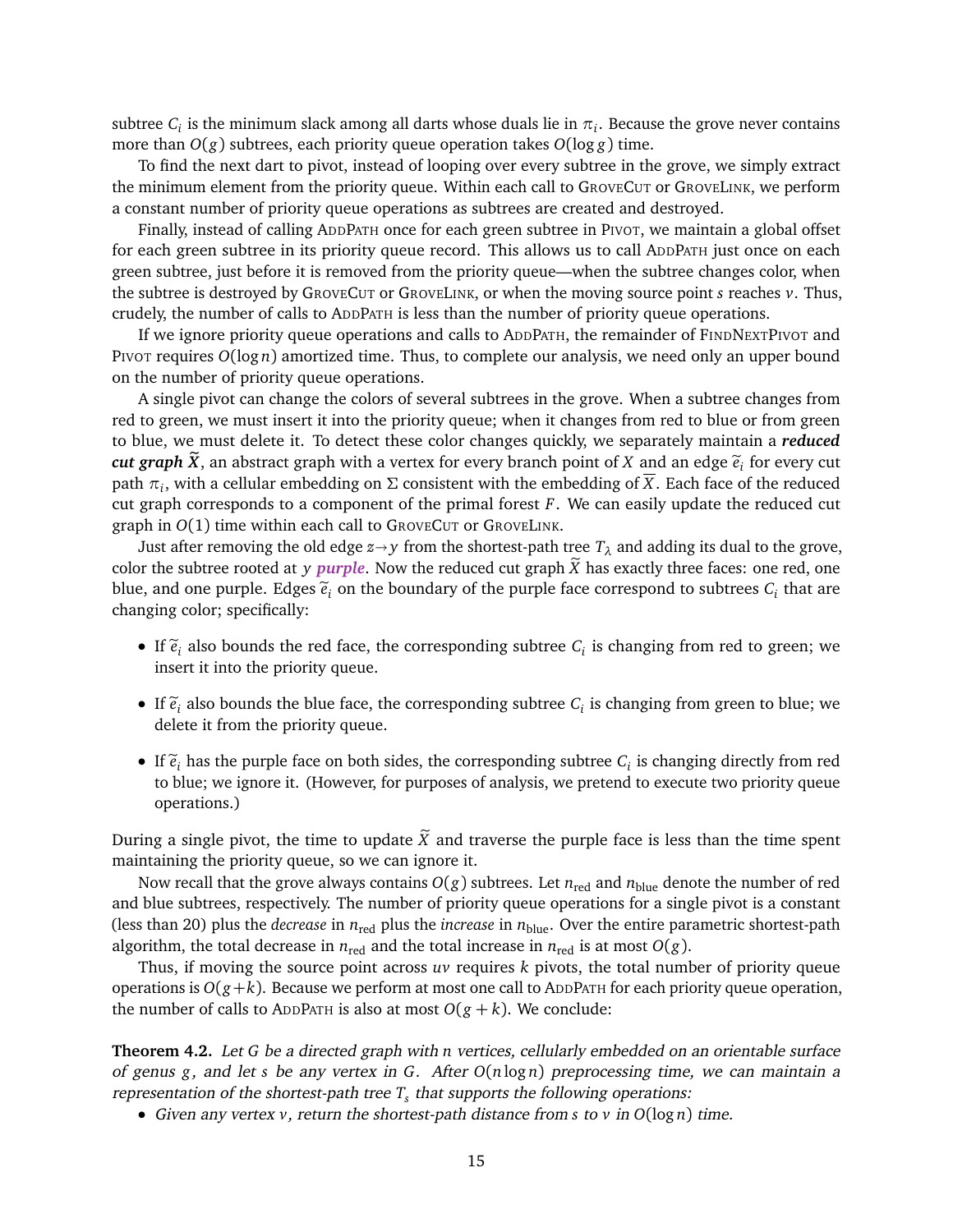- Given any vertex *v*, return the last edge on the shortest path from *s* to *v* in *O*(1) time.
- For any edge *sv*, change the source vertex from *s* to *v* in  $O((g + k) \log n)$  amortized time, where *k* is the number of edges in  $T_s \setminus T_v$ .

Again, nearly identical algorithms update the shortest-path tree after changing the weight of any single edge, or deleting an edge, or inserting an edge (provided the graph remains embedded), in  $O((g + k) \log n)$  amortized time, where *k* is the number of edges added to or deleted from the shortestpath tree.

#### **4.3 Moving Around a Face**

We next bound the running time of our algorithm as the source vertex moves all the way around the boundary of a given face *f* . We first show a bound on the number of times that an edge can enter or leave the shortest-path tree during the entire traversal, assuming generic edge weights.

**Lemma 4.3.** Assume that the edge weights are generic. As the source point *s* moves around the boundary of *f* , each dart of *G* pivots into (or out of) the shortest-path tree rooted at *s* at most *O*(*g*) times.

**Proof:** Fix an arbitrary dart  $x \rightarrow y$ . Consider the facial walk  $W_f$  defining f and assume that the source is moved along *W<sup>f</sup>* . Thus, some edges may be traversed twice by the source of the shortest-path tree, once in each direction. Let *A* be the set of points *s* (not just vertices) along *W<sup>f</sup>* such that the shortest-path tree rooted at *s* contains the dart  $x \rightarrow y$ . *A* is the union of a set of disjoint, maximal segments  $A_1, \ldots, A_r$  on  $W_f$ .<br>Dart  $x \rightarrow y$  ontare the shortest noth tree exectly *x* times, once at the initial ordnoint of each segme Dart  $x \rightarrow y$  enters the shortest-path tree exactly *r* times, once at the initial endpoint of each segment  $A_i$ .

Fix a point  $v_i$  in each segment  $A_i$ , and let  $p_i$  be the shortest path from  $v_i$  to  $y$ . By construction,  $p_i$ uses the dart  $x \rightarrow y$ , and for all  $i \neq j$ , paths  $p_i$  and  $p_j$  do not cross.

Let  $\Sigma/f$  be the surface obtained by contracting the face *f* to a point. Suppose  $p_i$  and  $p_j$  are homotopic in  $\Sigma/f$ . Then in  $\Sigma$ , there is a subwalk  $f'$  of  $f$  that together with  $p_i$  and  $p_j$  bound a disk (and thus a planar graph). This implies that the shortest path to *y* from every vertex of  $f'$  must contain the dart  $x \rightarrow y$ , because of Lemma [3.7.](#page-11-1) It follows that  $v_i$  and  $v_j$  lie in the same segment of *A*, which is only possible if *i* and *i* must be squal. We senslude that the paths n, n, n, are pairwise non-homotonic possible if *i* and *j* must be equal. We conclude that the paths  $p_1, p_2, \ldots, p_r$  are pairwise non-homotopic.

Finally, a double-counting argument using Euler's formula implies that the maximum possible number of pairwise non-crossing, non-homotopic paths in  $\Sigma/f$  is  $O(g)$  [[13,](#page-27-12) Lemma 2.1]. Thus,  $r = O(g)$ , and the proof is complete.

Recall from Theorem [4.2](#page-15-0) that the time to move the shortest-path tree across a single edge is  $O((g + k) \log n)$ , where *k* is the number of pivots. The previous lemma implies that the total number of pivots is  $O(gn)$ , and the total number of edges in f is trivially  $O(n)$ . Thus, the total running time to move the source of the shortest-path tree along the boundary of a face is *O*(*gn* log *n*).

<span id="page-16-0"></span>Finally, in order to make our primal data structure persistent, we require the graph to have bounded degree; however, our grove data structure requires the graph to be a triangulation. We can escape this seeming contradiction as follows. Given an *arbitrary* embedded graph *G*, we first replace every high-degree vertex with a small tree of degree-3 vertices, each consisting of darts with infinitesimal weight, and then we triangulate each face with edges whose darts have large enough weight. The edges whose darts have large weight never participate in any shortest path, so the maximum degree of any node in the shortest-path path tree is always at most 3, and so the primal tree structure can be made persistent efficiently. We conclude: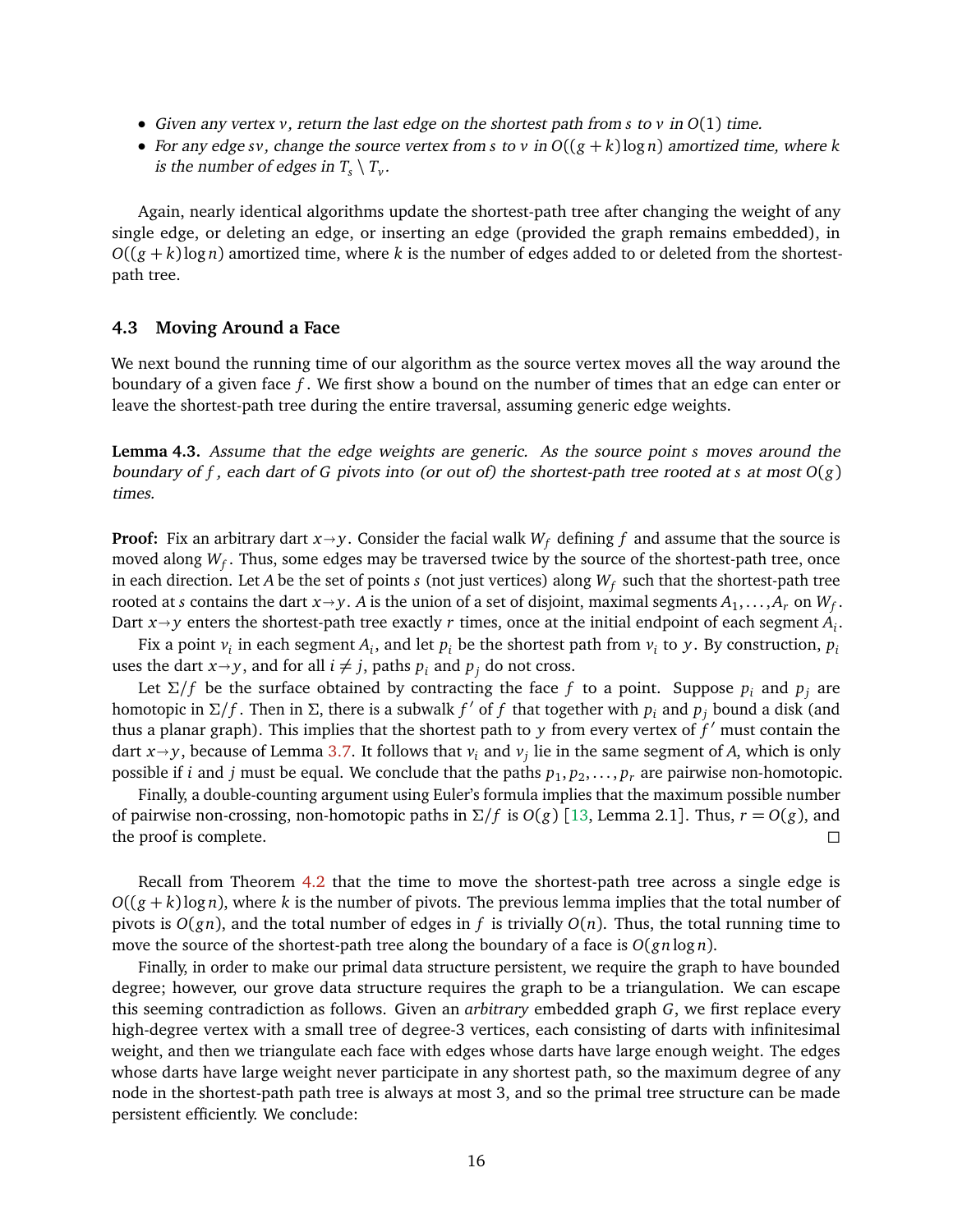**Theorem 4.4.** Let *G* be an directed graph with *n* vertices and generic edge weights, cellularly embedded in an orientable surface of genus *g*, and let *f* be any face of *G*. In *O*(*gn* log *n*) time and space, we can construct a data structure that supports the following operations:

- Given any vertex *u* on the boundary of *f* and any other vertex *v*, return the shortest-path distance from  $u$  to  $v$  in  $O(\log n)$  time.
- Given any vertex *u* on the boundary of *f* and any other vertex *v*, return the shortest path from *u* to *v* in *O*(log *n* + *k* log ∆) time, where *k* is the number of edges in the path and ∆ is the maximum degree of *G*.

#### <span id="page-17-0"></span>**4.4 Non-Orientable Surfaces**

We can extend Theorem [4.4](#page-16-0) to non-orientable surfaces working in the *orientable double cover* of the surface, which is an orientable covering space of  $\Sigma$ . (Our construction is essentially the same as used in  $[11, 12]$  $[11, 12]$  $[11, 12]$  $[11, 12]$  $[11, 12]$ , but is presented here for completeness.)

Recall that a cellular graph embedding of a graph *G* on a non-orientable surface consists of a rotation system, encoding the cyclic sequence of outgoing darts from each vertex, and a signature, consisting of a bit *i*(*e*) for each edge *e*. The signature indicates whether the cyclic sequences at its endpoints are in the same direction or the opposite direction.

The *orientable double cover D* of *G* is an embedded graph constructed as follows. For each vertex *v* in the original graph, create two vertices  $(v, 0)$  and  $(v, 1)$  in *D*. For each dart  $u \rightarrow v$  in the original graph, create two darts  $(u \rightarrow v, 0) = (u, 0) \rightarrow (v, i(uv))$  and  $(u \rightarrow v, 1) = (u, 1) \rightarrow (v, 1 - i(uv))$  in *D*. The rotation system at  $(v, 0)$  and  $(v, 1)$  is just a copy of the rotation system of *v*. That is, if  $\pi_G$  is the original rotation system and  $\pi_D$  the rotation system in *D*, then for any dart  $u \to v$  of *G* it holds  $\pi_D(u \to v, j) = (\pi_G(u \to v), j)$ . Finally, darts ( $u \rightarrow v$ , 0) and ( $u \rightarrow v$ , 1) have the same dart weight and the same signature bit as  $u \rightarrow v$ . This cover is orientable because, for any cycle, the sum of the signatures of its edges is 0 modulo 2. Note that this cover *D* has twice as many edges as *G* and can be constructed in linear time.

Any walk  $(u_0,j_0)(u_1,j_1)(u_2,j_2)\dots (u_t,j_t)$  in  $D$  naturally  ${\bm p}$ rojects to the walk  $u_0u_1u_2\dots u_t$  in  $G.$  A lift of a walk  $u_0u_1u_2\ldots u_t$  in  $G$  is a walk  $(u_0,j_0)(u_1,j_1)(u_2,j_2)\ldots(u_t,j_t)$  in  $D.$  That is, the projection of a lift recovers the original walk. A lift is uniquely determined by the value  $j_0$ . Indeed, since  $(u_\ell, j_\ell)(u_{\ell+1}, j_{\ell+1})$ must be an edge of *D*, we have

$$
j_{\ell+1} = j_{\ell} + i(u_{\ell}u_{\ell+1}) = j_0 + \sum_{\ell' \leq \ell} i(u_{\ell'}u_{\ell'+1})
$$
 (modulo 2).

This implies that a shortest path from  $u$  to  $v$  in  $G$  corresponds to either the shortest path from  $(u, j)$  to  $(v, 0)$  or the shortest path from  $(u, j)$  to  $(v, 1)$ , where  $j \in \{0, 1\}$  is arbitrary. Therefore, the distance in G from *u* to *v* is the minimum between the distance from  $(u, j)$  to  $(v, 0)$  and the distance from  $(u, j)$  to  $(\nu, 1)$ .

It is easy to see that a cycle in *D* is a facial cycle of *D* if and only it projects to a facial cycle of *G*. It follows that *D* has twice as many faces as *G*. Euler's formula then implies that the genus of *D* is *g* − 1.

We can now extend Theorem [4.4](#page-16-0) to non-orientable surfaces. Given the graph *G* and a face *f* , we construct the orientable double cover *D*, choose one of the lifts  $f'$  of  $f$  in the double cover, and store the data structure of Theorem [4.4](#page-16-0) for *D* and *f'*. This construction takes *O*(*gn* log *n*) time because *D* has size  $O(n)$  and smaller genus. Whenever we want to compute a distance in *G* from a vertex *u*, on the boundary of *f*, to a vertex *v*, we take the copy  $(u, j)$  of *s* on the boundary of *f*<sup>'</sup>, query for the distances in *D* from  $(u, j)$  to  $(v, 0)$  and from  $(u, j)$  to  $(v, 1)$ , and return the smallest. This takes  $O(\log n)$  time. The shortest path from *s* to *v* can also be recovered using the projection of the shortest path in *D* from  $(u, j)$ to  $(v, 0)$  or  $(v, 1)$ , whichever is closer. We summarize:

**Corollary 4.5.** Theorem [4.4](#page-16-0) also holds for non-orientable surfaces.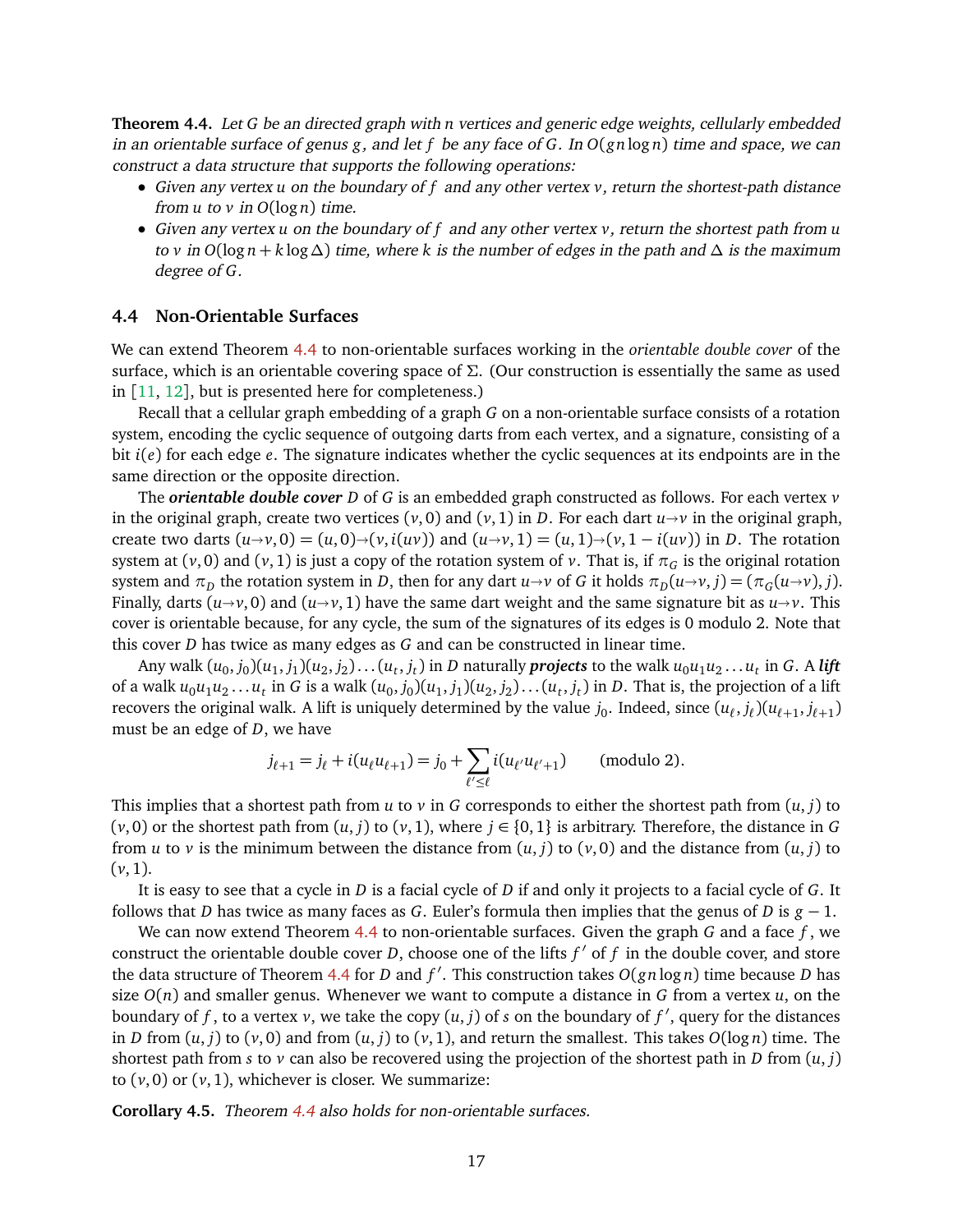# <span id="page-18-0"></span>**5 Computing Shortest Non-Separating and Non-Contractible Cycles**

Let  $\Sigma$  be a combinatorial surface with complexity *n* and genus *g*; this surface may or may not be orientable. In this section, we describe algorithms to find the shortest non-separating and shortest non-contractible cycles in Σ. Throughout this section we assume generic edge weights. Arbitrary weights are treated in Section [6.](#page-21-0) Our use of the technique for maintaining shortest-path trees is condensed in the following lemma.

<span id="page-18-1"></span>**Lemma 5.1.** Let *α* be an arbitrary simple cycle or arc in Σ. A shortest cycle crossing *α* exactly once can be obtained in *O*(*gn* log *n*) time.

**Proof:** Consider the surface obtained by cutting Σ along *α*: each vertex *v* in *α* gives rise to two vertices *v* 0 and  $v''$ , and two boundary arcs or cycles  $\alpha'$  and  $\alpha''$ . Let  $\Sigma'$  be the surface obtained by gluing disks to the boundary components that contain *α'* and *α''*. (If *α* is an arc or a 1-sided cycle, then *α'* and *α''* can be contained in a single boundary.) A cycle in  $\Sigma$  that crosses  $\alpha$  once at a point  $\nu$  becomes a path in  $\Sigma'$ between *v'* and *v''*. Thus, a shortest cycle that crosses  $\alpha$  once at *v* is a shortest path that connects *v'* to *v*'' in  $\Sigma'$ , and vice versa. All the points *v*' with  $v \in \alpha$  belong to a face of  $\Sigma'$ . Thus, Theorem [4.4](#page-16-0) implies that we can find a closest pair ( $v_0^\prime$  $\int_0^{\prime} v_0''$  $\binom{n}{0}$  in  $O(gn \log n)$  time. Computing the shortest path from  $v'_0$  $v_0'$  to  $v_0''$ 0 gives the desired path.

For any simple arc or cycle *α*, let *Cross*(*α*) denote the set of cycles that cross *α* exactly once. If *α* is separating, then *Cross*( $\alpha$ ) is empty, because every cycle crosses  $\alpha$  an even number of times. Also, every cycle in  $Cross(\alpha)$  is non-contractible, because contractible cycles are also separating, and therefore any cycle must cross them an even number of times.

#### **5.1 Shortest Non-Separating Cycle**

Consider a surface Σ. It suffices to consider surfaces without boundary, because any shortest nonseparating cycle in  $\Sigma$  is also non-separating in the surface obtained by attaching disks to the boundaries.

Cabello and Mohar [[12](#page-27-2)] describe how to construct in  $O(gn \log n)$  time a set *S* of  $O(g)$  simple cycles such that the shortest cycle in  $\bigcup_{\ell \in S} Cross(\ell)$  is a shortest non-separating cycle. This set is constructed by fixing a shortest-path tree  $T_x$  from any vertex  $x \in G$ , fixing a tree-cotree decomposition  $(T_x, C_x, L_x)$ , and then setting *S* to be the set of cycles formed by adding each of the edges  $e \in L_x$  to  $T_x$ . Cabello and Mohar use  $\mathbb{Z}_2$  homology and the fact that the cycles are formed from 2 shortest paths to prove that the shortest non-separating cycle must cross some cycle of *S* exactly once [[12](#page-27-2)].

Once we have the set *S*, we compute the shortest non-separating cycle by applying Lemma [5.1](#page-18-1) once for each simple cycle in *S*, and taking the globally shortest cycle.

**Theorem 5.2.** Let Σ be a surface of complexity *n* and genus *g*, with generic weights. We can find a shortest non-separating cycle in  $\Sigma$  in  $O(g^2 n \log n)$  time.

#### **5.2 Shortest Non-Contractible Cycle**

The main technique for non-contractible cycles is to find a curve that intersects a shortest non-contractible cycle at most once and whose removal decreases either the genus or the number of boundaries of Σ. Our main tool to prove that such a curve exists is the following exchange argument.

<span id="page-18-2"></span>**Lemma 5.3.** Let  $\Sigma$  be a combinatorial surface and let  $\ell_x$  be a shortest non-contractible loop with given basepoint  $x \in \Sigma$ . There is a shortest non-contractible cycle in  $\Sigma$  that crosses  $\ell_x$  at most once.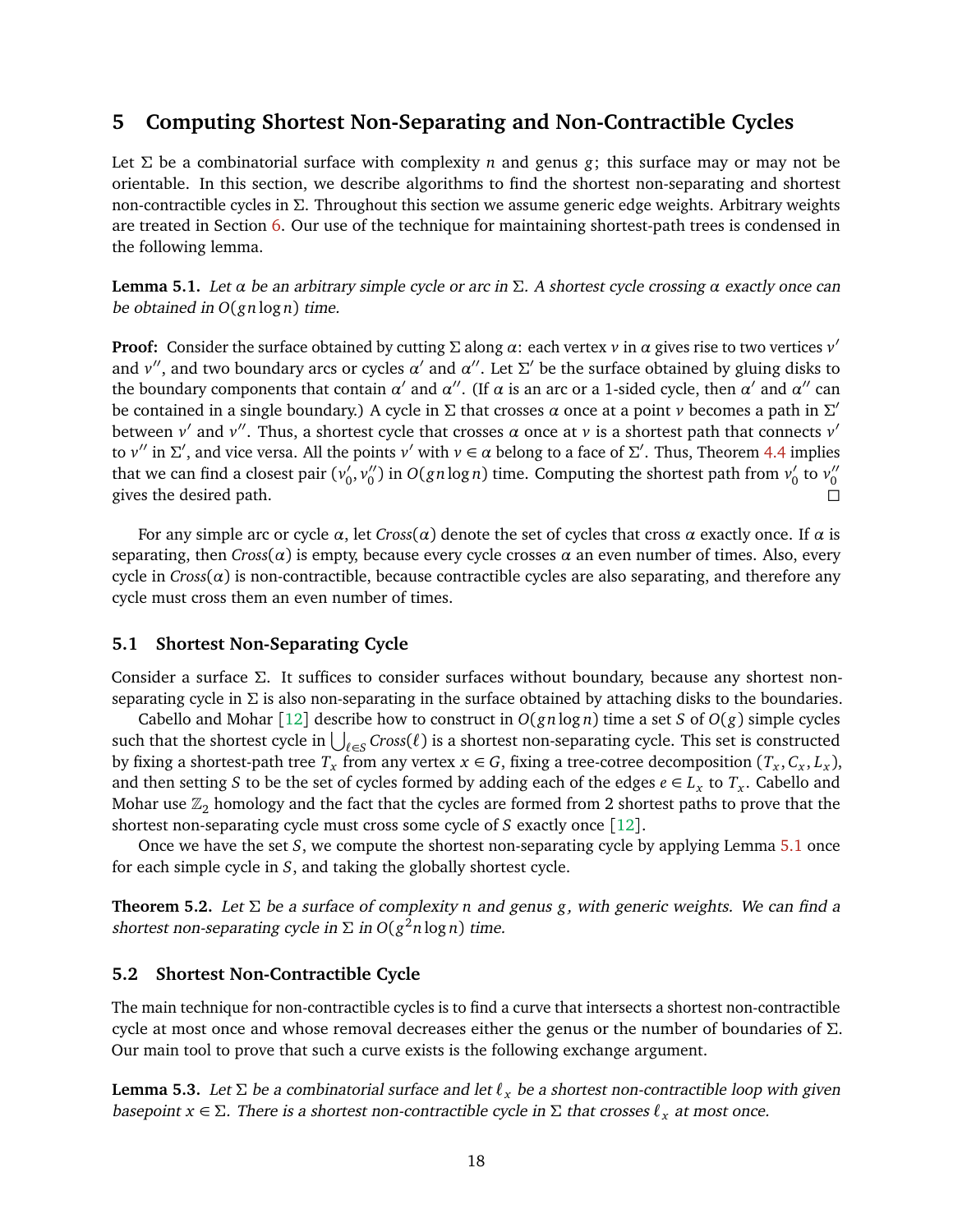**Proof:** Let *C* be any non-contractible cycle that crosses  $\ell_x$  at least twice, at points *y* and *z*. Let  $\gamma_1$  and  $\gamma_2$ be the two subpaths of  $C$  from  $y$  to  $z$ , and let  $\beta_1$  and  $\beta_2$  be the subpaths of  $\ell_x$  from  $y$  to  $z$  so that  $\beta_1$ contains *x*. To simplify notation, we do not differentiate between a path and its reverse. We consider two cases, and in each case find a non-contractible cycle  $\tilde{C}$  that is no longer than  $C$  and crosses  $\ell_{x}$  fewer times than *C*. This implies that some shortest non-contractible cycle crosses  $\ell_x$  at most once.

First, suppose  $\beta_2 \sim \gamma_1$ ; the case  $\beta_2 \sim \gamma_2$  is symmetric. The loop  $\beta_1 \cdot \gamma_1$  passes through *x*, and it is non-contractible because  $(\beta_1 \cdot \gamma_1) \sim (\beta_1 \cdot \beta_2) = \ell_x$ . We then have  $|\beta_2| \le |\gamma_1|$  because  $|\ell_x| \le |\beta_1| + |\gamma_1|$ . The cycle  $\tilde{C} = \gamma_2 \cdot \beta_2$  is non-contractible because  $(\gamma_2 \cdot \beta_2) \sim (\gamma_2 \cdot \gamma_1) = C$ . The cycle  $\tilde{C}$  also crosses  $\ell_x$  at least two fewer times than *C*, and  $|\tilde{C}| = |\gamma_2| + |\beta_2| \le |\gamma_2| + |\gamma_1| \le |C|$ .

Now suppose that  $\beta_2$  is not homotopic to  $\gamma_1$  or  $\gamma_2$ . In this case, the cycles  $\beta_2 \cdot \gamma_1$  and  $\beta_2 \cdot \gamma_2$  are non-contractible. The cycle  $\beta_1 \cdot \gamma_1$  or the cycle  $\beta_1 \cdot \gamma_2$  is non-contractible (perhaps both); otherwise  $\gamma_1 \sim \beta_1 \sim \gamma_2$ , which would imply that  $C = \gamma_1 \cdot \gamma_2$  is contractible. Let us suppose that  $\beta_1 \cdot \gamma_1$  is noncontractible; the other case is symmetric. Since  $\beta_1 \cdot \gamma_1$  is a non-contractible loop through *x*, we have  $|\beta_1| + |\beta_2| = |\ell_x| \le |\beta_1| + |\gamma_1|$ , and so  $|\beta_2| \le |\gamma_1|$ . The cycle  $\tilde{C} = \beta_2 \cdot \gamma_2$  is non-contractible because  $\beta_2 \nsim \gamma_2$ . Cycle  $\tilde{C}$  also crosses  $\ell_x$  two fewer times than *C*, and  $|\tilde{C}| = |\beta_2| + |\gamma_2| \le |\gamma_1| + |\gamma_2| = |C|$ .

The following lemma discusses what happens with simple non-contractible cycles when pasting a disk into a boundary of the surface. It should be noted that any shortest non-contractible cycle is always simple.

<span id="page-19-0"></span>**Lemma 5.4.** Let  $\Sigma$  be a surface with boundary and let  $\delta$  be one of its boundary components. Let  $\Sigma'$  be the surface obtained by pasting a disk to *δ*. A non-contractible simple cycle in Σ is either non-contractible  $\ln \Sigma'$  or homotopic to  $\delta$  in  $\Sigma$ .

**Proof:** Consider a non-contractible simple cycle *C* in  $\Sigma$ . Let  $D_{\delta}$  be the disk that is attached to  $\Sigma$  to obtain  $\Sigma'$ . If *C* is contractible in  $\Sigma'$ , then *C* bounds a disk  $D_C$  in  $\Sigma'$ . The disk  $D_C$  must contain  $D_{\delta}$ , because otherwise, *C* would also bound a disk in Σ, implying that *C* is contractible in Σ.  $D_C \setminus D\delta$  is an annulus in Σ with boundary cycles *C* and *δ*. It follows that *C* and *δ* are homotopic in Σ.

We also have the following results regarding arcs in a surface with boundary.

<span id="page-19-1"></span>**Lemma 5.5.** Let Σ be a surface with boundary, let *δ* be one of its boundary cycles, and let *α* be a shortest non-contractible arc with endpoints in *δ*. There is a shortest non-contractible cycle in Σ that is either homotopic to *δ* or that crosses *α* at most once.

**Proof:** Let *C* be a shortest non-contractible cycle in  $\Sigma$ . Assume  $C \nsim \delta$ , since otherwise the proof is complete. Lemma [5.4](#page-19-0) implies that *C* is a shortest non-contractible cycle in  $\Sigma'$ , the surface obtained by pasting a disk *D* at *δ*. In the surface Σ 0 , place a new vertex *p* in *D* and connect it through edges with weight *L* to each vertex of *δ*. Consider the loop  $\ell$  with basepoint *p* that follows the edge  $p \alpha(0)$ , the arc  $\alpha$ , and the edge  $\alpha(1)p$ . If we choose *L* large enough,  $\ell$  is a shortest non-contractible loop in  $\Sigma'$ through *p*, so Lemma [5.3\(](#page-18-2)a) implies that a shortest non-contractible cycle *C'* in  $\Sigma'$  crosses  $\ell$  at most once. We must have  $|C'| = |C|$ , and if *L* is large enough,  $C'$  must avoid the disk *D*. It follows that  $C'$  is a shortest non-contractible cycle in  $\Sigma$  that crosses  $\alpha$  at most once.

<span id="page-19-2"></span>**Lemma 5.6.** Let Σ be a surface with at least two boundary components, and let *α* be a shortest arc connecting two different boundaries of Σ. There is a shortest non-contractible cycle in Σ that crosses *α* at most once.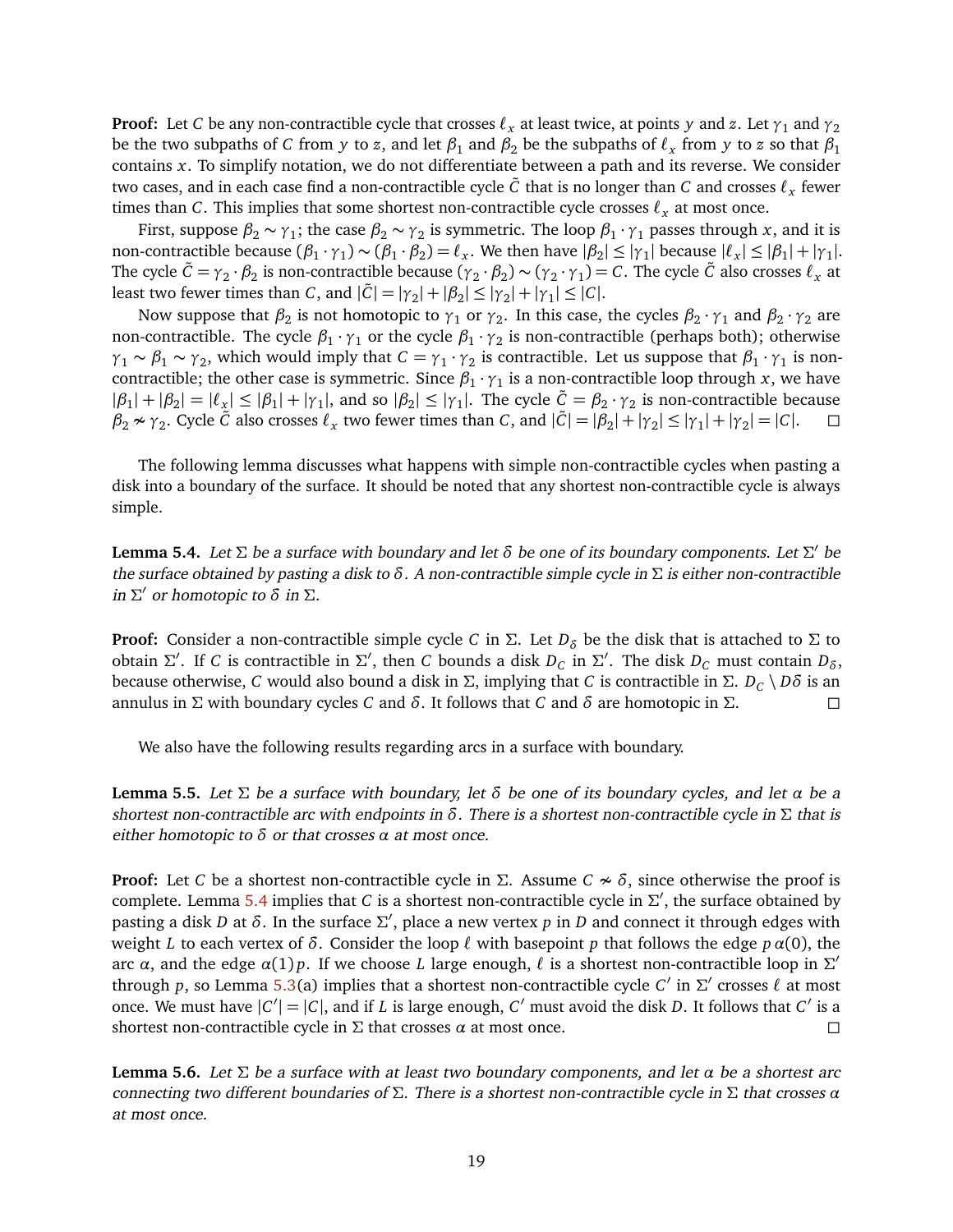**Proof:** Let *C* be a shortest non-contractible cycle in  $\Sigma$  that crosses  $\alpha$  the minimum number of times. We claim that *C* crosses *α* at most once. Assume for the purpose of contradiction that *C* crosses *α* at least twice, and let *y* and *z* be two such crossings. Let  $\gamma_1$  and  $\gamma_2$  be the two subpaths of *C* from *y* to *z*, let  $\tilde{\alpha}$  be the subpath of *α* from *y* to *z*. Since *α* is a shortest arc connecting the two specified boundaries, we have  $|\tilde{\alpha}| \leq |\gamma_1|$  and  $|\tilde{\alpha}| \leq |\gamma_2|$ . If  $\tilde{\alpha} \nsim \gamma_1$ , then we have a contradiction: the cycle  $\tilde{\alpha} \cdot \gamma_1$  is non-contractible, crosses *α* fewer times than *C* does, and  $|\tilde{\alpha}| + |\gamma_1| \le |\gamma_2| + |\gamma_1| = |C|$ . Similarly, we must have  $\tilde{\alpha} \sim \gamma_2$ . But then  $\gamma_1 \sim \gamma_2$ , which implies that *C* is contractible, which is a contradiction.

The next lemma summarizes the algorithmic tools that we will use.

<span id="page-20-1"></span>**Lemma 5.7.** Let  $\Sigma$  be a surface of complexity *n*.

- (a) Given a basepoint *x*, we can find a shortest non-contractible loop with basepoint *x* in *O*(*n* log *n*) time. This loop has multiplicity 2.
- (b) Given a boundary *δ*, we can find in *O*(*n* log *n*) time a shortest cycle homotopic to *δ*.
- (c) Given a boundary *δ*, we can find in *O*(*n* log *n*) time a shortest non-contractible arc with endpoints in *δ*. This arc has multiplicity at most 2 and is edge-disjoint from *δ*.
- (d) If Σ has exactly two boundaries, we can find in *O*(*n* log *n*) time a shortest arc with endpoints in both boundaries. This arc has multiplicity 1 and is edge-disjoint from the boundary of  $\Sigma$ .

**Proof:** (a) See Erickson and Har-Peled [[27,](#page-28-5) Lemma 5.2].

- (b) See Cabello *et al.* [[11](#page-27-13)].
- (c) Contract *δ* to a point *p* and construct a shortest non-contractible loop with basepoint *p* as in part (a). This is the desired arc in  $\Sigma$ .
- (d) Select boundaries  $\delta$  and  $\delta'$  of  $\Sigma$ , contract them to points *p* and *p'*, and construct in  $O(n \log n)$  time the shortest path from  $p$  to  $p'$ .

 $\Box$ 

<span id="page-20-0"></span>**Lemma 5.8.** Let  $\Sigma$  be a combinatorial surface with complexity *n*, genus *g*, and *b* boundaries. Let  $\Sigma'$  be the surface obtained by pasting a disk to each boundary of  $\Sigma$ . We can find a shortest non-contractible cycle in Σ in *O*(*bn* log *n*) time plus the time used to find a shortest non-contractible cycle in Σ 0 .

**Proof:** Number the boundaries  $\delta_1, \delta_2, \ldots, \delta_b$ , and set  $\Sigma_0 = \Sigma$ . For  $i \ge 1$ , let  $\Sigma_i$  be the surface obtained from  $\Sigma_{i-1}$  by pasting a disk to  $\delta_i$ . In particular,  $\Sigma_b = \Sigma'$ . For each *i*, let  $C_i$  be a shortest cycle homotopic to  $\delta_i$  in  $\Sigma_{i-1}$ . We can compute each cycle  $C_i$  in  $O(n \log n)$  time.

Lemma [5.4](#page-19-0) implies that a shortest non-contractible cycle in Σ*i*−<sup>1</sup> is either *C<sup>i</sup>* or a shortest noncontractible cycle in Σ*i*−<sup>1</sup> . Thus, the shortest non-contractible cycle in Σ is either the shortest among  $C_1, \ldots, C_b$  or a shortest non-contractible cycle in  $\Sigma'$ .

**Theorem 5.9.** Let Σ be a combinatorial surface with complexity *n*, genus *g*, and *b* boundaries, with generic edge weights. We can find a shortest non-contractible cycle of  $\Sigma$  in  $O((g^2 + b)n\log n)$  time.

**Proof:** We apply Lemma [5.8](#page-20-0) to Σ. We spend *O*(*bn* log *n*) time, and have reduced the problem to find a shortest non-contractible cycle in a surface Σ' of genus *g* and no boundary. We next give an iterative algorithm that reduces either the genus or the number of boundaries of the subproblems in each iteration. Through the algorithm we use a variable *minCycle* to store the shortest non-contractible cycle found so far. In each iteration we find one new non-contractible cycle *γ* whose length is compared against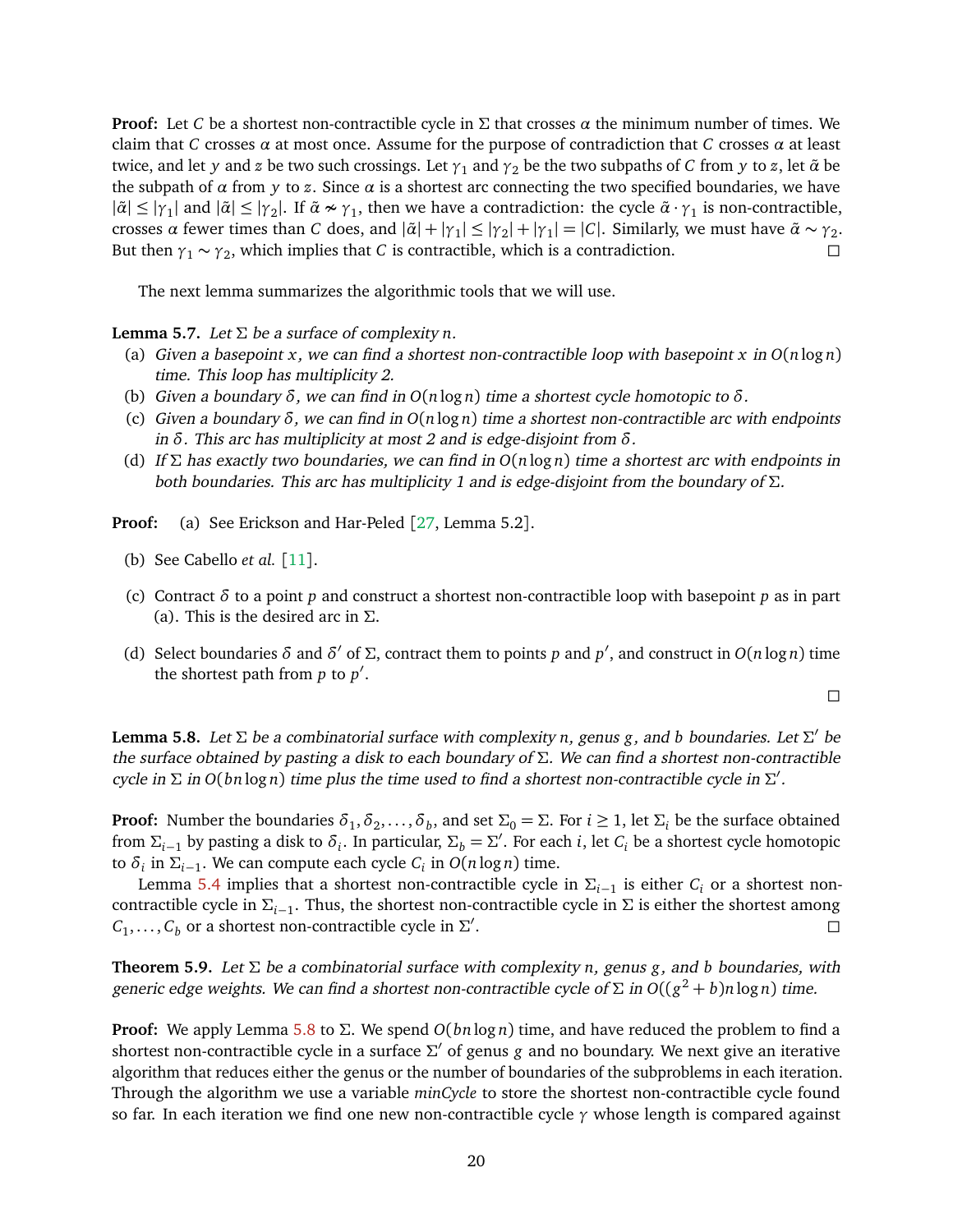the length of *minCycle*, and *minCycle* is updated if needed. The algorithm stops when each remaining component is a topological disk.

We distinguish three cases.  $\Sigma'$  denotes the surface in the subproblem. Through the algorithm the surface Σ' has genus at most *g* and each component of Σ' has at most two boundaries.

- (a) If  $\Sigma'$  is a surface without boundary, we choose a point  $x \in \Sigma'$  and find a shortest non-contractible loop  $\ell_x$  through *x* (Lemma [5.7\(](#page-20-1)a)). Lemma [5.3](#page-18-2) implies that there is a shortest non-contractible cycle in  $\Sigma'$  crossing  $\ell_x$  at most once. We compute the shortest cycle  $\gamma$  in  $Cross(\ell_x)$  using Lemma [5.1](#page-18-1) and update  $minCycle$  with  $\gamma$ , if it is shorter. Then we set  $\Sigma' = \Sigma' \setminus \ell_x$ . Note that if  $\ell_x$  is separating, then  $\Sigma'$  has two connected components and  $Cross(\ell_x) = \emptyset$ . If  $\Sigma'$  has complexity *m*, we spend *O*(*gm* log *m*) time in this iteration.
- (b) If  $\Sigma'$  has a component with non-zero genus and exactly one boundary  $\delta$ , we find a shortest non-contractible arc *α* with endpoints in  $\delta$  (Lemma [5.7\(](#page-20-1)c)). Lemma [5.5](#page-19-1) implies that there is a shortest non-contractible cycle in  $\Sigma'$  that either crosses  $\alpha$  at most once or is homotopic to  $\delta$ . We compute the shortest cycle in  $Cross(\alpha)$  and the shortest cycle homotopic to  $\delta$  in  $O(gn \log n)$ time (Lemmas [5.1](#page-18-1) and [5.7\(](#page-20-1)b)). The shortest of these two cycles is compared against *minCycle*, and *minCycle* is updated if necessary. We then set  $\Sigma' = \Sigma' \setminus \alpha$ . If  $\Sigma'$  has complexity *m*, we spend *O*(*gm* log *m*) time in this iteration.
- (c) If  $\Sigma'$  has one component with exactly two boundaries, we find a shortest arc  $\alpha$  connecting them (Lemma [5.7\(](#page-20-1)d)). Lemma [5.6](#page-19-2) implies that there is a shortest non-contractible cycle  $\ell$  in  $\Sigma'$  crossing *α* at most once. We compute the shortest cycle  $\gamma$  in *Cross*(*α*) using Lemma [5.1,](#page-18-1) and update *minCycle* with  $\gamma$ , if it is shorter. Then we replace  $\Sigma'$  with  $\Sigma' \setminus \alpha$ . If  $\Sigma'$  has complexity *m*, we spend *O*(*gm* log *m*) time in this iteration.

This finishes the description of the algorithm. The algorithm has  $O(g)$  iterations; starting with no boundary, we iterate in case (a) once and then cases (b) or (c) at most 2*g* times. The arcs and loops that are used to cut, which are obtained from Lemma [5.7,](#page-20-1) have multiplicity at most two and are edge-disjoint from the boundary. Thus any subsurface  $\Sigma'$  considered in a subproblem has at most four copies of an edge of Σ. This means that any surface Σ' has complexity  $O(n)$  and in each iteration we spend  $O(gn \log n)$  time.

# <span id="page-21-0"></span>**6 Enforcing Genericity**

So far we have assumed that input edge weights are *generic*. Specifically, our analysis requires that all vertex-to-vertex shortest paths are unique and that exactly one dart becomes tense at each critical value of *λ*. This assumption can be enforced—or from the algorithm user's viewpoint, removed—using standard perturbation techniques. We describe two different perturbation schemes in this section. The first is a simple randomized method based on the Isolation Lemma of Mulmuley *et al.* [[52](#page-30-7)] that succeeds with high probability, without increasing the asymptotic running time of our algorithms. The second is a more complex deterministic method based on lexicographic perturbation that increases our worst-case running times by a factor of *O*(log *n*).

Klein's planar multiple-source shortest-path algorithm [[48](#page-29-1)] and its recent improvement for unweighted graphs by Eisenstat and Klein [[21](#page-28-6)] avoid degeneracy issues by pivoting the *leafmost* tense dart into at every iteration, thereby maintaining the *rightmost* shortest-path tree. However, it is not clear how to extend their strategy to graphs on higher-genus surfaces, because the dual complement of a shortest-path tree is no longer a tree.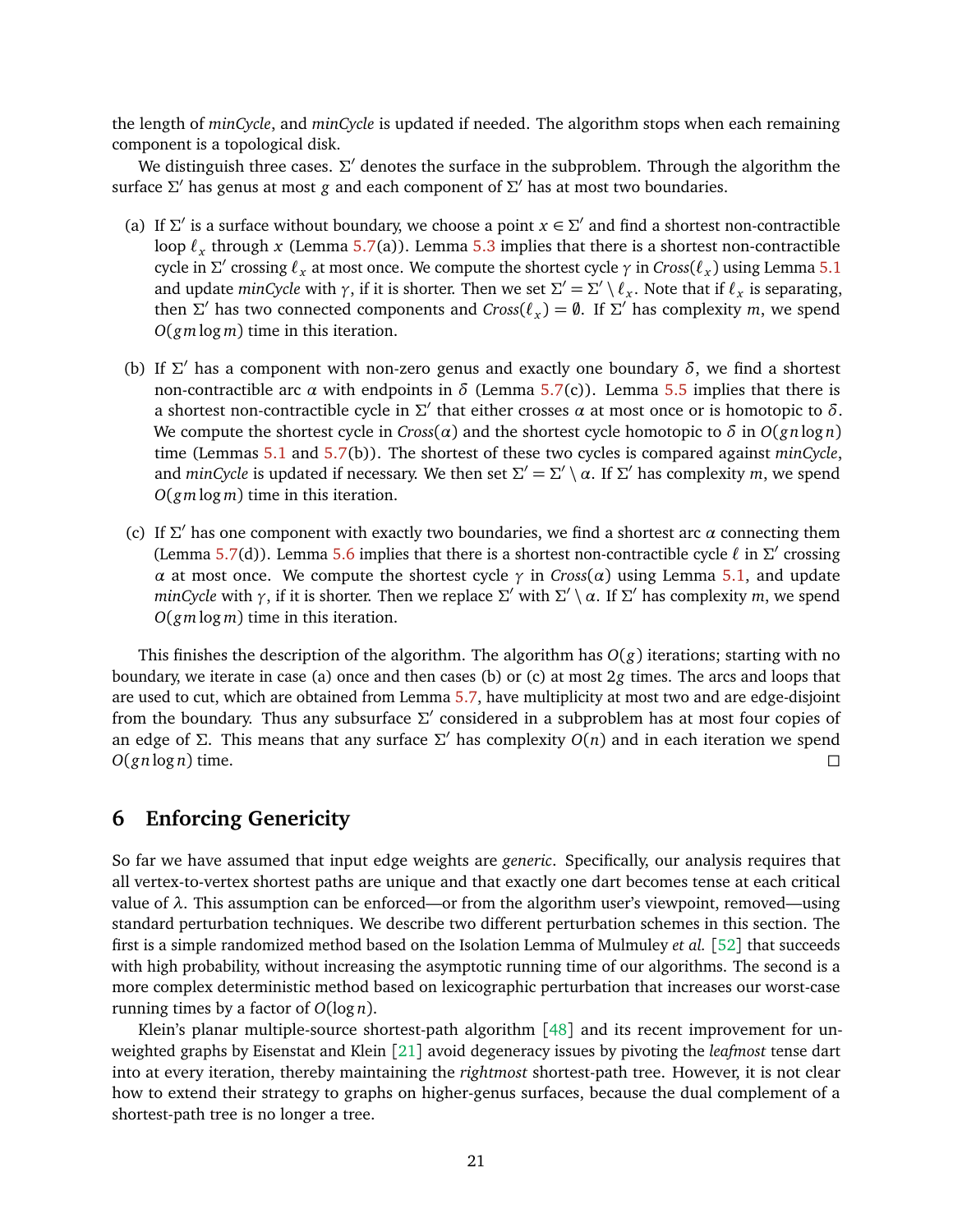#### **6.1 Random Perturbation**

Our first perturbation scheme simply adds a small amount of random noise to the edge weights. Intuitively, we modify the weight of each dart by defining

$$
\widetilde{w}(x \rightarrow y) := w(x \rightarrow y) + \omega(x \rightarrow y) \cdot \varepsilon
$$

for some perturbation value  $\omega(x\rightarrow y)$ , chosen independently and uniformly at random from the set  $\{1, 2, \ldots, n^4\}$ , and some sufficiently small  $\varepsilon > 0$ . Instead of choosing an explicit numerical value  $\varepsilon$ , we consider the limiting behavior as  $\varepsilon$  approaches zero. Equivalently, we define the perturbed weight of each dart as a two-dimensional vector

$$
\widetilde{w}(x \to y) := (w(x \to y), \ \omega(x \to y)).
$$

Shortest-path lengths and slacks are now also vectors. We compare these vectors lexicographically; that is,  $(d, \delta)$  >  $(d', \delta')$  if and only if either  $d > d'$ , or  $d = d'$  and  $\delta > \delta'$ . Thus, if the given edge weights happen to be generic, the perturbation parameters will never be used. Because each perturbation value is a *O*(log *n*)-bit integer, we can add, subtract, and compare length vectors in constant time.

To prove that that this perturbation scheme yields generic edge weights with high probability, we use the following mild generalization of the Isolation Lemma of Mulmuley *et al.* [[52,](#page-30-7) Lemma 1]; see also Spencer [[56,](#page-30-11) Theorem 3.1].

<span id="page-22-0"></span>**Lemma 6.1.** Let  $\omega = (\omega_1, \omega_2, \dots, \omega_n)$  be a vector of *n* integers, chosen uniformly at random from  $\{1, 2, \ldots, N\}^n$ , and let  $\Pi$  be an arbitrary set of vectors in  $\{-1, 0, 1\}^n$ . With probability at least  $1 - 3n/N$ , there is a unique vector  $\pi \in \Pi$  that minimizes the inner product  $\langle \omega, \pi \rangle$ .

**Proof:** Fix an index *i*. For each  $\varepsilon \in \{-1,0,1\}$ , let  $\Pi_{i,\varepsilon}$  denote the subset of vectors in  $\Pi$  whose *i*th coefficient is  $\varepsilon$ , and define

$$
m_{i,\varepsilon} := \min_{\pi \in \Pi_{i,\varepsilon}} \langle \omega, \pi \rangle - \varepsilon \omega_i.
$$

(We assume here that every set  $\Pi_{i,\varepsilon}$  is non-empty.) Observe that  $m_{i,\varepsilon}$  is independent of  $\omega_i$  because the terms  $\varepsilon \omega_i$  cancel out. Let  $M_i = \{m_{i,\varepsilon} + \varepsilon \omega_i \mid \varepsilon \in \{-1,0,1\}\}$ , and observe that  $\min_{\pi \in \Pi} \langle \omega, \pi \rangle$  is the smallest element of  $M_i$ . Call the coefficient  $\omega_i$  *singular* if  $M_i$  has fewer than three distinct elements, or equivalently, if at least one of the following equations holds:

$$
\omega_i = m_{i,-1} - m_{i,0},
$$
\n $\omega_i = m_{i,0} - m_{i,1},$ \n $\omega_i = (m_{i,-1} - m_{i,1})/2.$ 

Because  $m_{i,\varepsilon} - m_{i,\varepsilon'}$  is independent of  $\omega_i$ , for any  $\varepsilon, \varepsilon' \in \{-1,0,1\}$ , and  $\omega_i$  is drawn uniformly at random from a set of size  $N$ , the probability that  $\omega_i$  is singular is at most 3/ $N$ . (In fact, if any set  $\Pi_{i,\varepsilon}$  is empty, this probability is at most 1*/N*.) It follows that with probability at least 1−3*n/N*, *none* of the coefficients of *ω* is singular.

Call a vector  $\pi \in \Pi$  *optimal* if it minimizes the inner product  $\langle \omega, \pi \rangle$ . If there are two optimal vectors, they differ in some index *i*, and the corresponding coefficient  $\omega_i$  is singular.

In our applications of Lemma [6.1,](#page-22-0) *n* is the number of darts in the input graph,  $\omega$  is the vector of perturbation values (indexed by darts),  $N = n^4$ , and each vector in Π is either the indicator vector of a simple directed path in *G* or the difference between two such vectors.

**Lemma 6.2.** With probability at least  $1 - O(1/n)$ , all vertex-to-vertex shortest paths are unique.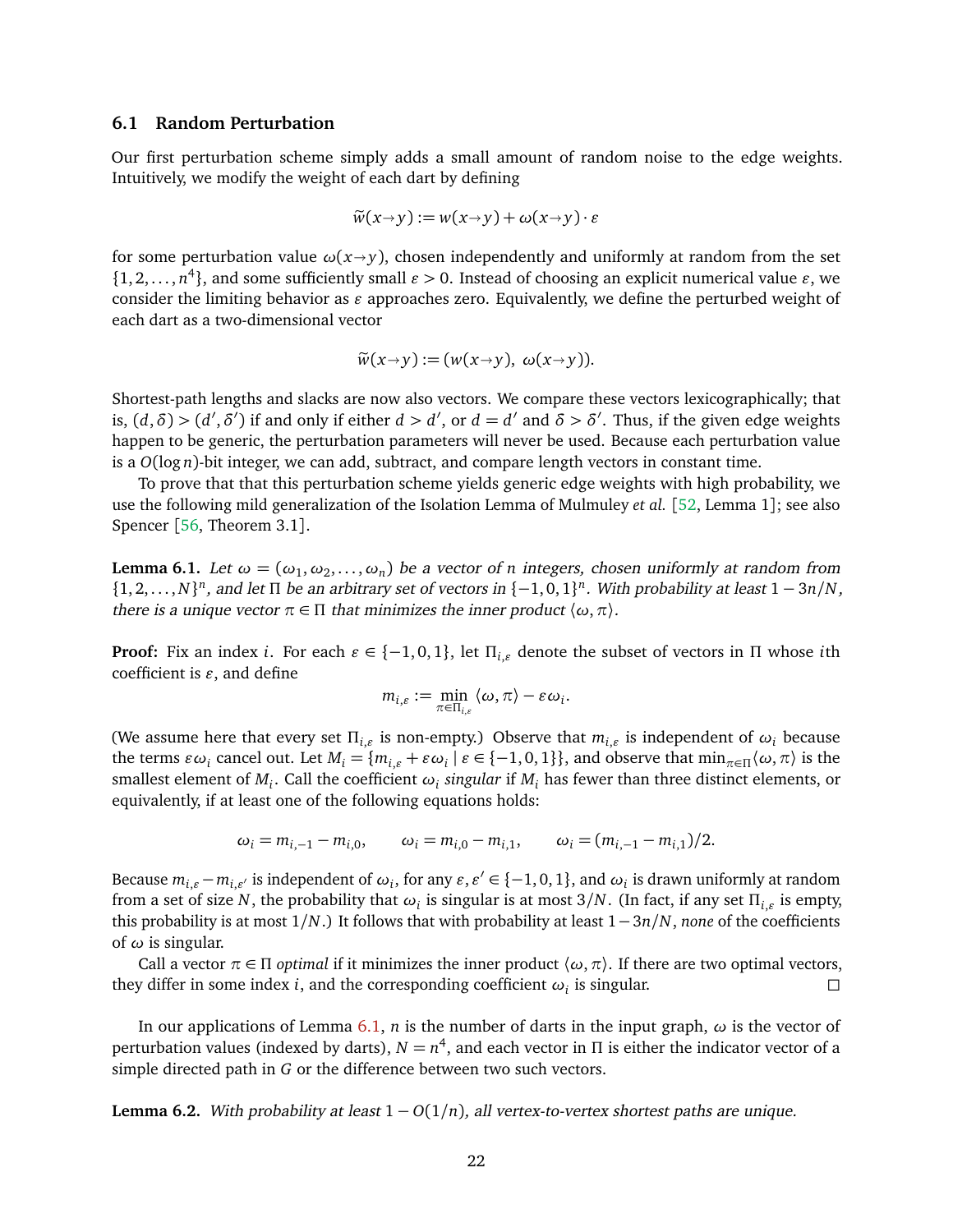**Proof:** Fix two vertices *x* and *y*, and let Π be the set of all indicator vectors for paths from *x* to *y* that are shortest with respect to the *unperturbed* edge weights. Lemma [6.1](#page-22-0) implies that the path in Π with minimum *perturbed* length is unique with probability at least 1 − 3*/n* 3 . There are *O*(*n* 2 ) pairs of vertices.  $\Box$ 

**Lemma 6.3.** With probability at least  $1 - O(1/n)$ , the tensest active dart is always unique.

**Proof:** Fix a point in our parametric shortest-path algorithm's execution between pivots, and let  $u \rightarrow v$  be the dart containing the moving source vertex. For any other dart  $x \rightarrow y$ , define

$$
excess(u\rightarrow v, x\rightarrow y) := dist(v, x) + w(x\rightarrow y) - dist(u, y),
$$

where  $dist(v, x)$  denotes the shortest-path distance from v to x. If  $x \rightarrow y$  is active, then

$$
slack_{\lambda}(x \rightarrow y) = excess(u \rightarrow v, x \rightarrow y) + (1 - \lambda)w(u \rightarrow v) - \lambda w(v \rightarrow u).
$$

It follows that the active dart with minimum slack is also the active dart with minimum excess.

For any active dart  $x \rightarrow y$ , let  $\pi(u \rightarrow v, x \rightarrow y)$  denote the vector in  $\{-1, 0, 1\}$  where each 1 indicates either a dart on the shortest path from *v* to *x* or the dart  $x \rightarrow y$ , and each  $-1$  indicates a dart on the shortest path from *u* to *y*. (Because *x* is blue and *y* is red, these two shortest paths are disjoint.) Let  $A_{\min}$ denote the set of active darts with minimum *unperturbed* excess, and let Π denote the set of all vectors  $\pi(u\rightarrow v, x\rightarrow y)$  such that  $x\rightarrow y \in A_{\min}$ . Lemma [6.1](#page-22-0) now implies that the dart in  $A_{\min}$  with *perturbed* excess is unique with probability at least  $1 - 3/n^3$ .

Finally, the set of active darts changes at most  $O(n)$  times as we move the source point along any dart  $u \rightarrow v$ , and there are *n* possible source darts  $u \rightarrow v$ . It follows that there are at most  $O(n^2)$  distinct sets *A*min during the entire execution of the algorithm, even if we do not restrict the source dart to lie on the boundary of a particular face.

We can make the collision probability as small as we like by choosing the perturbation values from a larger set of integers. Specifically, to reduce the probability of a collision to  $O(1/n^c)$ , it suffices to draw perturbation values from a set of size  $\Theta(n^{c+3})$ .

**Corollary 6.4.** Let *G* be an directed graph with *n* vertices and arbitrary edge weights, cellularly embedded in a surface of genus *g*, and let *f* be any face of *G*. In *O*(*gn* log *n*) time and space **with high probability**, we can construct a data structure that supports the following operations:

- Given any vertex *u* on the boundary of *f* and any other vertex *v*, return the shortest-path distance from  $u$  to  $v$  in  $O(\log n)$  time.
- Given any vertex *u* on the boundary of *f* and any other vertex *v*, return the shortest path from *u* to *v* in  $O(\log n + k \log \Delta)$  time, where *k* is the number of edges in the path and  $\Delta$  is the maximum degree of *G*.

**Corollary 6.5.** Let Σ be a combinatorial surface with complexity *n* and genus *g*, with arbitrary edge weights. We can find a shortest non-separating cycle of Σ in *O*(*g* <sup>2</sup>*n* log *n*) time **with high probability**.

**Corollary 6.6.** Let Σ be a combinatorial surface with complexity *n*, genus *g*, and *b* boundaries, with arbitrary edge weights. We can find a shortest non-contractible cycle of Σ in *O*((*g* <sup>2</sup> + *b*)*n* log *n*) time **with high probability**.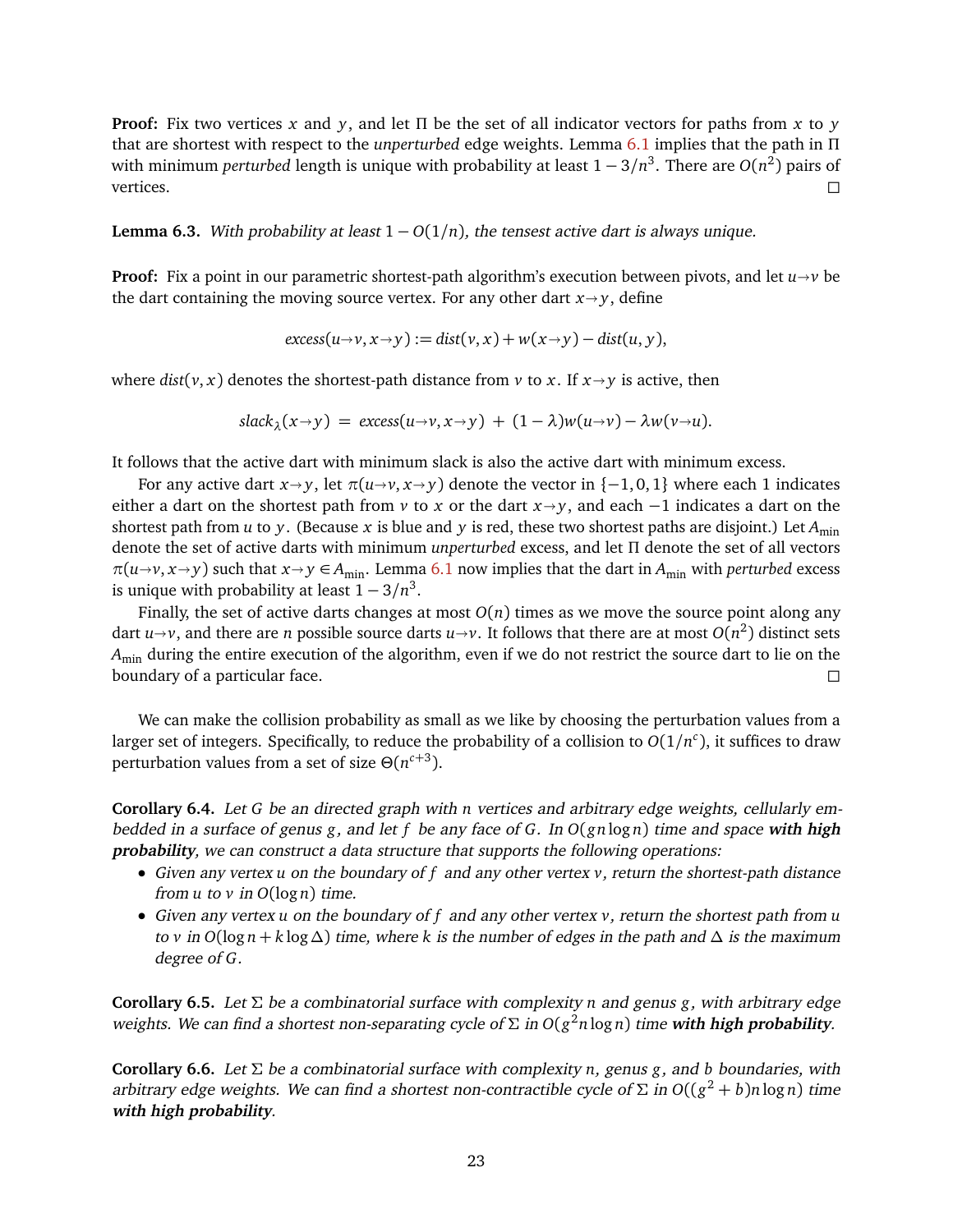#### **6.2 Lexicographic Perturbation**

Our second method is an efficient implementation of the *lexicographic perturbation*, first proposed by Charnes [[14](#page-27-4)] and Dantzig *et al.* [[18](#page-28-17)]. Hartvigsen and Mardon [[40](#page-29-7)] proposed a similar perturbation scheme for efficiently computing minimum-cost cycle bases in planar graphs; their algorithm (including the perturbation scheme) was more recently improved by Borradaile *et al.* [[7,](#page-27-14) [64](#page-30-12)]. [4](#page-24-0)

Arbitrarily index the darts in *G* from 1 to *n*, and let  $i(x \rightarrow y)$  denote the index of  $x \rightarrow y$ . We intuitively define the perturbed weight of  $x \rightarrow y$  as

$$
\widetilde{w}(x \to y) := w(x \to y) + \varepsilon^{i(x \to y)},
$$

for some sufficiently small  $\varepsilon > 0$ . Again, instead of choosing an explicit numerical value for  $\varepsilon$ , we consider the limiting behavior as  $\varepsilon$  approaches zero. Equivalently, we define the perturbed weight of  $x \rightarrow y$  to be an  $(n + 1)$ -dimensional vector, whose first coefficient is the unperturbed weight, whose  $(i(x \rightarrow y) + 1)$ th coordinate is 1, and whose other coordinates are all zero. As in the previous scheme, path lengths and slacks are also vectors, which we compare lexicographically; the result of a comparison is determined by the first coordinate in which the two vectors differ.

Two linear combinations of lexicographically perturbed edge weights are equal if and only if they have identical coefficient vectors. Thus, any two simple paths have distinct lengths, so shortest paths are unique, and any two dart pairs have distinct excesses, so the tensest active dart is always unique. However, a naïve implementation of lexicographic perturbation requires *O*(*n*) time for each addition, subtraction, or comparison of length vectors.

To implement lexicographic perturbation more efficiently, we store the shortest-path tree *T* in a dynamic tree data structure that stores the *indices* of all darts in *T* and supports the following operations:

- $C_{REATE}(v)$ : Create a new one-vertex tree.
- LINK $(u, v)$ : Add the edge  $uv$  to  $T$ .
- CUT(*e*): Remove edge *e* from *T*.
- LCA(*u*, *v*): Return the least-common ancestor of nodes *x* and *y*.
- PATHMININDEX(*u*, *v*): Return the minimum-index dart on the directed path in *T* from *x* to *y*.

This new *minimum-index tree structure* can be implemented using Euler-tour trees [[41,](#page-29-15) [58](#page-30-9)] or self-adjusting top trees [[59](#page-30-4)], so that each operation is supported in  $O(\log n)$  amortized time. We emphasize that the minimum-index structure is distinct from the primal tree structure that our algorithm already maintains, as described in Section [2.3.](#page-6-1)

Our algorithms make only two types of comparisons that depend on the edge weights: (1) comparisons between path-lengths in Dijkstra's algorithm when constructing the initial shortest-path tree, and (2) comparisons between slacks of active darts during the main algorithm. Moreover, the running time of our algorithm is dominated by the total time to perform these comparisons. Each of these comparisons can be performed in *O*(log *n*) time using the minimum-index structure, as described below. We emphasize that our perturbation scheme does not support comparisons between *arbitrary* path lengths or *arbitrary* slacks, but only those comparisons necessary to support our algorithm.

<span id="page-24-0"></span><sup>4</sup>Hartvigsen and Mardon's perturbation scheme breaks ties by comparing indices of vertices instead of indices of darts. Our implementation can be adapted to their scheme, with the same running time, with only minor modifications.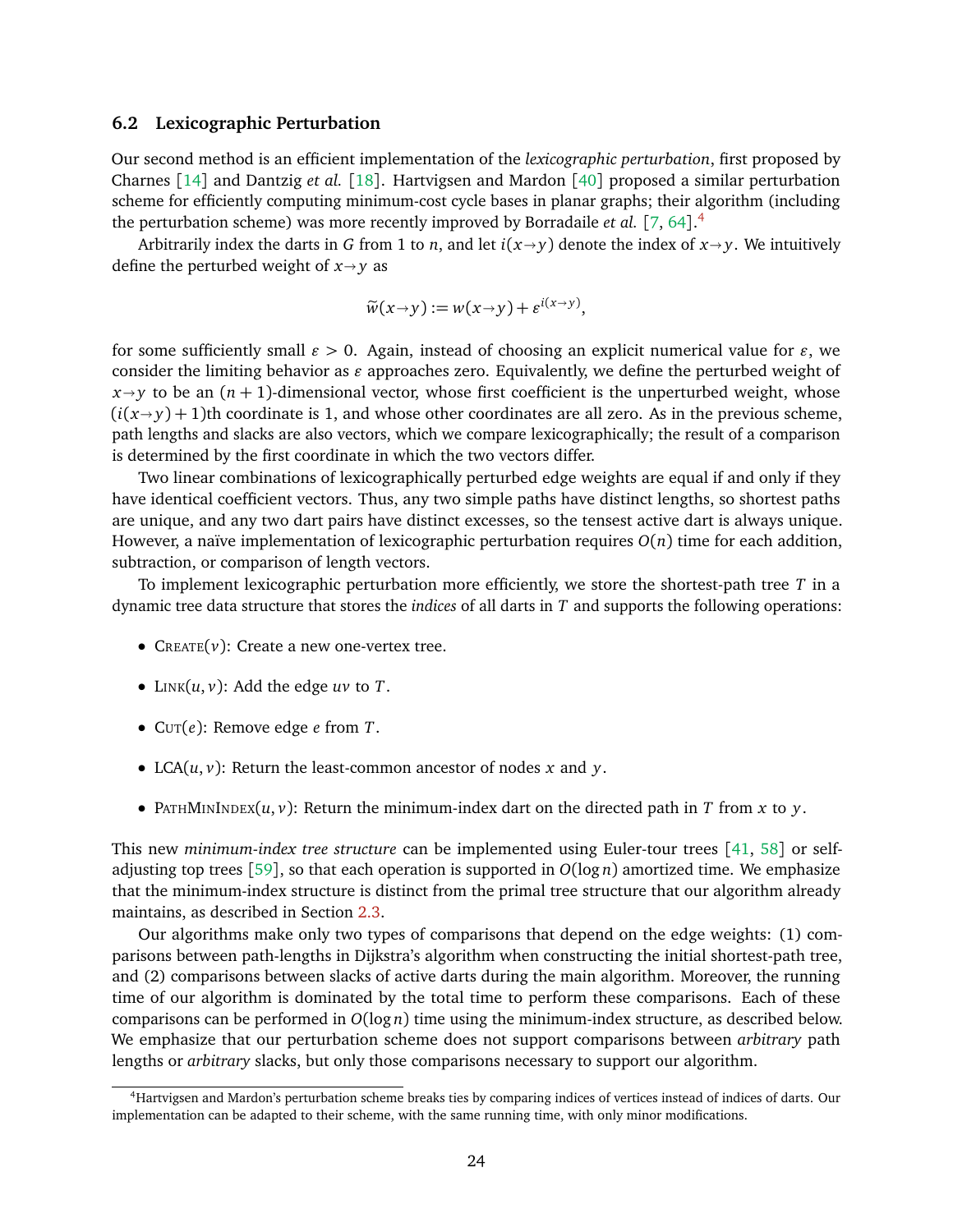**Dijkstra's algorithm.** We construct the initial shortest-path tree using Dijkstra's classical algorithm, which can be formulated as follows. The algorithm maintains a tree *T* of shortest paths from the source vertex *s* to a subset of the vertices, initially containing only *s*. Each vertex *x* maintains a tentative distance *dist*(*x*) (initially ∞) and a tentative predecessor *pred*(*x*) ∈ *T* (initially undefined). At each iteration, the algorithm finds the vertex  $x \notin T$  with with minimum tentative distance, adds the dart  $pred(x) \rightarrow x$  to *T*, and updates the distances and predecessors of the out-neighbors of *x*.

All comparisons made by this formulation of Dijkstra's algorithm have the following form: Given two darts  $x \rightarrow y$  and  $x' \rightarrow y'$ , where *x* and  $x'$  are in *T* (and *y* and  $y'$  are not), decide whether  $dist(x) + w(x \rightarrow y)$ is smaller or larger than  $dist(x') + w(x' \rightarrow y')$ . (It is possible that  $x = x'$  or  $y = y'$ , but not both.) Moreover, the running time of the algorithm is dominated by the time of these comparisons. Let  $\hat{x}$  denote the least common ancestor of x and  $x'$ . The result of this comparison depends on the sign of the following expression:

$$
dist(\hat{x},x) + w(x \rightarrow y) - dist(\hat{x},x') - w(x' \rightarrow y').
$$

If the two *unperturbed* path lengths are equal, the sign of the *perturbed* expression depends on the minimum index among  $x \rightarrow y$ ,  $x' \rightarrow y'$ , and the darts in the paths in *T* from  $\hat{x}$  to *x* and  $x'$ .

$$
\begin{array}{|l|}\n\hline\n\text{SMALLERLEXDISTANCE}(x \rightarrow y, x' \rightarrow y')\n\hline\n\text{if } \text{dist}(x) + w(x \rightarrow y) < \text{dist}(x') + w(x' \rightarrow y')\n\end{array}
$$
\nreturn  $x \rightarrow y$ \nif  $\text{dist}(x) + w(x \rightarrow y) > \text{dist}(x') + w(x' \rightarrow y')$ \nreturn  $x' \rightarrow y'$ \n
$$
\hat{x} \leftarrow \text{LCA}(x, x')\n\quad min^+ \leftarrow \min \{ \text{PATHMININDEX}(\hat{x}, x), i(x \rightarrow y) \}
$$
\n
$$
\min^- \leftarrow \min \{ \text{PATHMININDEX}(\hat{x}, x'), i(x' \rightarrow y') \}
$$
\nif  $\min^+ < \min^-$ \nreturn  $x \rightarrow y$ \nelse\nreturn  $x' \rightarrow y'$ \n

SMALLERLEXDISTANCE uses a constant number of dynamic forest operations and therefore runs in *O*(log *n*) amortized time. Replacing all simple comparisons in Dijkstra's algorithm with SMALLERLEXDIS-TANCE increases its running time by a factor of *O*(log *n*); the resulting algorithm computes a tree of lexicographically-shortest paths. Essentially the same algorithm was previously described by Borradaile *et al.* [[8,](#page-27-15) Section 8.1].

**Main algorithm.** In our main algorithm, we store only the *unperturbed* shortest-path distances and slacks in the primal tree and dual forest structures, respectively; the lexicographically perturbed weights are used only to break ties in MINPATH queries to the dual forest structure and in maintaining the priority queue of green subtrees, as described in Section [4.2.](#page-14-1) In both cases, we need to break ties between active darts with the same unperturbed slack.

Suppose we are moving the source vertex along  $u \rightarrow v$ . As in our randomized perturbation scheme, the key observation is that the *difference* between slacks is independent of the parameter *λ*. For any two active darts  $x \rightarrow y$  and  $x' \rightarrow y'$ , we have

$$
slack(x \rightarrow y) - slack(x' \rightarrow y')
$$
  
= excess(u \rightarrow v, x \rightarrow y) - excess(u \rightarrow v, x' \rightarrow y')  
= dist(v, x) - dist(v, x') + dist(u, y') - dist(u, y) + w(x \rightarrow y) - w(x' \rightarrow y').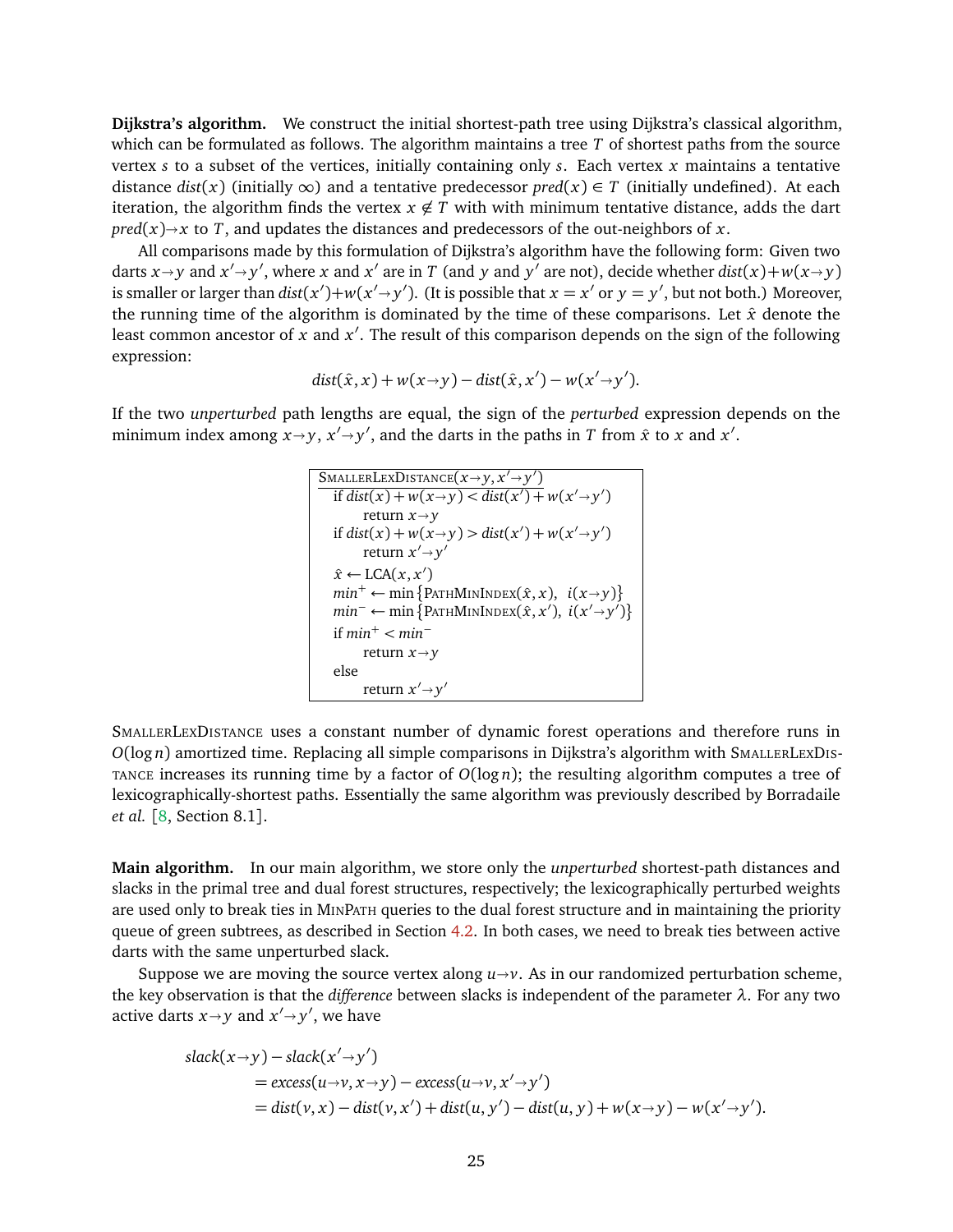Let  $\hat{x}$  be the least common ancestor of  $x$  and  $x'$  in the current shortest-path tree  $T_\lambda$ , and let  $\hat{y}$  be the least common ancestor of *y* and  $y'$  in  $T_\lambda$ . Then we have

$$
slack(x \rightarrow y) - slack(x' \rightarrow y')= dist(\hat{x}, x) - dist(\hat{x}, x') + dist(\hat{y}, y') - dist(\hat{y}, y) + w(x \rightarrow y) - w(x' \rightarrow y').
$$

The paths from  $\hat{x}$  to  $x$  and  $x'$  lie in the blue subtree of  $T_\lambda$ ; the paths from  $\hat{y}$  to  $y$  and  $y'$  lie in the red subtree of  $T_\lambda$ ; and the darts  $x \rightarrow y$  and  $x' \rightarrow y'$  are both green. Thus, all six of these directed paths are adoptions. If the unnexturbed clocks of x and  $x' \rightarrow y'$  are equal then the result of the nexturbed edge-disjoint. If the *unperturbed* slacks of  $x \rightarrow y$  and  $x' \rightarrow y'$  are equal, then the result of the *perturbed*<br>also comparison dangeds on the minimum index among all dates in these six paths slack comparison depends on the minimum index among all darts in these six paths.

```
\frac{\text{SMALLERLEXSLACK}(x \rightarrow y, x' \rightarrow y')}{\text{if slack}(x \rightarrow y) \leq \text{dark}(x' \rightarrow y')})
     if \text{slack}(x \rightarrow y) < \text{slack}(x' \rightarrow y')return x \rightarrow yif \text{slack}(x \rightarrow y) > \text{slack}(x' \rightarrow y')return x' \rightarrow y'\hat{x} \leftarrow \text{LCA}(x, x')\hat{y} \leftarrow \text{LCA}(y, y')min^+ \leftarrow \min \{PartMININDEX(\hat{x}, x), \text{PATHMININDEX}(\hat{y}, y'), i(x \rightarrow y)\}<br>
min^- \leftarrow \min \{PartMININDEX(\hat{x}, x') \text{ Output} \text{Input}(\hat{y}, y), i(x', y')\}min<sup>−</sup> ← min {PATHMININDEX(\hat{x}, x'), PATHMININDEX(\hat{y}, y), i(x' \rightarrow y')}
    if min<sup>+</sup> < min<sup>−</sup>return x \rightarrow yelse
                return x' \rightarrow y'
```
SMALLERLEXSLACK uses a constant number of dynamic forest operations and therefore runs in *O*(log *n*) amortized time. Replacing simple slack comparisons with SMALLERLEXSLACK increases the amortized time for each dual forest operation (MINPATH, ADDPATH, CUT, or LINK) from  $O(\log n)$  to  $O(\log^2 n)$ .

**Corollary 6.7.** Let *G* be an directed graph with *n* vertices and arbitrary edge weights, cellularly embedded in a surface of genus *g*, and let *f* be any face of *G*. In *O*(*gn* log<sup>2</sup> *n*) time and *O*(*gn* log *n*) space **in the worst case**, we can construct a data structure that supports the following operations:

- Given any vertex *u* on the boundary of *f* and any other vertex *v*, return the shortest-path distance from  $u$  to  $v$  in  $O(\log n)$  time.
- Given any vertex *u* on the boundary of *f* and any other vertex *v*, return the shortest path from *u* to *v* in  $O(\log n + k \log \Delta)$  time, where k is the number of edges in the path and  $\Delta$  is the maximum degree of *G*.

**Corollary 6.8.** Let Σ be a combinatorial surface with complexity *n* and genus *g*, with arbitrary edge weights. We can find a shortest non-separating cycle of  $\Sigma$  in  $O(g^2n\log^2 n)$  time in the worst case.

**Corollary 6.9.** Let Σ be a combinatorial surface with complexity *n*, genus *g*, and *b* boundaries, with arbitrary edge weights. We can find a shortest non-contractible cycle of  $\Sigma$  in  $O((g^2 + b)n\log^2 n)$  time in **the worst case**.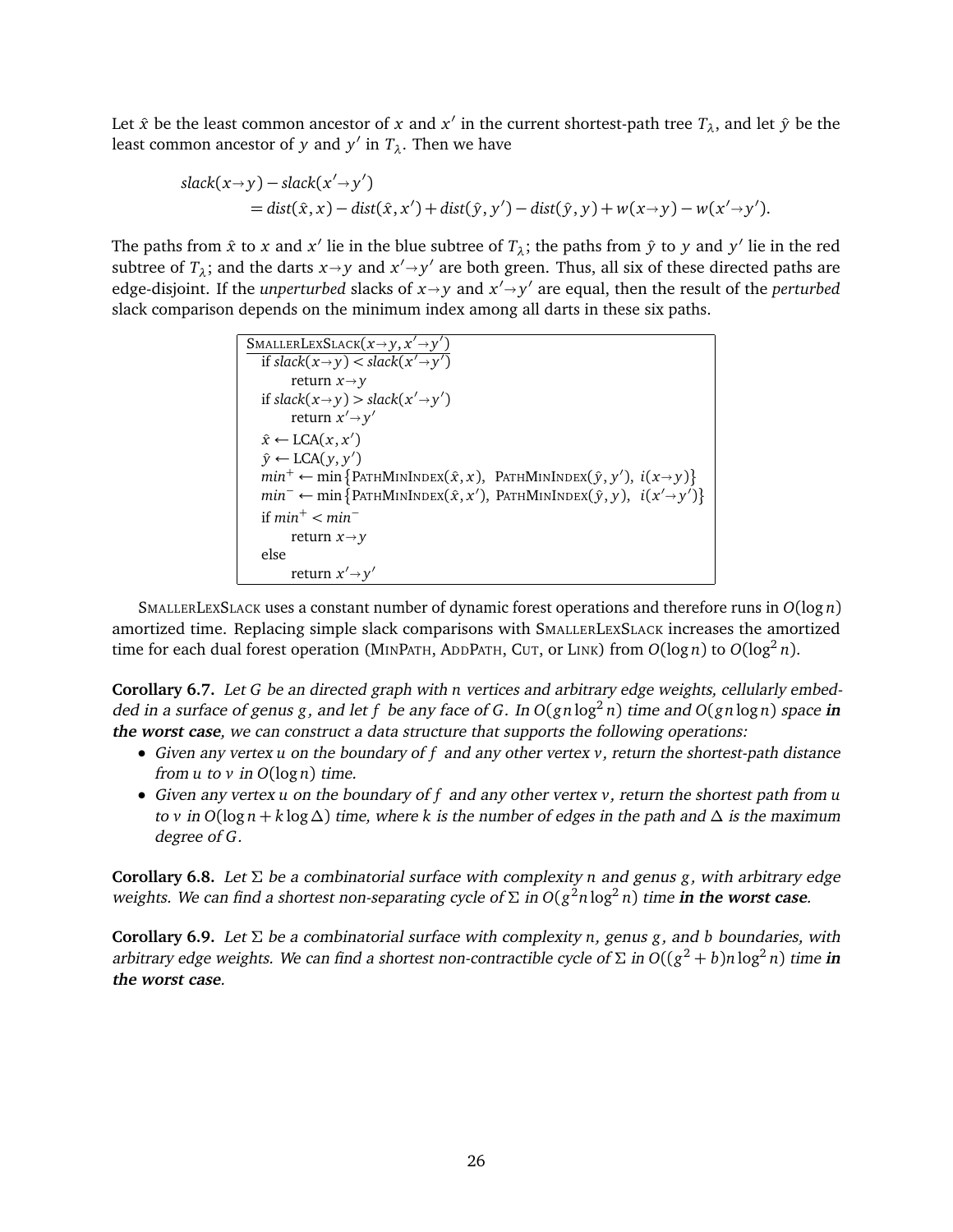# **References**

- <span id="page-27-11"></span>[1] Pankaj K. Agarwal, D. Eppstein, L. J. Guibas, and M. Henzinger. Parametric and kinetic minimum spanning trees. In *Proc. 39th Ann. IEEE Sympos. Found. Comput. Sci.*, pages 596–605, 1998.
- <span id="page-27-1"></span>[2] Julian Basch, Leonidas J. Guibas, and John Hershberger. Data structures for mobile data. *J. Algorithms*, 31(1):1–28, 1999.
- <span id="page-27-5"></span>[3] MohammadHossein Bateni, MohammadTaghi Hajiaghayi, and Dániel Marx. Approximation schemes for Steiner forest on planar graphs and graphs of bounded treewidth. *J. ACM*, 58:21, 2011.
- <span id="page-27-7"></span>[4] Glencora Borradaile. *Exploiting Planarity for Network Flow and Connectivity Problems*. PhD thesis, Brown University, May 2008.
- <span id="page-27-6"></span>[5] Glencora Borradaile, Erik D. Demaine, and Siamak Tazari. Polynomial-time approximation schemes for subset-connectivity problems in bounded-genus graphs. In *Proc. 26th Int. Symp. Theoretical Aspects Comput. Sci.*, pages 171–182. Schloss Dagstuhl - Leibniz-Zentrum fuer Informatik, Germany, 2009.
- <span id="page-27-8"></span>[6] Glencora Borradaile and Philip Klein. An *O*(*n* log *n*) algorithm for maximum *s t*-flow in a directed planar graph. *J. ACM*, 56(2): 9:1–30, 2009.
- <span id="page-27-14"></span>[7] Glencora Borradaile, Piotr Sankowski, and Christian Wulff-Nilsen. Min *s t*-cut oracle for planar graphs with near-linear preprocessing time. *Proc. 51st Ann. IEEE Symp. Found. Comput. Sci.*, pages 601–610, 2010.
- <span id="page-27-15"></span>[8] Glencora Borradaile, Piotr Sankowski, and Christian Wulff-Nilsen. Min *s t*-cut oracle for planar graphs with near-linear preprocessing time. Preprint, Apr 2010. ArXiv:1003.1320v2. Full version of [[7](#page-27-14)].
- <span id="page-27-3"></span>[9] Sergio Cabello. Many distances in planar graphs. *Algorithmica*, 62(1-2):361–381, 2012.
- <span id="page-27-0"></span>[10] Sergio Cabello and Erin W. Chambers. Multiple source shortest paths in a genus g graph. In *Proc. 18th Ann. ACM-SIAM Symp. on Discrete Algorithms*, pages 89–97, 2007.
- <span id="page-27-13"></span>[11] Sergio Cabello, Matt DeVos, Jeff Erickson, and Bojan Mohar. Finding one tight cycle. *ACM Transactions on Algorithms*, 6(4), 2010.
- <span id="page-27-2"></span>[12] Sergio Cabello and Bojan Mohar. Finding shortest non-separating and non-contractible cycles for topologically embedded graphs. *Discrete Comput. Geom.*, 37(2):213–235, 2007.
- <span id="page-27-12"></span>[13] Erin W. Chambers, Éric Colin de Verdière, Jeff Erickson, Francis Lazarus, and Kim Whittlesey. Splitting (complicated) surfaces is hard. *Comput. Geom. Theory Appl.*, 41(1–2):94–110, 2008.
- <span id="page-27-4"></span>[14] Abraham Charnes. Optimality and degeneracy in linear programming. *Econometrica*, 20(2):160– 170, 1952.
- <span id="page-27-9"></span>[15] Jianer Chen, Saroja P. Kanchi, and Arkady Kanevsky. A note on approximating graph genus. *Inform. Proc. Lett.*, 61(6):317–322, 1997.
- <span id="page-27-10"></span>[16] Éric Colin de Verdière. *Raccourcissement de courbes et décomposition de surfaces [Shortening of Curves and Decomposition of Surfaces]*. PhD thesis, University of Paris 7, December 2003.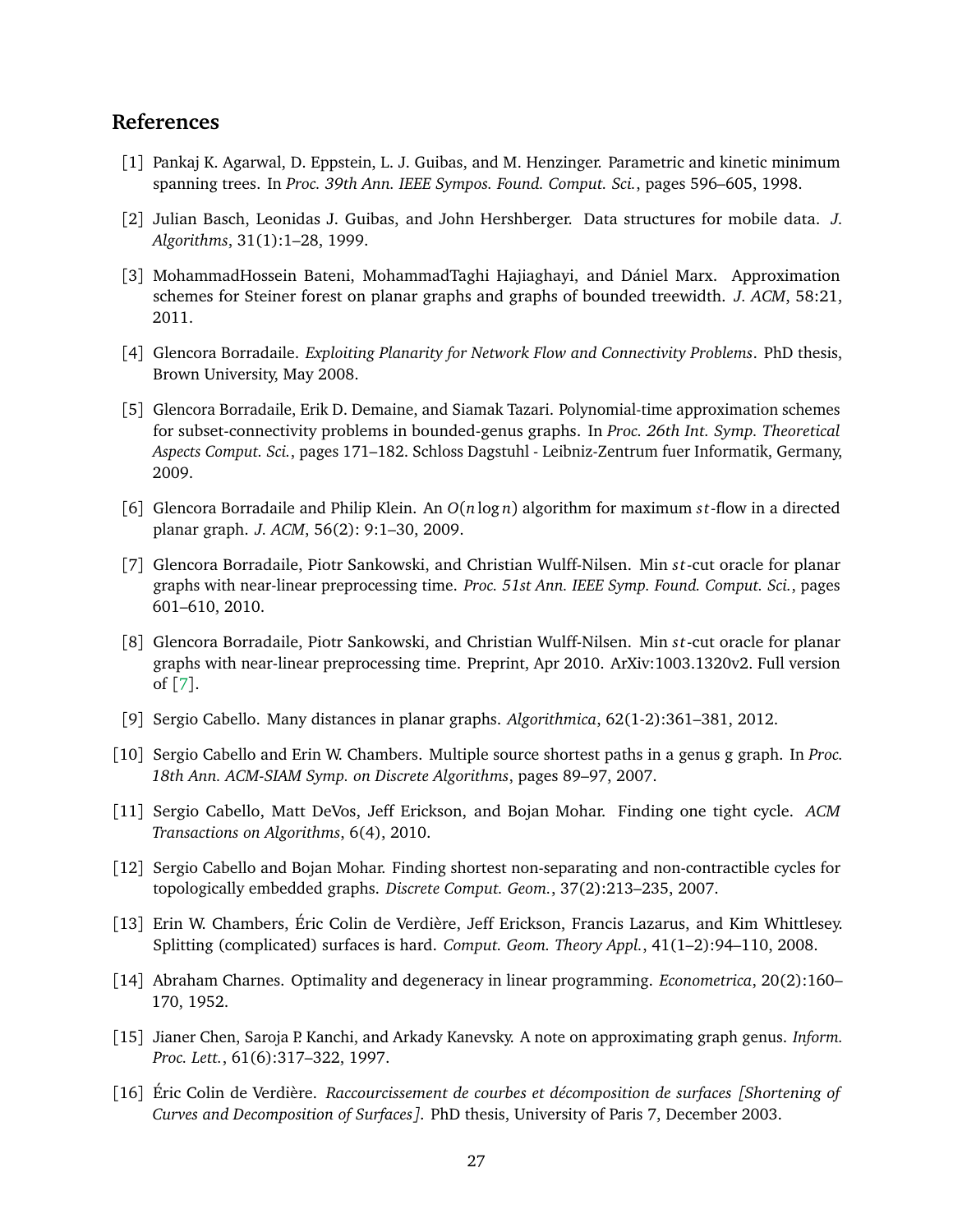- <span id="page-28-13"></span>[17] Éric Colin de Verdière and Jeff Erickson. Tightening non-simple paths and cycles on surfaces. *SIAM J. Comput.*, 39(8):3784–3813, 2010.
- <span id="page-28-17"></span>[18] George P. Dantzig, A. Orden, and P. Wolfe. The generalized simplex method for minimixing a linear form under linear inequality constraints. *Pacific J. Math.*, 5:183–195, 1955.
- <span id="page-28-0"></span>[19] Edsger W. Dijkstra. A note on two problems in connexion with graphs. *Numerische Mathematik*, 1:269–271, 1959.
- <span id="page-28-4"></span>[20] James R. Driscoll, Niel Sarnak, Daniel D. Sleator, and Robert E. Tarjan. Making data structures persistent. *J. Comput. System Sci.*, 38(1):86–123, 1989.
- <span id="page-28-6"></span>[21] David Eisenstat and Philip N. Klein. Linear-time algorithms for max flow and multiple-source shortest paths in unit-weight planar graphs. In *Proc. 45th ACM Symp. Theory Comput.*, 2013.
- <span id="page-28-16"></span>[22] Mark J. Eisner and Dennis G. Severance. Mathematical techniques for efficient record segmentation in large shared databases. *J. ACM*, 23(4):619–635, 1976.
- <span id="page-28-14"></span>[23] David Eppstein. Dynamic generators of topologically embedded graphs. In *Proc. 14th Ann. ACM-SIAM Symp. Discrete Algorithms*, pages 599–608, 2003.
- <span id="page-28-15"></span>[24] David Eppstein and Kevin A. Wortman. Optimal embedding into star metrics. In *Proc. 11th Workshop on Algorithms and Data Structures*, volume 5664 of *Lecture Notes in Comput. Sci.*, pages 290–301, 2009.
- <span id="page-28-11"></span>[25] Jeff Erickson. Parametric shortest paths and maximum flows in planar graphs. In *Proc. 21st Ann. ACM-SIAM Symp. Discrete Algorithms*, pages 794–804, 2010.
- <span id="page-28-7"></span>[26] Jeff Erickson. Shortest non-trivial cycles in directed surface graphs. In *Proc. 27th Ann. Symp. Comput. Geom.*, pages 236–243, 2011.
- <span id="page-28-5"></span>[27] Jeff Erickson and Sariel Har-Peled. Optimally cutting a surface into a disk. *Discrete Comput. Geom.*, 31:37–59, 2004.
- <span id="page-28-12"></span>[28] Jeff Erickson and Amir Nayyeri. Computing replacement paths in surface graphs. In *Proc. 22nd Ann. ACM-SIAM Symp. Discrete Algorithms*, pages 1347–1354, 2011.
- <span id="page-28-8"></span>[29] Jeff Erickson and Amir Nayyeri. Minimum cuts and shortest non-separating cycles via homology covers. In *Proc. 22nd Ann. ACM-SIAM Symp. Discrete Algorithms*, pages 1166–1176, 2011.
- <span id="page-28-9"></span>[30] Jeff Erickson and Pratik Worah. Computing the shortest essential cycle. *Discrete Comput. Geom.*, 44(4):912–930, 2010.
- <span id="page-28-3"></span>[31] Lester R. Ford. Network flow theory. Paper P-923, The RAND Corporation, Santa Monica, California, August 14, 1956. Cited in [[54](#page-30-13)].
- <span id="page-28-10"></span>[32] Kyle Fox. Faster shortest non-contractible cycles in directed surface graphs. *CoRR*, abs/1111.6990, 2011.
- <span id="page-28-2"></span>[33] Greg N. Frederickson. Fast algorithms for shortest paths in planar graphs with applications. *SIAM J. Comput.*, 16(6):1004–1004, 1987.
- <span id="page-28-1"></span>[34] M. L. Fredman and R. E. Tarjan. Fibonacci heaps and their uses in improved network optimization algorithms. *J. ACM*, 34:596–615, 1987.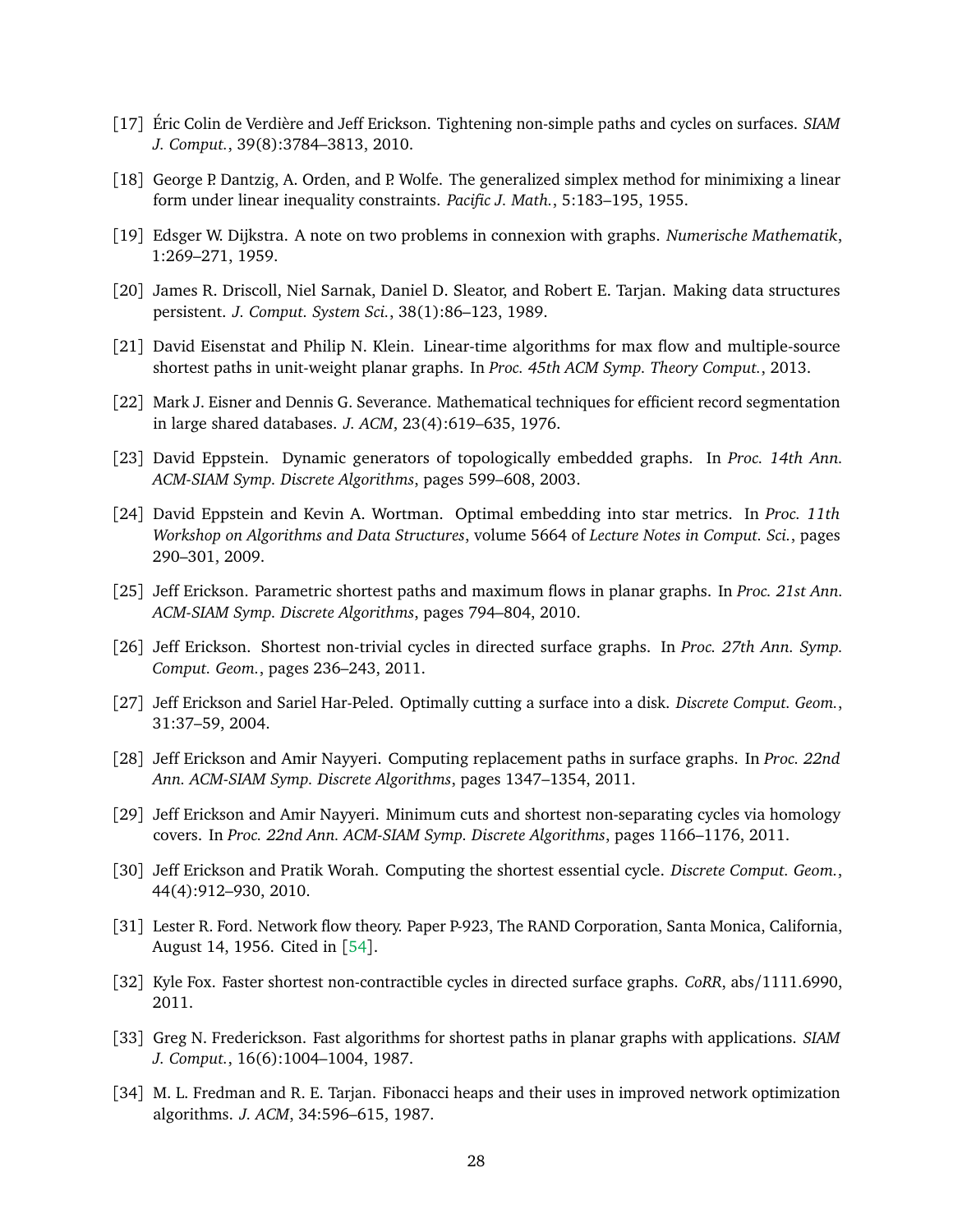- <span id="page-29-12"></span>[35] S. Gass and T. Saaty. The computational algorithm for the parametric objective function. *Naval Research Logistics Quarterly*, 2:39–45, 1955. Cited in [[47](#page-29-13)].
- <span id="page-29-16"></span>[36] Andrew V. Goldberg, Michael D. Grigoriadis, and Robert E. Tarjan. Use of dynamic trees in a network simplex algorithm for the maximum flow problem. *Math. Program.*, 50:277–290, 1991.
- <span id="page-29-11"></span>[37] Andrew V. Goldberg and Robert E. Tarjan. Finding minimum-cost circulations by cancelling negative cycles. *J. ACM*, 36(4):873–886, 1989.
- <span id="page-29-3"></span>[38] Leonidas J. Guibas. Kinetic data structures — a state of the art report. In P. K. Agarwal, L. E. Kavraki, and M. Mason, editors, *Proc. Workshop Algorithmic Found. Robot.*, pages 191–209. A. K. Peters, Wellesley, MA, 1998.
- <span id="page-29-14"></span>[39] Dan Gusfield. Parametric combinatorial computing and a problem of program module distribution. *J. ACM*, 30(3):551–563, 1983.
- <span id="page-29-7"></span>[40] David Hartvigsen and Russell Mardon. The all-pairs min cut problem and the minimum cycle basis problem on planar graphs. *SIAM J. Discrete Math.*, 7(3):403–418, 1994.
- <span id="page-29-15"></span>[41] Monika R. Henzinger and Valerie King. Randomized fully dynamic graph algorithms with polylogarithmic time per operation. *J. ACM*, 46(4):502–516, 1999.
- <span id="page-29-0"></span>[42] Monika R. Henzinger, Philip Klein, Satish Rao, and Sairam Subramanian. Faster shortest-path algorithms for planar graphs. *J. Comput. Syst. Sci.*, 55(1):3–23, 1997.
- <span id="page-29-8"></span>[43] Ken ichi Kawarabayashi and Mikkel Thorup. The minimum k-way cut of bounded size is fixedparameter tractable. In *Proc. 52nd Ann. IEEE Sympos. Found. Comput. Sci.*, pages 160–169, 2011.
- <span id="page-29-4"></span>[44] Richard M. Karp and James B. Orlin. Parametric shortest path algorithms with an application to cyclic staffing. *Discrete Appl. Math.*, 3:37–45, 1981.
- <span id="page-29-9"></span>[45] Ken-ichi Kawarabayashi, Philip N. Klein, and Christian Sommer. Linear-space approximate distance oracles for planar, bounded-genus and minor-free graphs. In *Proc. 38th Int. Colloquim Conf. on Automata, Languages and Programming - Volume Part I*, volume 6755 of *Lecture Notes in Comput. Sci.*, pages 135–146. Springer-Verlag, 2011.
- <span id="page-29-10"></span>[46] Ken-ichi Kawarabayashi, Bojan Mohar, and Bruce Reed. A simpler linear time algorithm for embedding graphs into an arbitrary surface and the genus of graphs of bounded tree-width. In *Proc. 49th IEEE Symp. Found. Comput. Sci.*, pages 771–780, 2008.
- <span id="page-29-13"></span>[47] Victor Klee and Peter Kleinschmidt. Geometry of the Gass-Saaty parametric cost LP algorithm. *Discrete Comput. Geom.*, 5(1):13–26, 1990.
- <span id="page-29-1"></span>[48] Philip N. Klein. Multiple-source shortest paths in planar graphs. In *Proc. 16th Ann. ACM-SIAM Symp. Discrete Algorithms*, pages 146–155, 2005.
- <span id="page-29-6"></span>[49] Martin Kutz. Computing shortest non-trivial cycles on orientable surfaces of bounded genus in almost linear time. In *Proc. 22nd Ann. Symp. Computational Geometry*, pages 430–438, 2006.
- <span id="page-29-2"></span>[50] Richard J. Lipton and Robert E. Tarjan. A separator theorem for planar graphs. *SIAM J. Applied Math.*, 36(2):177–189, 1979.
- <span id="page-29-5"></span>[51] Bojan Mohar and Carsten Thomassen. *Graphs on Surfaces*. Johns Hopkins University Press, Baltimore, 2001.